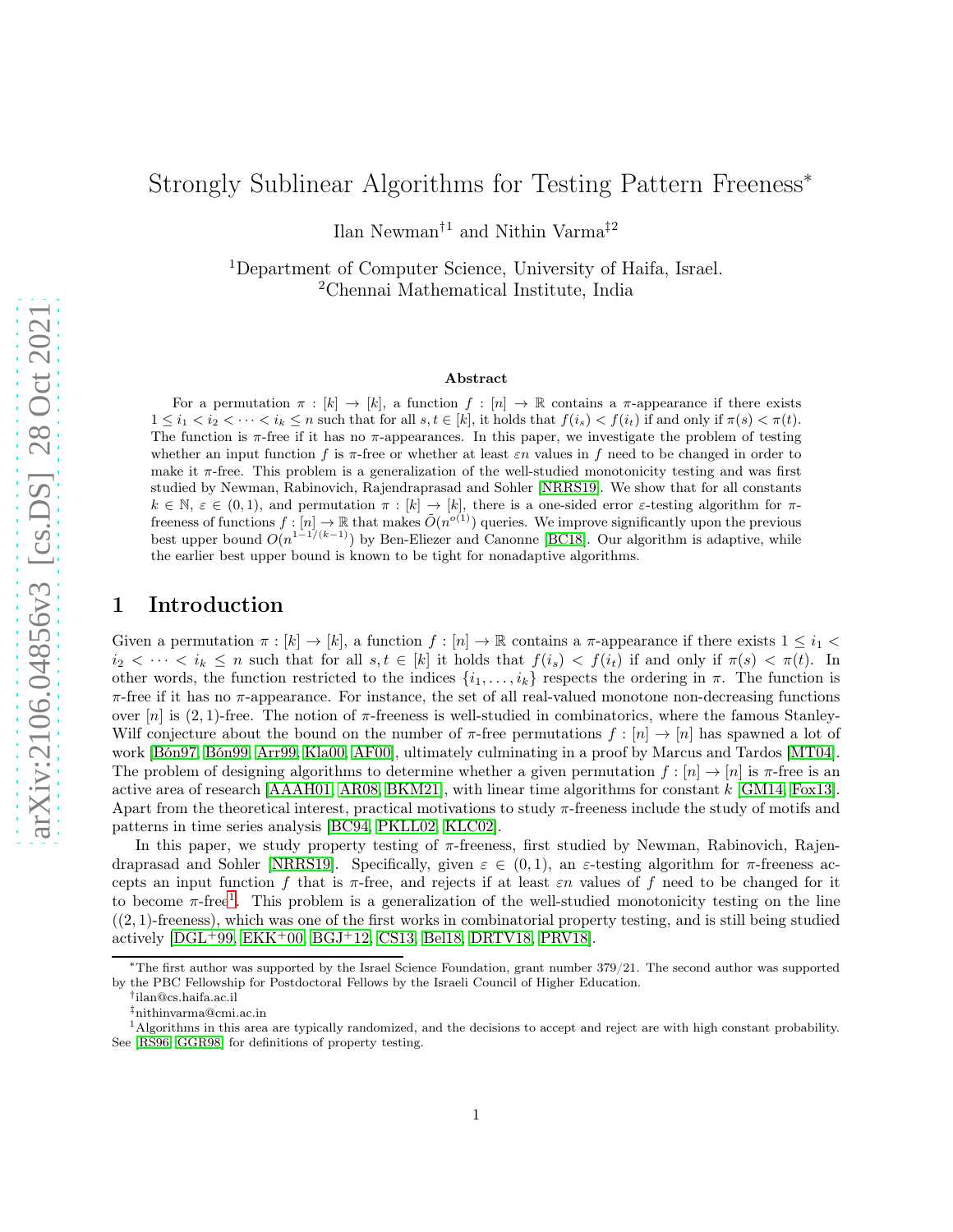Newman et al. [\[NRRS19\]](#page-23-0) showed that for a general permutation  $\pi$  of length k, the problem of  $\pi$ -freeness can be  $\varepsilon$ -tested using a nonadaptive<sup>[2](#page-1-0)</sup> algorithm of query complexity  $O_{k,\varepsilon}(n^{1-\frac{1}{k}})$ .<sup>[3](#page-1-1)</sup> Additionally, they showed that, for nonadaptive algorithms, one cannot obtain a significant improvement on this upper bound for  $k \geq 4$ . In a subsequent work, Ben-Eliezer and Canonne [\[BC18\]](#page-21-0) improved this upper bound to  $O_{k,\varepsilon}(n^{1-1/(k-1)}),$ which they showed to be tight for nonadaptive algorithms. For monotone permutations  $\pi$  of length k, namely, either  $(1, 2, \ldots, k)$  or  $(k, k-1, \ldots, 1)$ , Newman et al. [\[NRRS19\]](#page-23-0) presented an algorithm with query complexity  $(\varepsilon^{-1} \log n)^{O(k^2)}$  to  $\varepsilon$ -test  $\pi$ -freeness. This was improved, in a sequence of works [\[BCLW19,](#page-22-13) [BLW19\]](#page-22-14), to  $O_{k,\varepsilon}(\log n)$ , which is optimal for constant  $\varepsilon$  even for the special case of testing  $(2,1)$ -freeness [\[Fis04\]](#page-22-15).

Despite the extensive study and advances in testing freeness of monotone permutations, improving the complexity of testing freeness of arbitrary permutations has remained open all this while. For arbitrary permutations of length at most 3, Newman et al. [\[NRRS19\]](#page-23-0) gave an adaptive algorithm for testing freeness with query complexity  $(\varepsilon^{-1} \log n)^{O(1)}$ . However, the case of general  $k > 3$  has remained elusive. In particular, the techniques of [\[NRRS19\]](#page-23-0) for  $k = 3$  do not seem to generalize even for  $k = 4$ .

As remarked above, optimal *nonadaptive* algorithms are known for any k [\[BC18\]](#page-21-0), but, their complexity tends to be linear in the input length as k grows. For the special case of  $(2, 1)$ -freeness, it is well-known that adaptivity does not help at all in improving the complexity of testing  $[EKK<sup>+</sup>00, Fis04]$  $[EKK<sup>+</sup>00, Fis04]$ . Adaptivity is known to help somewhat for the case of testing freeness of monotone permutations of length  $k$ , where, every nonadaptive algorithm has query complexity  $\Omega((\log n)^{\log k})$  [\[BCLW19\]](#page-22-13), and the  $O_{k,\varepsilon}(\log n)$ -query algorithm of Ben-Eliezer, Letzter, and Waingarten [\[BLW19\]](#page-22-14) is adaptive. Adaptivity significantly helps in testing freeness of arbitrary permutations of length 3 as shown by the results of [\[NRRS19\]](#page-23-0) and [\[BC18\]](#page-21-0).

Our results In this work, we give adaptive  $\varepsilon$ -testing algorithms for  $\pi$ -freeness of permutations  $\pi$  of arbitrary constant length k with complexity  $\tilde{O}_{k,\varepsilon}(n^{o(1)})$ . This breaks the nonadaptive lower bound barrier which formed the previous state of the art. In particular, it shows that testing  $\pi$ -freeness has quite efficient sublinear algorithms even for relatively large patterns. Our result shows a strong separation between adaptive and nonadaptive algorithms for testing freeness of general permutations.

<span id="page-1-2"></span>**Theorem 1.1.** Let  $\varepsilon \in (0,1)$ ,  $k \in \mathbb{N}$  and  $\pi : [k] \to [k]$  be a permutation. There exists an  $\varepsilon$ -tester for  $\pi$ -freeness of functions  $f: [n] \to \mathbb{R}$  with query complexity  $\widetilde{O}_{k,\varepsilon}(n^{O(1/\log\log\log n)})$ .

Discussion of our techniques The algorithm that we design has one-sided error and rejects only if it finds a  $\pi$ -appearance in the input function  $f : [n] \to \mathbb{R}$ . In the following paragraphs, we present some ideas behind a  $\tilde{O}(\sqrt{n})$ -query algorithm for detecting a  $\pi$ -appearance in a function f that is  $\varepsilon$ -far from  $\pi$ -free, for a permutation  $\pi$  of length 4. The case of length-4 permutations is not much different from the general case (where, we additionally recurse to problems on smaller length patterns). The algorithm making  $\tilde{O}(\sqrt{n})$ queries, however, is much simpler than the general one and outlines many of the ideas involved in the latter one. A more detailed description appears in Section [3.](#page-9-0) The formal description of the general algorithm and the proofs of correctness and query complexity appear in Section [5.](#page-14-0)

For a parameter  $\varepsilon \in (0,1)$ , a function f is  $\varepsilon$ -far from  $\pi$ -free if at least an  $\varepsilon n$  of its values needs to be changed in order to make it  $\pi$ -free. In other words, the Hamming distance of f from the closest  $\pi$ -free real-valued function over  $[n]$  is at least  $\varepsilon n$ . A folklore fact is that the Hamming distance and the deletion distance of f to  $\pi$ -freeness are equal, where the deletion distance of f to  $\pi$ -freeness is the cardinality of the smallest set  $S \subseteq [n]$  such that f restricted to  $[n] \setminus S$  is  $\pi$ -free. By virtue of this equality, a function that is  $\varepsilon$ -far from  $\pi$ -free has a matching of  $\pi$ -appearances of cardinality at least  $\varepsilon n/4$ . This observation is what facilitates our algorithm and all previous algorithms on testing  $\pi$ -freeness, including monotonicity testers.

The basic ingredient in our algorithms is the use of a natural representation of  $f : [n] \to \mathbb{R}$  by a Boolean function over a grid  $[n] \times R(f)$ , where  $R(f)$  denotes the range of f. Specifically, we visualize the function as a grid of n points in  $\mathbb{R}^2$ , such that for each  $i \in [n]$ , the point  $(i, f(i))$  is a marked point of the grid. We denote

<sup>2</sup>An algorithm whose queries do not depend on the answers to previous queries is a nonadaptive algorithm. It is adaptive otherwise.

<span id="page-1-1"></span><span id="page-1-0"></span><sup>&</sup>lt;sup>3</sup>Throughout this work, we are interested in the parameter regime of constant  $\varepsilon \in (0,1)$  and k. The notation  $O_{k,\varepsilon}(\cdot)$  hides a factor that is an arbitrary function of these parameters.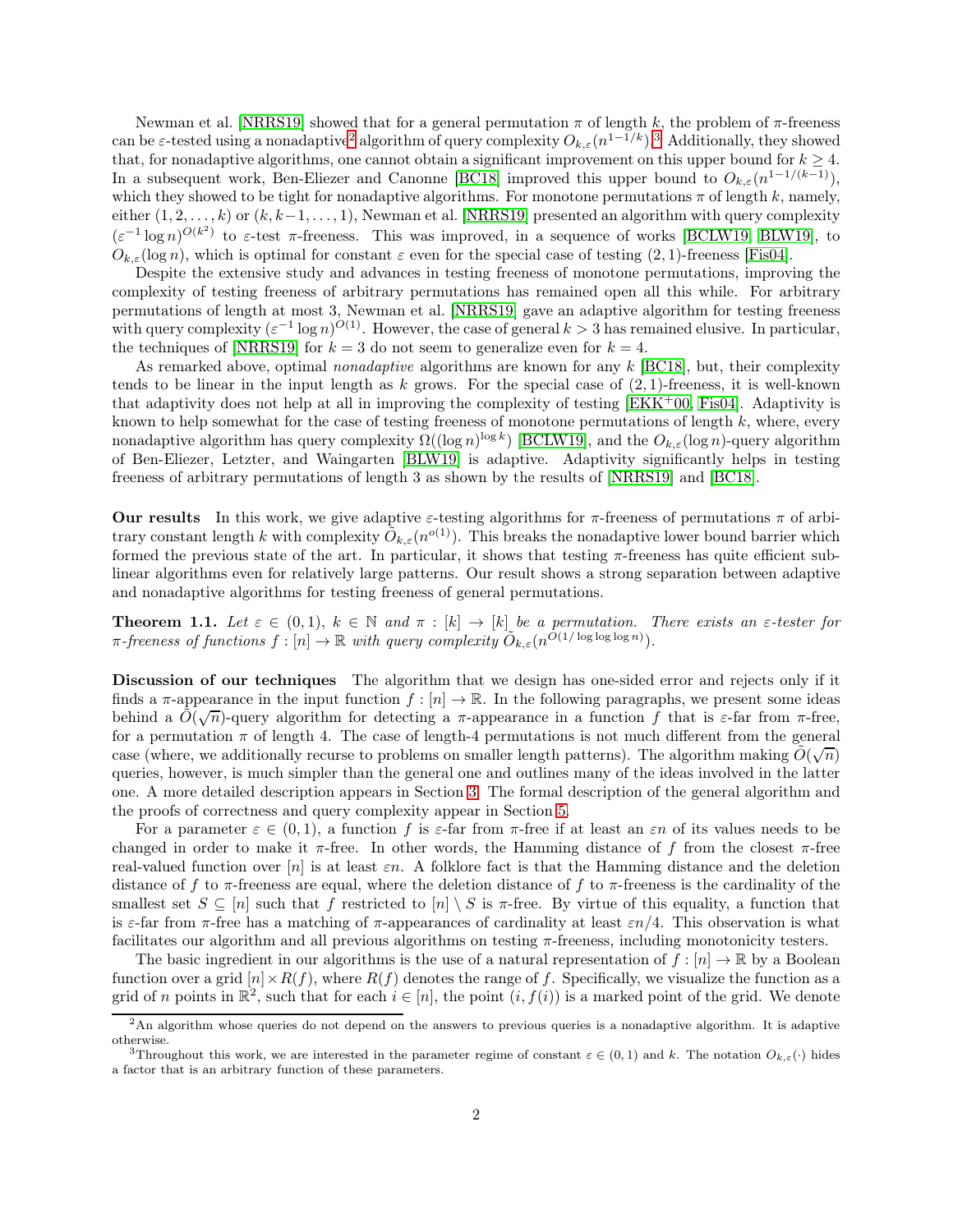this grid with marked points as  $G_n$ . This view has been useful in the design of approximation algorithms for the related and fundamental problem of estimating the length of Longest Increasing Subsequence (LIS) in a real-valued array [\[SS17,](#page-23-4) [RSSS19,](#page-23-5) [MS21,](#page-23-6) [NV21\]](#page-23-7). Adopting this view, for any k-length permutation π, a πappearance at places  $(i_1, \ldots, i_k)$  in f corresponds naturally to a k-tuple of points  $\{i_j, f(i_j)\}, j = 1 \ldots k$  in  $G_n$ , for which their relative order (in  $G_n$ ) forms a  $\pi$ -appearance. The converse is also true: every  $\pi$ -appearance in the Boolean grid,  $G_n$  corresponds to a  $\pi$ -appearance in f.

We note that the grid  $G_n$  is neither known to nor directly accessible by the algorithm, and in particular,  $R(f)$  is not assumed to be known. A main first step in our algorithm is to approximate the grid  $G_n$  by a coarser  $m \times m$  grid of boxes,  $G_{m,m}$ , for  $m \ll n$ , a parameter that will determine the query complexity. The grid  $G_{m,m}$  is defined as follows. Suppose that we have a partition of  $R(f)$  into m disjoint contiguous intervals of increasing values, referred here as 'layers',  $I_1, \ldots, I_m$ , and let  $S_1, \ldots, S_m$  be a partition of [n] into m contiguous intervals of equal length, referred to as 'stripes'. These two partitions decompose  $G_n$  and the f-points in it into  $m^2$  boxes which form the grid of cells  $G_{m,m}$ . The  $(i, j)$ -th cell of this grid is the Cartesian product  $S_i \times I_j$ , and is denoted  $\textsf{box}(S_i, I_j)$ . We view  $G_{m,m}$  as a coarse approximation of  $G_n$  (and of the input function, equivalently). The grid  $G_{m,m}$  has a natural order on its boxes (viewed as points in  $[m] \times [m]$ ).

While  $G_{m,m}$  is also not directly accessible to the algorithm, it can be well-approximated very efficiently. Fixing m, we use sampling by  $O(m)$  queries to identify and mark the boxes in  $G_{m,m}$  that contain a nonnegligible density of points of  $G_n$ . This provides a good enough approximation of the grid  $G_{m,m}$ .

For the rest of this top-level explanation, assume that we have fixed  $m \ll n$ , and we know  $G_{m,m}$ ; that is, we know the density of every box of  $G_{m,m}$  (that is, the number of points of  $G_n$  belonging to the box), but not necessarily the points themselves.

We note that if we find k nonempty boxes in  $G_{m,m}$  that form a  $\pi$ -appearance when viewed as points in the  $[m] \times [m]$  grid, then  $G_n$  (and hence f) contains a  $\pi$ -appearance for any set of k points that is formed by selecting one point from each of the corresponding boxes. See Fig. [1\(](#page-7-0)A) for such a situation, for  $\pi = (3, 2, 1, 4)$ . We first detect such  $\pi$ -appearances by our knowledge of  $G_{m,m}$ . However, the converse is not true: it could be that  $G_n$  contains many  $\pi$ -appearances, where the corresponding points, called 'legs', are in boxes that share layers or stripes, and hence do not form  $\pi$ -appearances in  $G_{m,m}$ . See e.g., Fig. [1\(](#page-7-0)B) for such an appearance for  $\pi = (3, 2, 1, 4)$ . Thus, assuming that the function is far from being  $\pi$ -free, and no π-appearances are detected in  $G_{m,m}$ , there must be many π-appearances in which the legs share a layer or a stripe in  $G_{m,m}$ . Assuming that this is the situation, the seminal result of Marcus and Tardos [\[MT04\]](#page-23-1). implies that only  $O(m)$  of the boxes in  $G_{m,m}$  are marked. An averaging argument implies that if f is  $\varepsilon$ -far from being  $\pi$ -free, then after deleting layers or stripes in  $G_{m,m}$  that contain  $\omega(1)$  dense boxes, we are still left with a partial function (on the undeleted points) that is  $\varepsilon'$ -far from being  $\pi$ -free, for a large enough  $\varepsilon'$ .

Now, to be specific, consider  $\pi = (3, 2, 1, 4)$  although all the following ideas work for any specific 4-length permutation  $\pi$ . Any  $\pi$ -appearance has its four legs spread over at most 4 marked boxes. This implies that there are only constantly many non-isomorphic ways of arranging the at most 4 marked boxes containing any particular  $\pi$ -appearance (in terms of the order relation among the marked boxes, and the way the legs of the  $\pi$ -appearance are included in them). These constantly many ways are called 'configurations' in the sequel. Thus any  $\pi$ -appearance is consistent with a certain configuration. Additionally, in case the points in a π-appearance are spread across different marked boxes, this appearance induces the appearances of permutations of length smaller than 4 in each box (which are sub-permutations  $\nu$  of  $\pi$ ). If a constant fraction of the  $\pi$ -appearances are spread across multiple marked boxes, there will be many such  $\nu$ -appearances in the marked boxes in the coarse grid. Hence, one phase of our algorithm will run tests for  $\nu$ -appearances for smaller patterns  $\nu$  (which can be done in polylog n queries using known testers for patterns of length at most 3) on each marked box, and combine these  $\nu$ -appearances to detect a  $\pi$ -appearance, if any.

The simpler case is when there is a constant fraction of  $\pi$ -appearances such that all 4 points of each such appearance belong to a single marked box. This can be solved by randomly sampling a few marked boxes and querying all the points in them to see if there are any  $\pi$ -appearances. A special treatment has to be made in the case a constant fraction of the  $\pi$ -appearances have their legs belonging to the same layer or the same stripe. But this will be an easy extension of the 'one-box' case.

To obtain the desired query complexity, consider first setting  $m = \tilde{O}(\sqrt{n})$ . Getting a good enough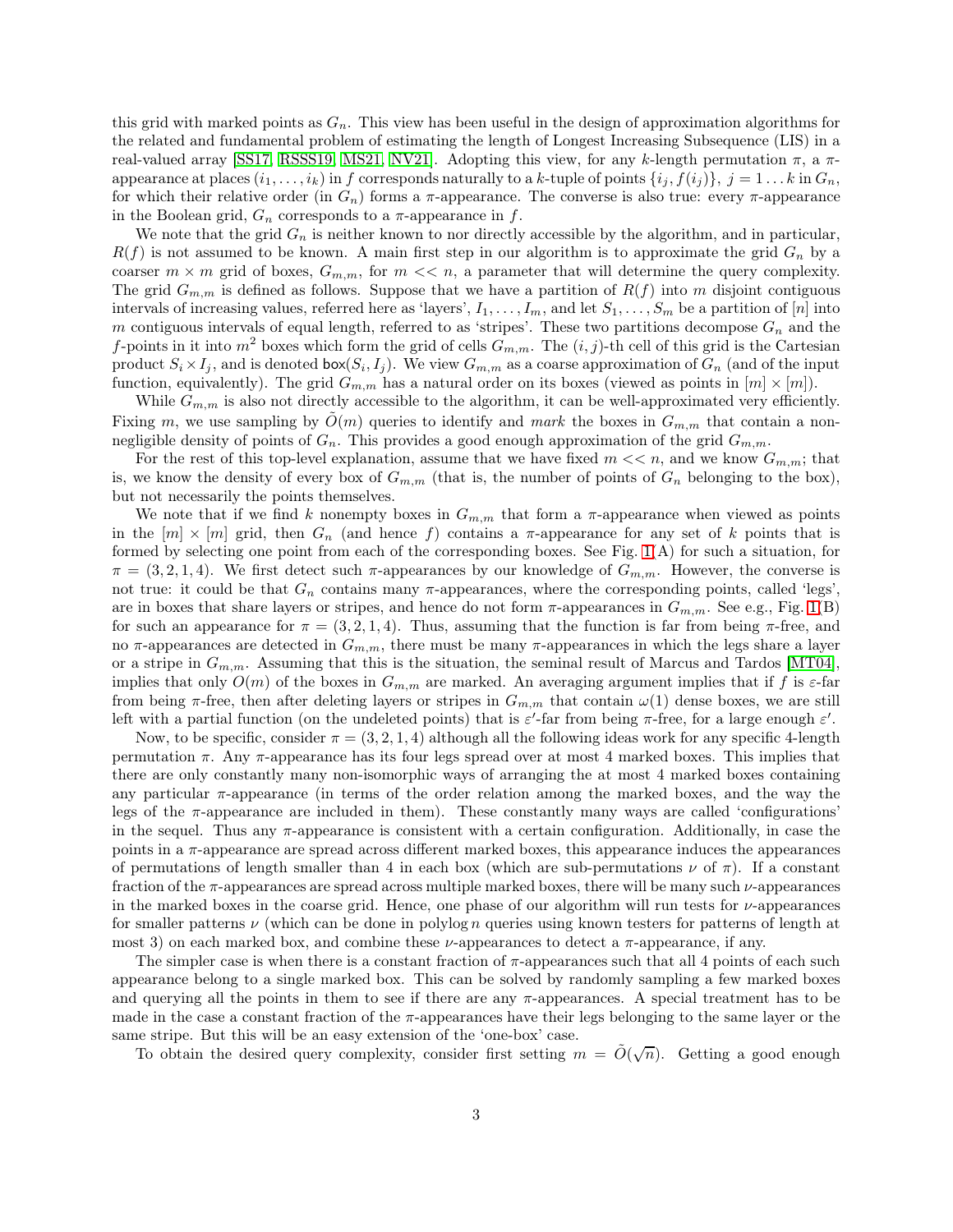estimate of  $G_{m,m}$  as described above take  $\tilde{O}(m) = \tilde{O}(\sqrt{n})$  queries. Then, testing each box for *v*-freeness, for smaller permutations  $\nu$  takes polylog n per test, but since this is done for all marked boxes, this step also takes  $\tilde{O}(m) = \tilde{O}(\sqrt{n})$ . Finally, in the last simpler case, we may just query all indices in a sampled box that contains at most  $n/m = \sqrt{n}$  indices, by our setting of m. This results in a  $O(\sqrt{n})$ -query tester for  $\pi$ -freeness.

To obtain a better complexity, we reduce the value of  $m$ , and, in the last stage, we randomly sample a few marked boxes and run the algorithm recursively. This is so, since, in the last stage, we are in the case that for a constant fraction of the  $\pi$ -appearances, all four legs of each  $\pi$ -appearance belong to a single marked box (or a constant number of marked boxes sharing a layer or stripe). The depth of recursion depends monotonically on  $n/m$  and the larger it is the smaller is the query complexity. The bound we describe in this article is  $n^{O(1/\log \log n \log n)}$  which is due to the exponential deterioration of the distance parameter  $\varepsilon$  in each recursive call. Our algorithm for permutations of length  $k > 4$  uses, in addition to the self-recursion, a recursion on k too.

Finally, even though it was not explicitly mentioned, we call  $\nu$ -freeness or  $\pi$ -freeness algorithms on marked boxes (or a collection of constantly many marked boxes sharing a layer or stripe) and not the entire grid. Since we do not know which points belong to the marked boxes, but only know that their density is significant, we can access points in them only via sampling and treating points that fall outside the desired box as being erased. This necessitates the use of erasure-resilient testers [\[DRTV18\]](#page-22-11). Such testers are known for all permutation patterns of length at most 3 [\[DRTV18,](#page-22-11) [NV21,](#page-23-7) [NRRS19\]](#page-23-0). In addition, the basic tester we design is also erasure-resilient, which makes it possible for it to be called recursively.

Some additional complications we had to overcome: In the recursive algorithm for k-length permutation freeness,  $k \geq 4$ , we need to find  $\nu$ -appearances that are restricted to appear in specific configurations, for smaller length permutations  $\nu$ . To exemplify this notion, consider testing  $\nu = (1, 3, 2)$ -freeness. In the usual (unrestricted) case,  $f : [n] \mapsto \mathbb{R}$  has a *v*-appearance if the values at any three indices have a *v*-consistent order. In a restricted case, we may ask ourselves whether f is free of  $\nu$ -appearances where the indices corresponding to the 1,3-legs of a *v*-appearance are at most  $n/2$  (that is in the first half of [n]), while the index corresponding to the 2-leg is larger than  $n/2$ . This latter property seems at least as hard to test as the unrestricted one. In particular, for the  $\nu$ -appearance as described above, it could be that while f is far from being ν-free in the usual sense, it is still free of having restricted ν-appearances. In our algorithm, we need to test (at lower recursion levels) freeness from such restricted appearances. The extra restriction is formally defined in Section [3,](#page-9-0) and discussed in Section [5.](#page-14-0) The complexity of restricted ν-freeness testing is open. However, for our needs it is enough to solve a 'hybrid' problem (see end of Section [3\)](#page-9-0) that we define.

Open questions The major open question is to determine the exact (asymptotic) complexity of testing  $\pi$ -freeness of arbitrary permutations  $\pi : [k] \to [k], k \geq 3$ . While the gaps for  $k = 3$  are relatively small (within polylog n range), the gaps are yet much larger for  $k \geq 4$ . We do not have any reason to think that the upper bound obtained in this draft is tight. We did not try to optimize the exponent of n in the  $\tilde{O}(n^{o(1)})$  expression, but the current methods do not seem to bring down the query complexity to polylog n. We conjecture, however, that the query complexity is polylog n for all constant k. Another open question is whether the complexity of a two-sided error testing might be lower than of one-sided error testing.

Finally, Newman and Varma [\[NV21\]](#page-23-7) used lower bounds on testing pattern freeness of monotone patterns of length  $k \geq 3$  (for nonadaptive algorithms), to obtain lower bounds on the query complexity of nonadaptive algorithms for LIS estimation. Proving any lower bound better than  $\Omega(\log n)$  for adaptively testing freeness, for arbitrary permutations of length k for  $k \geq 3$ , may translate in a similar way to lower bounds on adaptive algorithms for LIS estimation, which is a fundamental problem in sublinear algorithms.

**Other definitions of**  $\pi$ **-freeness** In the definition of  $\pi$ -freeness, we required strict inequalities on function values to have an occurrence of the pattern. A natural variant is to allow weak inequalities, that is – for a set indices  $1 \leq i_1 < i_2 \cdots < i_k \leq n$  a weak- $\pi$  appearance is when for all  $s, t \in [k]$  it holds that  $f(i_s) \leq f(i_t)$  if and only if  $\pi(s) < \pi(t)$ . Such a relaxed requirement would mean that having a collection of k or more equal values is already a  $\pi$ -appearance for any pattern  $\pi$ . For monotone patterns of length k, the deletion distance equals to the Hamming distance, for any  $k$ , for this relaxed definition as well. We do not know if this is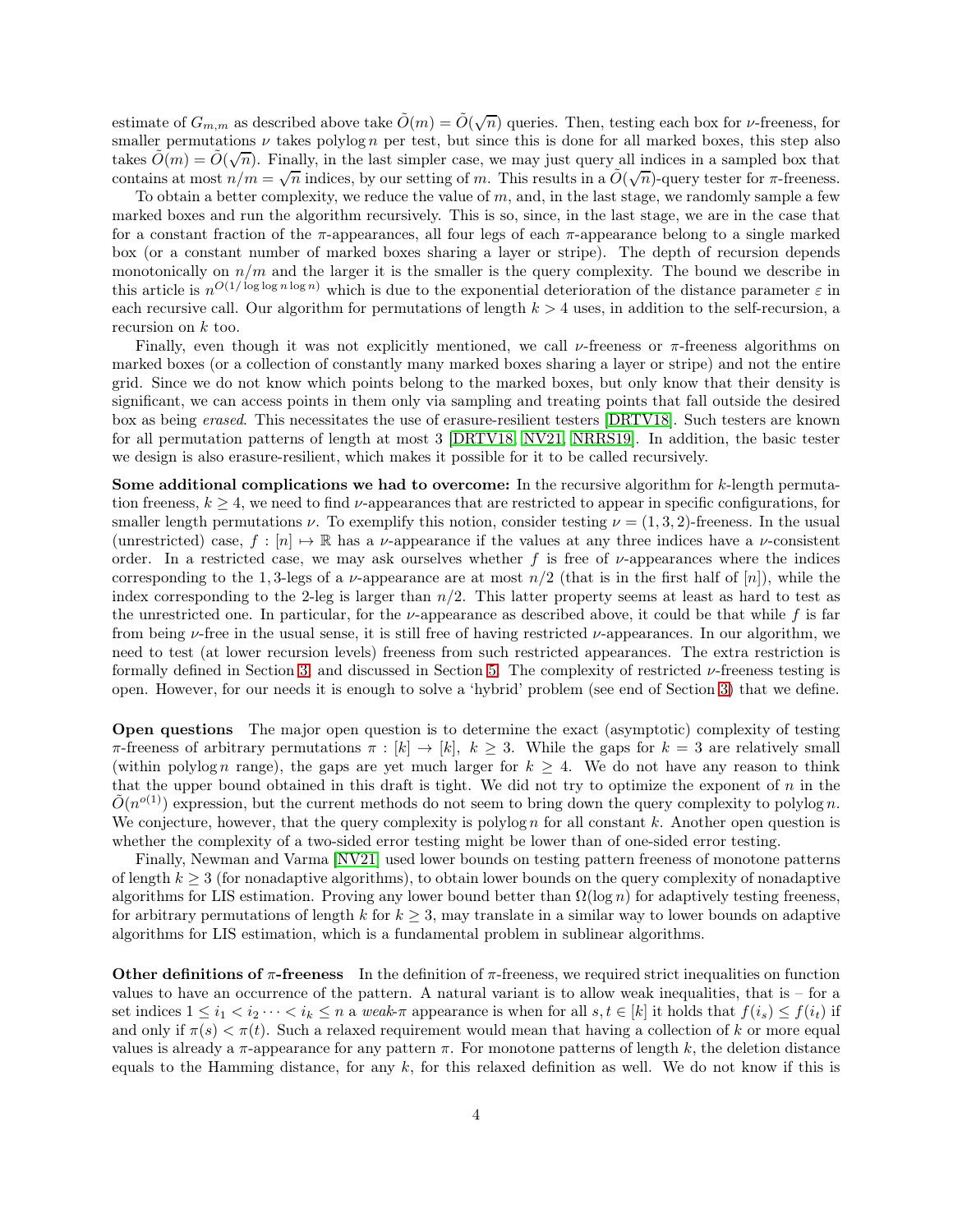true for larger k for non-monotone patterns in general, although we suspect that the Hamming distance is never larger than the deletion distance by more than a constant factor. Proving this will be enough to make our results true for testing freeness of any constant size forbidden permutation, even with the relaxed definition. We show that the Hamming distance is equal to the deletion distance for patterns of length at most 4. Hence, Theorem [1.1](#page-1-2) also holds for weak- $\pi$ -freeness for  $k \leq 4$ .

Another variant that may seem related is when the forbidden order pattern is not necessarily a permutation (that is, arbitrary function from  $[k]$  to  $[k]$  which is not one-to-one). For example, for the 4-pattern  $\alpha = (1, 2, 3, 1)$ , an  $\alpha$ -appearance in f at indices  $i_1 < i_2 < i_3 < i_4$  is when  $f(i_1) < f(i_2) < f(i_3)$  and  $f(i_4) = f(i_1)$ , as dictated by the order in  $\alpha$ . For testing freeness of such patterns,  $\Omega(\sqrt{n})$  adaptive lower bounds exist (due to a simple probabilistic argument) even for the very simple case of (1, 1)-freeness, which corresponds to the property of being a one-to-one function.

An interesting point to mention, in this context, is that for testing freeness of forbidden permutations, a major tool that we use is the Marcus-Tardos bound. Namely, that the number of 1's in an  $m \times m$  Boolean matrix that does not contain a specific permutation matrix of order k is  $O(m)$ . For non-permutation patterns, similar bounds are not true in general anymore, but do hold in many cases (or hold in a weak sense, e.g., slightly more than linear, for example for many patterns in which at most one value appears twice). Thus, in this cases, the Marcus-Tardos bound could have allowed relatively efficient testing. However, the lower bounds hinted above for the (1, 1)-pattern makes the testing problem completely different from that of testing forbidden permutation patterns.

Another area where we have significant gaps in our knowledge is about testing for pattern freeness for functions of bounded or restricted range (for the special case of  $(2, 1)$ -freeness, such a study was initiated by Pallavoor et al. [\[PRV18\]](#page-23-2) and followed upon by others [\[Bel18,](#page-22-10) [NV21\]](#page-23-7)). We do know that in the very extreme case, that is – for functions from the line  $[n]$  to a constant-sized range, pattern freeness is testable in constant time even for much more general class of forbidden patterns [\[AKNS00\]](#page-21-5).

Lastly, if we restrict our attention to functions  $f : [n] \to [n]$  that are themselves permutations, Fox and Wei [\[FW18\]](#page-22-16) argued that for some special types of distance measures such as the rectangular-distance and Kendall's tau distance, testing  $\pi$ -freeness can be done in constant query complexity. However, testing  $\pi$ -freeness w.r.t. the Hamming or deletion distances still remains open for this setting.

Organization Section [2](#page-4-0) contains the notation, important definitions, and a discussion of some key concepts related to testing  $\pi$ -freeness. Section [3](#page-9-0) contains a high level overview of an  $\tilde{O}(\sqrt{n})$ -query algorithm for patterns of length 4. Section [4](#page-13-0) describes a procedure, called Gridding, that forms a crucial component to all our algorithms. Section [5](#page-14-0) contains a detailed description and analysis of our  $\pi$ -freeness tester for permutations  $\pi$  of length  $k \geq 4$ , including a proof-sketch of correctness and query complexity. Finally, the appendices contain some of the missing proofs and procedures.

### <span id="page-4-0"></span>2 Preliminaries and discussion

In this section, we set up some preliminary notation and state the basic facts that we will use about  $\pi$ freeness. For a function  $f : [n] \to \mathbb{R}$ , we denote by  $R(f)$  the image of f. We often refer to the elements of the domain [n] as *indices*, and the elements of  $R(f)$  as *values*. For  $S \subseteq [n]$ , we denote by  $f|_S$ , the restriction of f to the set of domain points in S. Throughout, n will denote the domain size of the function f.

We often refer to events in a probability space. For ease of representation, we will say that an event  $E$ occurs with high probability, denoted 'w.h.p.', if  $Pr(E) > 1-n^{-\log n}$ , to avoid specifying accurate constants.

Let  $S_k$  denote the set of all permutations of length k. We view  $\pi = (a_1, \ldots, a_k) \in S_k$  as a function (and not as a cyclus), that is, where  $\pi(i) = a_i$ ,  $i \in [k]$ . We refer to  $a_i$  as the *i*th value in  $\pi$ , and as the  $a_i$ -leg of  $\pi$ . Thus e.g., for  $\pi = (4, 1, 2, 3)$ , the first value is 4, and the third is 2, while the 4-leg of  $\pi$  is at the first place and its 1-leg is at the second place. We often refer to  $\pi \in \mathcal{S}_k$  as a k-pattern.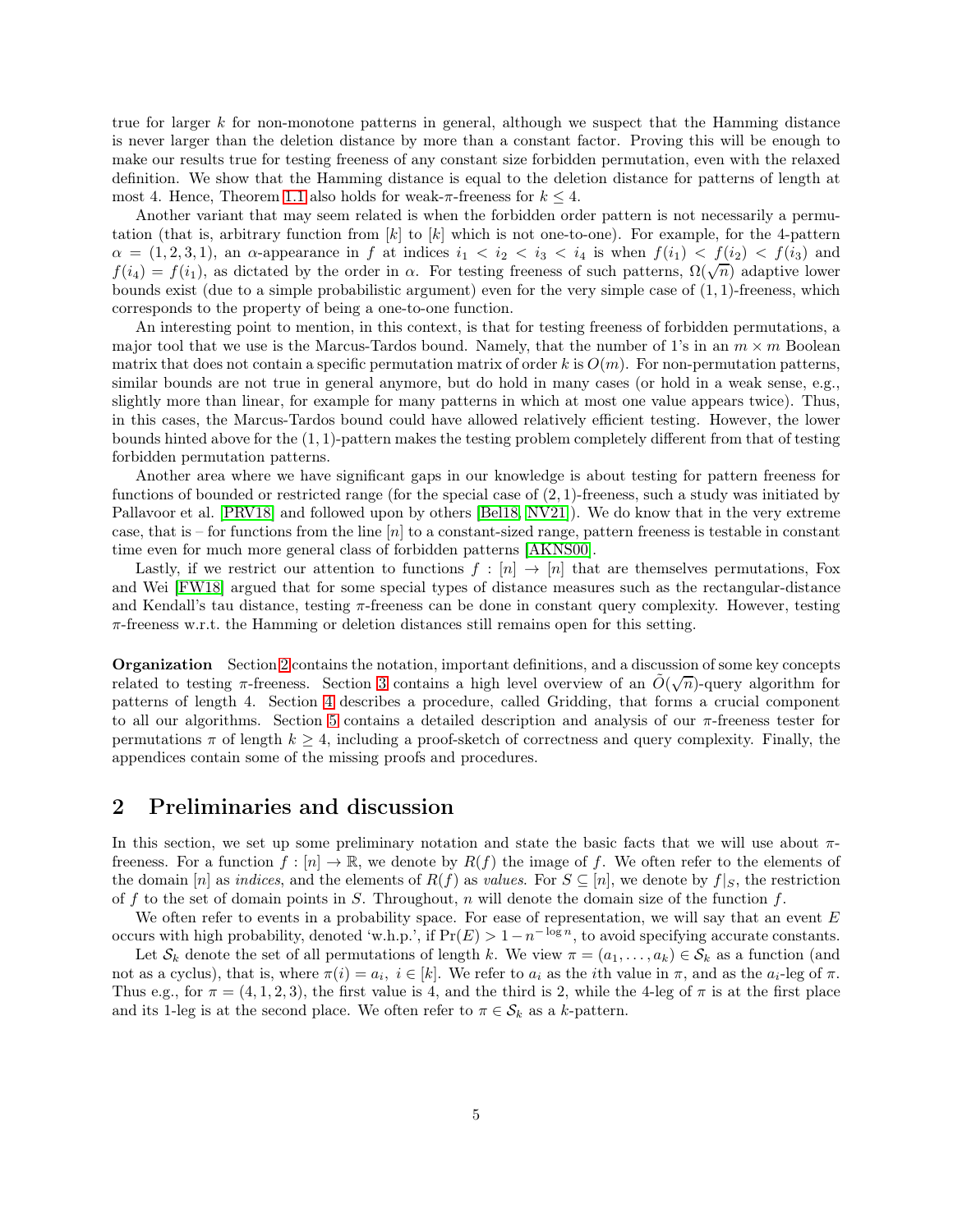### 2.1 Deletion distance vs. Hamming distance

The distance of a function from the property of being  $\pi$ -free can be measured in several possible ways. We use here Hamming and deletion distances as are defined below.

**Definition 2.1** (Deletion and Hamming distance). Let  $f : [n] \to \mathbb{R}$ . The deletion distance of f from being  $\pi$ -free is  $\text{Ddist}_{\pi}(f) = \min\{|S| : S \subseteq [n], f|_{[n] \setminus S}$  is  $\pi$ -free}. Namely, it is the cardinality of the smallest set  $S \subseteq [n]$  that intersects each  $\pi$ -appearance in f.

The Hamming distance of f from being  $\pi$ -free, Hdist $_{\pi}(f)$  is the minimum of dist $(f, f') = |\{i : i \in$ [n],  $f(i) \neq f(i')\}$  over all functions  $f' : [n] \to \mathbb{R}$  that are  $\pi$ -free.

For  $0 \leq \varepsilon < 1$  we say that f is  $\varepsilon$ -far from  $\pi$ -freeness in deletion distance, or Hamming distance, if  $dist_{\pi}(f) \geq \varepsilon n$ , and otherwise we say that f is  $\varepsilon$ -close to  $\pi$ -freeness, where  $dist_{\pi}(f)$  is the corresponding distance. The following observation, whose proof is provided in Appendix [B,](#page-26-0) relates the two distances for the property of  $\pi$ -freeness.

<span id="page-5-0"></span>Claim 2.2. Ddist<sub> $\pi$ </sub> $(f)$  = Hdist<sub> $\pi$ </sub> $(f)$ 

Claim [2.2](#page-5-0) is extremely important for testing  $\pi$ -freeness, and is what gives rise to all testers of monotonicity, as well as  $\pi$ -freeness that are known. This is due to the fact that the tests are really designed for the deletion distance, rather then the Hamming distance. The folklore observation made in Claim [2.4](#page-5-1) is what facilitates such tests, and Claim [2.2](#page-5-0) makes the tests work also for the Hamming distance.

We note that Claim [2.2](#page-5-0) is not obvious for the more general definition of being  $\pi$ -free where we allow weak inequalities. We further discuss this issue at the end of this section. Finally, due to Claim [2.2,](#page-5-0) we say that a function f is  $\varepsilon$ -far from  $\pi$ -free without specifying the distance measure.

**Definition 2.3.** Let  $\pi \in S_k$  and  $f : [n] \to \mathbb{R}$ . A matching of  $\pi$ -appearances in f is a collection of  $\pi$ appearances that are pairwise disjoint as sets of indices in  $[n]$ .

<span id="page-5-1"></span>The following claim is folklore and immediate from the fact that the size of a minimum vertex cover of a  $k$ -uniform hypergraph is at most  $k$  times the cardinality of a maximal matching.

Claim 2.4. Let  $\pi \in \mathcal{S}_k$ . If  $f : [n] \to \mathbb{R}$  is  $\varepsilon$ -far from being  $\pi$ -free, then there exists a matching of  $\pi$ -tuples of size at least  $\varepsilon n/k$ .

All our algorithms have one-sided error, i.e., they always accept functions that are  $\pi$ -free. For functions that are far from being  $\pi$ -free, using Claim [2.4,](#page-5-1) our algorithms aim to detect some  $\pi$ -appearance, providing a witness for the function to not be  $\pi$ -free. Hence, in the description below, and throughout the analysis of the algorithms, the input function is assumed to be  $\varepsilon$ -far from  $\pi$ -free.

### 2.2 Viewing a function as a grid of points

Let  $f : [n] \to \mathbb{R}$ . We view f as points in an  $n \times |R(f)|$  grid  $G_n$ . The horizontal axis of  $G_n$  is labeled with the indices in [n]. The vertical axis of  $G_n$  represents the image  $R(f)$  and is labeled with the distinct values in  $R(f)$  in increasing order,  $r_1 < r_2 < \ldots < r_{n'}$ , where  $|R(f)| = n' \leq n$ . We refer to an index-value pair  $(i, f(i)), i \in [n]$  in the grid as a *point*. The grid has n points, to which our algorithms do not have direct access. In particular, we do not assume that  $R(f)$  is known. The function is one-to-one if  $|R(f)| = n$ .

Note that if M is a matching of  $\pi$ -appearances in f, then M defines a corresponding matching of  $\pi$ appearances in  $G_n$ . We will always consider this alternative view, where the matching M is a set of disjoint  $\pi$ -appearances in the grid  $G_n$ .

#### 2.2.1 Coarse grid of boxes

For a pair of subsets  $(S, I)$ , where  $S \subseteq [n]$  and  $I \subseteq R(f)$ , we denote by  $\mathsf{box}(S, I)$ , the subgrid  $S \times I$  of  $G_n$ with the set of points in  $G_n$  (corresponding to f) in this subgrid. In most cases, S and I will be intervals in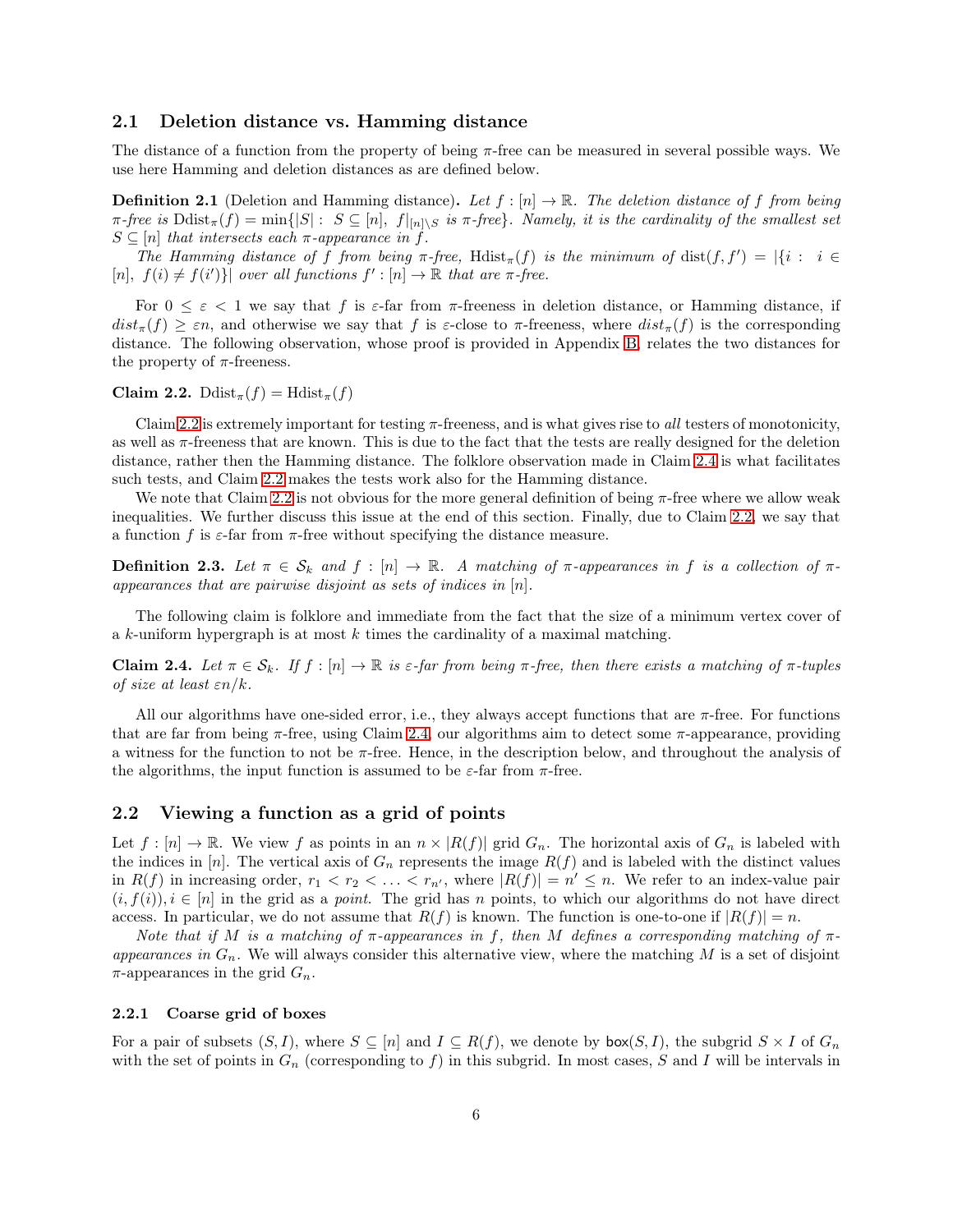[n] and  $R(f)$ , respectively, and hence the name box. The length of  $\mathsf{box}(S, I)$  is defined to be [S]. A box is nonempty if it contains at least one point and is *empty* otherwise.

Consider an arbitrary collection of pairwise disjoint contiguous value intervals  $\mathcal{L} = \{I_1, \ldots I_m\}$ , such that  $I \subseteq \bigcup_{i \in [m]} I_i$ . The set  $\mathcal L$  naturally defines a partition of the points in box( $S, I$ ) into m horizontal layers,  $L_i = \{(j, f(j)) : j \in S, f(j) \in I_i\}, i \in [m]$ . A layer is multi-valued if it has two points with different values. It is said to be single-valued otherwise.

Assume that, in addition to a set of layers  $\mathcal{L}$ , we have a partition of S into disjoint intervals  $S = \bigcup_{i=1}^{m} S_i$ where  $S_i = [a_i, b_i]$ , and  $b_i < a_{i+1}, i = 1, \ldots m-1$ , then  $S = (S_1, \ldots S_m)$  partitions  $\mathsf{box}(S, I)$  and the points in it, into m vertical stripes  $\{St(S)\}_{S\in\mathcal{S}}$  where  $St(S) = \text{box}(S, I)$  contains the points  $\{(i, f(i)) : i \in S\}$ . The layering L together with the stripes S partition  $\text{box}(S, I)$  into a coarse grid  $G_{m,m}$  of boxes  $\{\text{box}(S_i, I_j)\}_{i,j \in [m]}$ that is isomorphic to the grid  $[m] \times [m]$ . Note that  $\text{box}(S, I)$  could even be the entire grid  $G_n$ . Given such a grid  $G_{m,m}$ , the layer of  $\mathsf{box}(S_i,I_j)$ , denoted  $L(\mathsf{box}(S_i,I_j))$ , is  $\mathsf{box}(S,I_j)$  and its stripe, denoted  $\mathrm{St}(\mathsf{box}(S_i,I_j))$ , is  $\mathsf{box}(S_i,I).$ 

We say that *layer* L is below *layer* L', and write  $L < L'$ , if the largest value of a point in L is less than the smallest value of a point in L'. Similarly, for stripes  $St(S)$ ,  $St(S')$ , we write  $St(S) < St(S')$  if the largest index in S is smaller than the smallest index in S'. For the grid  $G_{m,m}$  and two boxes  $B_1, B_2$  in it, we say that  $B_1 < B_2$  if  $L(B_1) < L(B_2)$  and  $St(B_1) < St(B_2)$ .

#### 2.2.2 Patterns among and within nonempty boxes

Consider a coarse grid of boxes,  $G_{m,m}$ , defined as above on the grid of points  $G_n$ . There is a natural homomorphism from the points in  $G_n$  to the nonempty boxes in  $G_{m,m}$  where those points fall. For f and a grid of boxes  $G_{m,m}$  as above, we refer to this homomorphism implicitly. This homomorphism defines when  $G_{m,m}$  contains a  $\pi$ -appearance in a natural way. For example, consider the permutation  $\pi = (3, 2, 1, 4) \in \mathcal{S}_4$ . We say that  $G_{m,m}$  contains  $\pi$  if there are nonempty boxes  $B_1, B_2, B_3, B_4$  such that  $St(B_1) < St(B_2)$  $St(B_3) < St(B_4)$  and  $L(B_3) < L(B_2) < L(B_1) < L(B_4)$  (see Fig. [1\(](#page-7-0)A) for an illustration). The following observation is often used when studying  $\pi$ -free functions.

<span id="page-6-0"></span>**Observation 2.5.** Let  $\mathcal{L}, \mathcal{S}$  be a partition of  $G_n$  into layers and stripes as above, with  $|\mathcal{L}| = m$ ,  $|\mathcal{S}| = m$ then if  $G_{m,m}$  contains  $\pi$  then  $G_n$  (and equivalently f) has a  $\pi$ -appearance.

The converse of Observation [2.5](#page-6-0) is not true;  $G_n$  may contain a  $\pi$ -appearance while  $G_{m,m}$  does not. This happens when some of the boxes that contain the  $\pi$ -appearance share a layer or a stripe. This motivates the following definitions.

<span id="page-6-1"></span>**Definition 2.6** (Connected boxes). Two boxes are directly-connected if they share a layer or a stripe. The transitive closure of the relation directly-connected is called connected. An arrangement of boxes where every two boxes are connected is called a connected component, or simply, a component. The size of a connected component is the number of boxes in it.

Fig. [1\(](#page-7-0)B), Fig. 1(C) show connected components. The boxes in Fig. 1(F), Fig. 1(H), and Fig. 1(I) form 2 components. Figures [1\(](#page-7-0)D), [1\(](#page-7-0)G) show box arrangements with 3 components, and Fig. [1\(](#page-7-0)A) shows a 4 component arrangement.

For  $\pi \in \mathcal{S}_k$ , a  $\pi$ -appearance in  $G_n$  implies that the k points corresponding to such a  $\pi$ -appearance are in  $i \leq k$  distinct components in  $G_{m,m}$ , where the jth component  $C_j$  may contain  $b_j$  boxes each containing at least one point of the corresponding  $\pi$ -appearance. We refer to the  $\pi$ -values in the corresponding boxes of the components as legs. For example, for  $\pi = (3, 2, 1, 4)$ , the  $\pi$ -appearance shown in Fig. [1\(](#page-7-0)B) is contained in two boxes that share the same layer, and hence form one component. The left box contains the 3, 2 legs of the π-appearance and other contains the 1, 4 legs. A different one component 2-boxed appearance in the same two boxes could be in which the 3 appears in  $B_1$  and all the other legs are in  $B_2$  as in Fig. [1\(](#page-7-0)C).

Another example for a  $\pi = (3, 2, 1, 4)$ -appearance with two components  $C_1, C_2$  is illustrated in Fig. [1\(](#page-7-0)F) and Fig. [1\(](#page-7-0)H). In the first,  $C_1$ ,  $C_2$  contain 2 boxes each, where  $C_1$  contains the  $(3, 4)$  legs of the appearance, each in one box, and  $C_2$  contains the  $(1, 2)$  legs. In the second, each component is 1-boxed, where the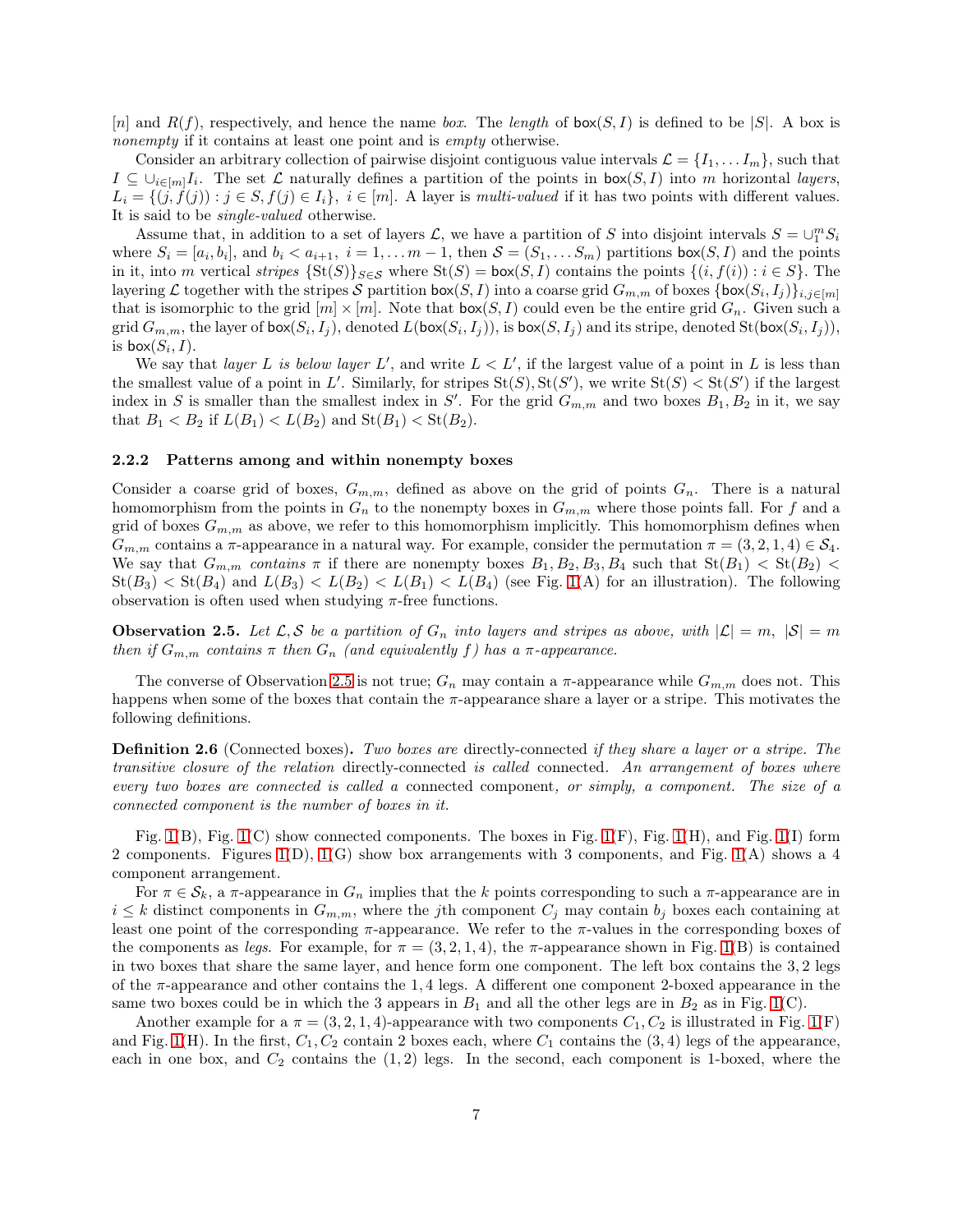

<span id="page-7-0"></span>Figure 1: Each rectangle represents a different grid  $G_n$ , where the green shaded boxes correspond to some nonempty boxes in those grids. Each figure represents a different configuration type with respect to the appearance of some 4-length pattern. The dots and the numbers indicate possible splittings of the 4 legs of  $\pi$ . Figure (E) represents the pattern  $(4, 2, 1, 3)$  and all others represent the pattern  $(3, 2, 1, 4)$ .

first contains the  $(3, 2, 1)$ -legs and the other contains the 4-leg of the appearance. Illustrations Fig. [1\(](#page-7-0)A), contains a (3, 2, 1, 4)-appearance in 4 components. Some other possible appearances with 1 component and 3 components are illustrated in Fig. [1\(](#page-7-0)B), Fig. [1\(](#page-7-0)C), Fig. [1\(](#page-7-0)D) and Fig. [1\(](#page-7-0)G).

To sum up, each  $\pi$ -appearance in  $G_n$  defines an arrangement of nonempty boxes in  $G_{m,m}$  that contain the legs of that appearance. This arrangement is defined by the relative order of the layers and stripes among the boxes, and has at most  $k$  components. Such a box-arrangement that can contain the legs of a π-appearance is called a *configuration*. Note that there may be many different π-appearances in distinct boxes, all having the same configuration  $\mathcal{C}$ . Namely, in which, the arrangement of the boxes in terms of the relative order of layers and stripes are identical. So, a configuration is just a set of boxes (or points) in the  $k \times k$  grid. An actual set of boxes in  $G_{m,m}$  forming a specific type of configuration is referred to as a copy of that configuration.

Let  $c(k)$  be the number of all possible configurations that are consistent with a  $\pi$ -appearance, for  $\pi \in \mathcal{S}_k$ . For any fixed  $\pi$ , the number  $c(k)$  of distinct types of configurations is constant as shown in the following observation.

# **Observation 2.7.**  $c(k) \leq 2^{O(k \log k)}$

Proof. The total number of possible configurations is upper bounded by the number of ways to select at most k boxes from a  $k \times k$  grid. This latter quantity is equal to  $\sum_{i \in [k]} {k_i^2}$  $i^{2}$ , which is at most  $2^{O(k \log k)}$ .

A configuration C does not fully specify the way in which a  $\pi$ -appearance can be present. It is necessary to also specify the way the k legs of the  $\pi$ -appearance are partitioned among the boxes in a copy of C. Let B denote a set of boxes forming the configuration C. Let  $\phi : [k] \to \mathcal{B}$  denote the mapping of the legs of the π-appearance to boxes in B, where  $\phi(j), j \in [k]$  denotes the box in B containing the j-th leg of the π-appearance. We say that the copy of C formed by the boxes in B contains a  $\phi$ -legged π-appearance.

A configuration C in which the boxes form  $p \geq 2$  components, and that is consistent with a  $\pi$ -appearance, defines  $\nu_1, \ldots, \nu_p$  -appearances, respectively, in the p components of C, where  $\nu_j$  for  $j \in [p]$  is the subpermutation of  $\pi$  that is defined by the restriction of  $\pi$  to the j-th component. In addition, C defines the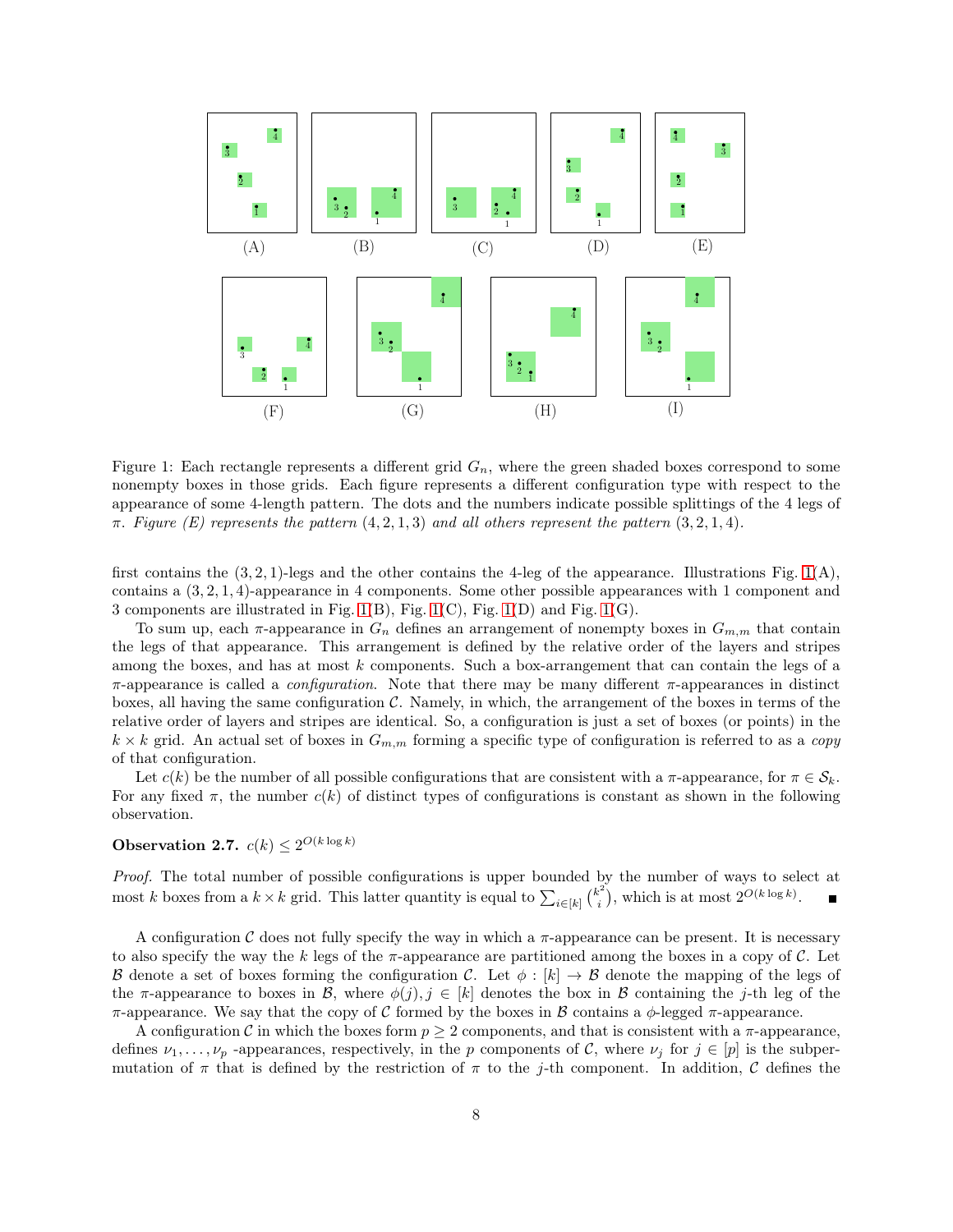corresponding mappings  $\phi_j$ ,  $j = 1, \ldots, p$ , of the corresponding legs of each  $\nu_j$  to the corresponding boxes in the jth component. For example, consider  $\pi = (3, 2, 1, 4)$  and the box arrangement shown in Fig. [1\(](#page-7-0)F). That arrangement has two connected components: one that contains  $B_1, B_4$  and the other that contains  $B_2, B_3$ , where we number the boxes from left to right (by increasing stripe order). Further, the (only) consistent partition of the legs of  $\pi$  into these boxes is  $\pi(i) \in B_i$ ,  $i \in [4]$ . In particular, it means that the component formed by  $B_1, B_4$  contains the 3,4 legs of  $\pi$  and the component formed by  $B_2, B_3$  contains the 2,1 legs of  $\pi$ . Thus, in terms of the discussion above, the component formed by  $B_1, B_4$  has a  $\nu_1 = (1, 2)$ -appearance (corresponding to the 3,4 legs of  $\pi$ ), with leg mapping  $\phi_1$  mapping the 1-leg into  $B_1$  and the 2-leg into  $B_4$ . Similarly, the component formed by  $B_2, B_3$  has a  $\nu_2 = (2, 1)$ -appearance (corresponding to the 2, 1 legs of  $\pi$ ) with corresponding leg mapping  $\phi_2$  that maps the 2-leg into  $B_2$  and the 1-leg into  $B_3$ . Note that the converse is also true: every  $\nu_1$  appearance in the component  $B_1 \cup B_4$ , with a leg-mapping  $\phi_1$  (that is, in which the 1, 2 legs are in  $B_1, B_4$  respectively), in addition to a  $\nu_2$  appearance in  $B_2 \cup B_3$  with the leg-mapping  $\phi_2$ , results in a  $\pi$ -appearance in  $G_{m,m}$ .

This latter comment leads to the crucial observation that if  $\pi$  defines the corresponding  $\nu_1, \ldots, \nu_n$  appearances in the p components of the configuration C, then, any  $\nu_1, \ldots, \nu_p$ -appearances in the p components of any copy of C with consistent leg-mappings is a  $\pi$ -appearance in C. This is formally stated below.

<span id="page-8-1"></span>**Definition 2.8.** Let  $\nu \in S_r$ . Let  $B_1, \ldots, B_p$  be a set of boxes forming one component C and  $\phi : [r] \mapsto$  ${B_1,\ldots,B_p}$  be an arbitrary mapping of the legs of a v-appearance to boxes. We say that C has a  $\phi$ -legged v-appearance if there is a v-appearance in  $\cup_{j=1}^p B_j$  in which for each  $i \in [r]$ , the *i*-th leg of v appears in the box  $B_{\phi(i)}$ .

<span id="page-8-0"></span>**Observation 2.9.** Let  $\pi \in S_k$  and assume that there exists a  $\pi$ -appearance in  $G_n$  that in the grid of boxes  $G_{m,m}$  forms a configuration C that contains t components  $C_1, \ldots, C_t$ , with  $C_j$  having  $r_j$  boxes,  $j = 1, \ldots, t$ respectively. Let the restriction of this  $\pi$ -appearance to  $C_1, \ldots, C_t$  define the permutation patterns  $\nu_1, \ldots, \nu_t$ in  $C_1, \ldots, C_t$ , with leg mappings  $\phi_1, \ldots, \phi_t$ , respectively.

Then, any collection of configuration copies of  $C_j$ ,  $j = 1, \ldots t$ , for which  $\cup_1^t C_j$  is a copy of  $\mathcal{C}$ , and  $\phi_j$ -legged  $\nu_j$ -appearances in  $C_i$ ,  $i = 1, \ldots, t$ , defines a  $\pi$ -appearance in  $\cup_1^t C_j$ .

#### 2.3 Erasure-resilient testing

Erasure-resilient testing, introduced by Dixit et al. [\[DRTV18\]](#page-22-11), is a generalization of property testing. In this model, algorithms get oracle access to functions for which the values of at most  $\alpha$  fraction of the points in the domain are erased by an adversary, for  $\alpha \in [0,1)$ . For  $f : [n] \to \mathbb{R}$  let NE(f) be the nonerased values of f. The parameter  $\alpha$  is given as an input to the algorithms, but, they do not know NE(f). On querying a point, the algorithm receives the function value if the point is nonerased, and a special symbol otherwise.

Let  $\mathcal{P}_{\pi}$  be the property of being  $\pi$ -free for  $\pi \in \mathcal{S}_k$ .

**Definition 2.10** (One-sided error erasure-resilient tester for  $\mathcal{P}_{\pi}$ ). For  $\varepsilon \in (0,1)$ ,  $\alpha \in [0,1)$ , an  $\alpha$ -erasureresilient  $(\alpha$ -ER)  $\varepsilon$ -tester for  $\mathcal{P}_{\pi}$  is a randomized algorithm that on oracle access to a function  $f : [n] \to \mathbb{R}$ , **accepts**, with probability 1, if  $f|_{NE(f)}$  is in  $\mathcal{P}_{\pi}$ , and **rejects**, with probability at least 2/3, if there is a matching of size  $\varepsilon n/k$  of  $\pi$ -appearances in NE(f).

We point out that the definition in [\[DRTV18\]](#page-22-11) is for any property and for two-sided error testing as well. Dixit et al. [\[DRTV18\]](#page-22-11) give a one-sided error  $\alpha$ -ER  $\varepsilon$ -tester for monotonicity of functions  $f : [n] \to \mathbb{R}$ with query complexity  $O(\frac{\log n}{\varepsilon})$  that works for any constants  $\alpha, \varepsilon \in [0, 1)$ . It can be observed that the polylog n-query one-sided error tester for  $\nu$ -freeness in Newman et al. [\[NRRS19\]](#page-23-0), for any  $\nu \in S_3$ , is also ER.

The above point is important in our context, since, as part of our algorithm for testing  $\mathcal{P}_{\pi}$  for  $\pi \in \mathcal{S}_k$ for  $k \geq 4$ , we call testers for smaller subpatterns on sub-regions of the grid  $G_n$  which may be defined by, say,  $\mathsf{box}(S, I)$  for some  $S \subseteq [n], I \subseteq R(f)$ . In this case, the only access to points in  $\mathsf{box}(S, I)$  is by sampling indices from  $S$  and checking whether their values fall in  $I$ . If the values do not fall in  $I$ , we can treat them as erasures. Given the assurance that the number of points falling in  $\text{box}(S, I)$  is a constant fraction of  $|S|$ , we can simply run the above ER testers on  $f|_{S}$  to test for these smaller subpatterns.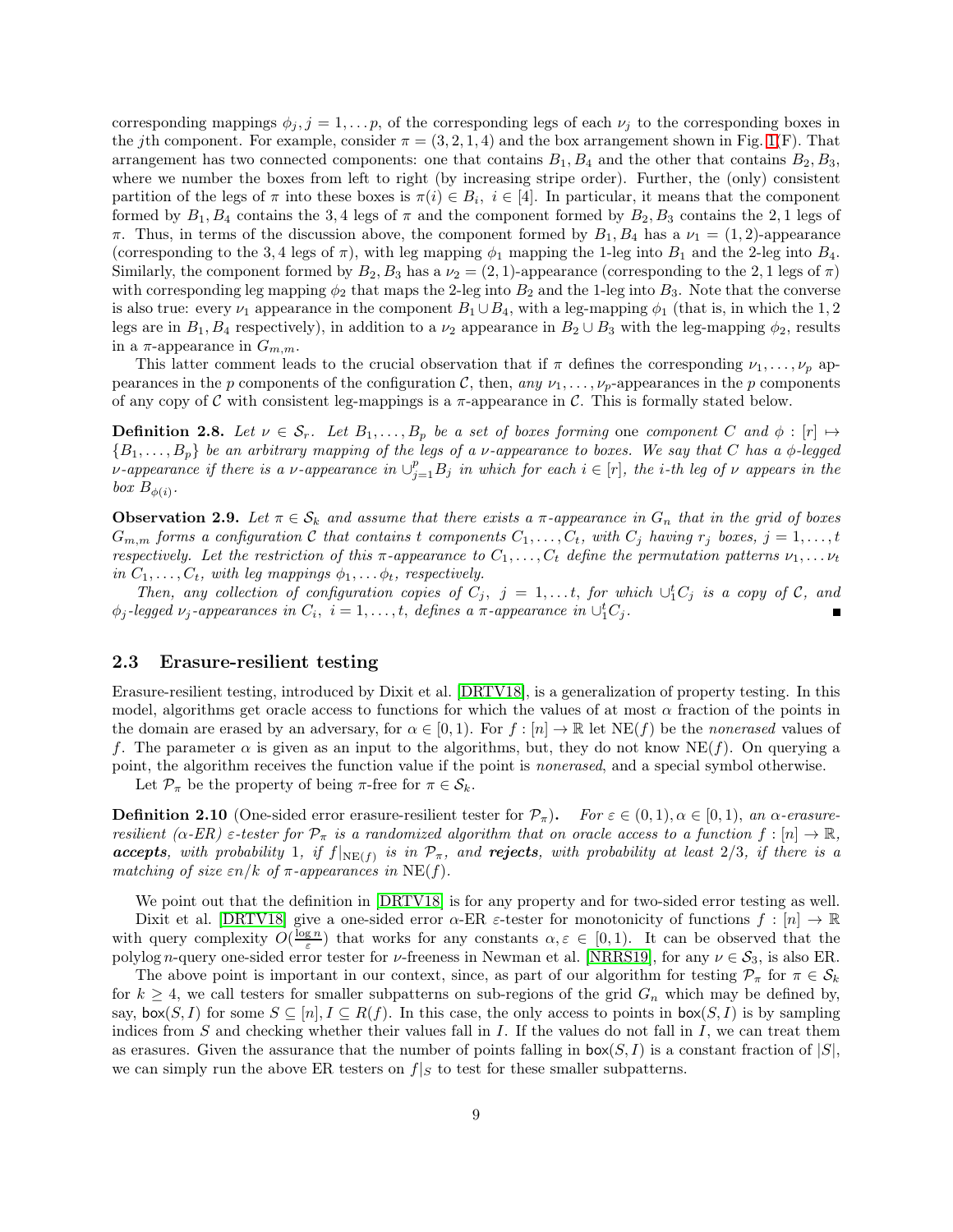# <span id="page-9-0"></span>3 High level description of the basic algorithm for  $\pi \in \mathcal{S}_4$

Many of the high level ideas in the design of our  $\pi$ -freeness testing algorithm of complexity  $\tilde{O}(n^{o(1)})$  are described in this section. For simplicity, we describe first the ideas behind a  $\tilde{O}(\sqrt{n})$ -query algorithm for testing  $\pi$ -freeness for  $\pi \in \mathcal{S}_4$ . Towards the end of this section, we briefly describe how to generalize these ideas to obtain the query complexity of  $\tilde{O}(n^{o(1)})$  and for longer constant-length permutations.

For simplicity, we assume in what follows that the input function  $f : [n] \to \mathbb{R}$  is one-to-one. As we explain at the end of Section [5.2,](#page-17-0) the algorithm for functions that are not one-to-one is not very different, conceptually and complexity-wise. For the purposes of this high level description, we fix the forbidden permutation  $\pi = (3, 2, 1, 4)$ . The same algorithm works for any  $\pi \in \mathcal{S}_4$ .

As explained in Section [2,](#page-4-0) we view f as an (implicitly given)  $n \times |R(f)|$  grid  $G_n$  consisting of points  $(i, f(i))$  for  $i \in [n]$ , where, in particular,  $R(f)$  is not known or bounded. Our first goal is to approximate  $G_n$ by a coarse grid of boxes  $G_{m,m}$  for  $m = \sqrt{n}$ . This is done in two phases. We first determine a partition  $\mathcal L$  of  $R(f)$  into  $m' = \Theta(m)$  horizontal layers (value intervals), each containing roughly  $\Theta(n/m')$  points of  $G_n$ . This is done by a procedure that makes  $\Theta(m)$  independent and uniformly random queries, called Layering, whose details are described in Appendix [A.](#page-24-0) We then partition the index set [n] into m' contiguous intervals  $\{S_i\}_{i=1}^{m'}$ of equal length. In other words, the resulting stripe  $St(S_i)$  contains  $n/m'$  points for all  $i \in [m']$ . This results in a grid  $G_{m',m'}$  in which each box that contains at least one sampled point is tagged as *marked*. Moreover, for each box, we estimate its density as the number of sampled points falling in that box, normalized by  $n/m'$ . A box  $\mathsf{box}(S_i, I_j), i, j \in [m']$  will be tagged as *dense* if it contains  $\Omega(1)$  fraction of sampled points. All of the above is described in Section [4.](#page-13-0) It has query complexity  $O(m)$ , which, for the above choice of m, is  $\tilde{O}(n^{1/2})$ . It satisfies the following with high probability:

- Each layer, that is  $\mathsf{box}([n], I_j)$ ,  $j \in [m']$ , has approximately the same number of points.
- It is either the case that the dense boxes contain all but an insignificant fraction of the points in  $G_n$ , or the total number of marked boxes is larger than  $m' \log n$ .

<span id="page-9-1"></span>Next, we use the following lemma of Marcus and Tardos.

**Lemma 3.1** ([\[MT04\]](#page-23-1)). For any  $\pi \in \mathcal{S}_k$ ,  $k \in \mathbb{N}$ , there is a constant  $\kappa(k) \in \mathbb{N}$  such that for any  $r \in \mathbb{N}$ , if a grid  $G_{r,r}$  contains at least  $\kappa(k) \cdot r$  marked points, then it contains a  $\pi$ -appearance among the marked points.

Let  $\kappa = \kappa(4)$ . Using Lemma [3.1,](#page-9-1) we may assume that there are at most  $\kappa \cdot m'$  marked boxes in  $G_{m',m'}$ , as otherwise, we already would have found a  $\pi$ -appearance in  $G_{m',m'}$ , which by Observation [2.5,](#page-6-0) implies a  $\pi$ -appearance in  $G_n$  and in f as well. Hence, as a result of the gridding, if we do not see a  $\pi$ -appearance among the sampled points, the second item above implies that there are  $\Theta(m')$  dense boxes in  $G_{m',m'}$  and that these boxes cover a large fraction of the points of  $G_n$ .

An averaging argument implies that, for an appropriate constant  $d = d(\varepsilon)$ , only a small constant fraction of layers (or stripes) contain more than d nonempty boxes. Therefore, since the grid  $G_n$  is  $\varepsilon$ -far from being  $\pi$ -free, the restriction of  $G_n$  to the layers and stripes that contain at most d boxes each, is also  $\varepsilon'$ -far from  $\pi$ -free for a large enough constant  $\varepsilon' < \varepsilon$ . In particular, this implies that  $G_n$  restricted to the points in dense boxes that belong to layers and stripes containing at most d dense boxes each, has a matching M of  $\pi$ -appearances of size at least  $\varepsilon' n/4$ . We assume in what follows that this is indeed the situation.

An important feature to note at this point, is that every dense box B is contained in  $O(d^3)$  (that is, constantly many) connected components of dense boxes of size at most 4 (see Definition [2.6\)](#page-6-1). In particular, this implies that there are  $O(m)$  components of size at most 4 among the marked boxes.

Recall that every  $\pi$ -appearance in M defines a configuration of at most 4 components in  $G_{m',m'}$ . Hence, the matching M of size  $|M| = \Omega(n)$  can be partitioned into 4 sub-matchings  $M = M_1 \cup M_2 \cup M_3 \cup M_4$ , where  $M_i$ ,  $i = 1, \ldots, 4$  consists of the  $\pi$ -appearances participating in configurations having exactly i components. Since  $|M| = \Omega(n)$  it follows that at least one of  $M_i$ ,  $i = 1, 2, 3, 4$  is of linear size. Further, if  $M_4$  is of linear size, then any  $\pi$ -appearance in  $M_4$  is an appearance in 4 distinct dense boxes in  $G_{m',m'}$ , no two that share a row or a stripe. In that case, such an appearance can be directly detected from the tagged  $G_{m',m'}$  with no further queries.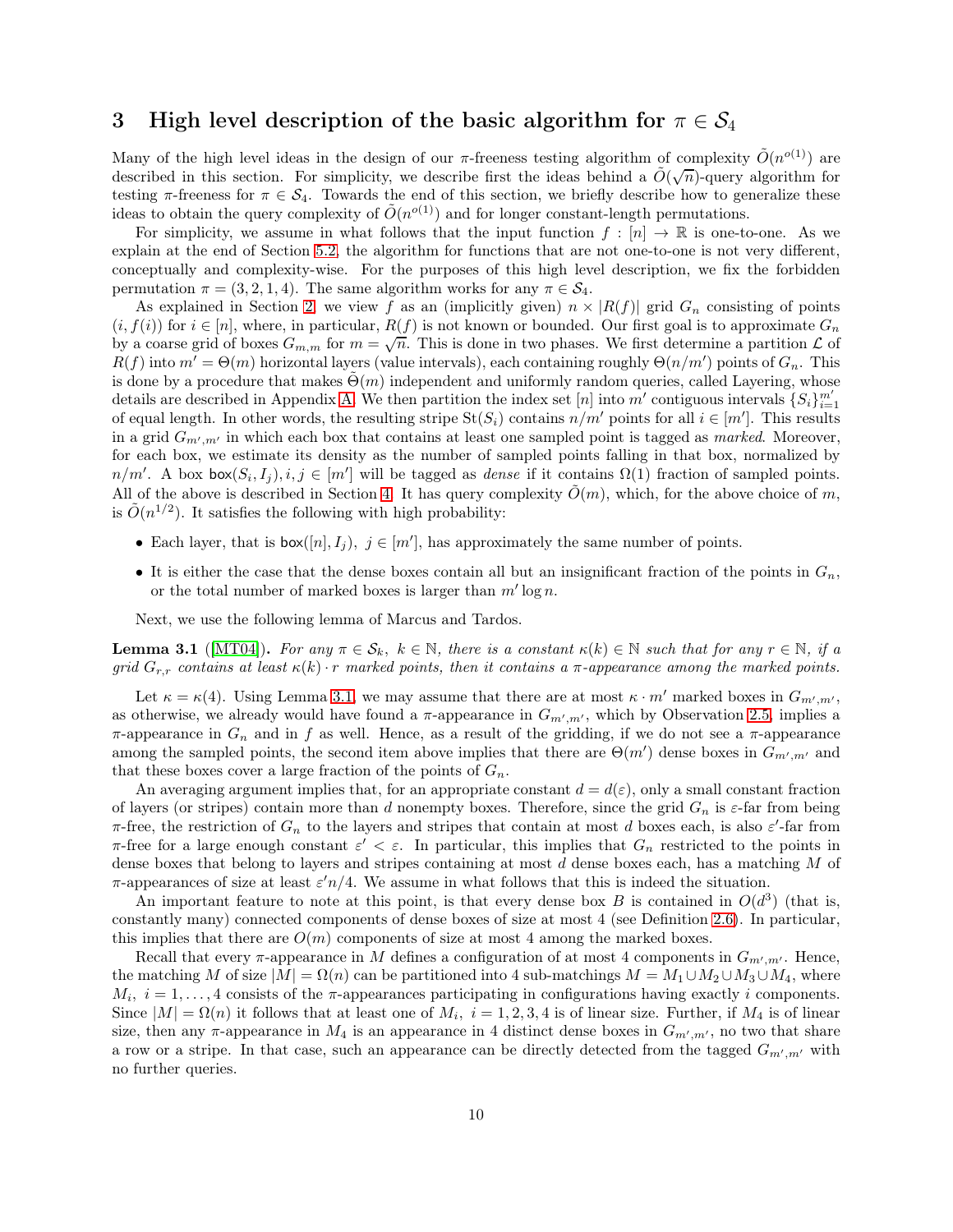The description of the rest of the algorithm can be viewed as a treatment of several independent cases regarding which of the constantly many configuration types contributes the larger mass out of the  $\Omega(n)$  πappearances in  $M_1 \cup M_2 \cup M_3$ . As we will observe at the end of the description, there are only two significant cases. But to ease the reader, we split these two cases into the more natural larger number of cases, and only at the end will observe that for most cases the treatment is conceptually identical.

**Case 1:** Assume that  $|M_1| \ge \varepsilon' n/3$ , and further, for simplicity, that a constant fraction of the  $\pi$ -appearances in  $M_1$  are in a single-box component. Then, on average, a dense box, out of the  $\Theta(m')$  dense boxes, is expected to participate in at least  $\Theta(n/m') = \Theta(m') = \Theta(\sqrt{n})$  many π-appearances in such a configuration. Thus a random dense box B is likely to have  $\Theta(\sqrt{n})$  many  $\pi$ -appearances, and hence, making queries to all points of such a box will enable us to find one such  $\pi$ -appearance. This takes an additional  $n/m' = \Theta(\sqrt{n})$  queries, which is within the query budget, including the repetition needed to amplify the success probability.

Next, consider the case that a constant fraction of the  $\pi$ -appearances in  $M_1$  belong to a configuration C that has more than one dense box (but only one connected component). By a similar argument, a random dense box, out of the  $\Theta(m')$  dense boxes, is expected to participate in at least  $\Theta(n/m')$  many π-appearances belonging to copies of the configuration  $\mathcal{C}$ . As noted before, each dense box is part of constantly many connected components consisting of at most 4 dense boxes. We conclude that sampling a random dense box B and querying all the indices in each of the constantly many components that contain at most 4 dense boxes and involve  $B$ , is likely to find a  $\pi$ -appearance with high probability. Since each such connected component is over at most  $4n/m'$  indices, the number of queries made is within the query budget.

**Case 2:** Consider now the case that  $M_3$  has size at least  $\varepsilon' n/3$ , and assume first that a constant fraction of the members in  $M_3$  belong to copies of a configuration C of 3 components  $B_1, B_2, B_3$ , where each one is a single box. For our current working example,  $\pi = (3, 2, 1, 4)$ , assume further that  $B_1$  contains the 3, 2 legs of a  $\pi$ -appearance and  $B_2, B_3$  contain its 1 and 4 legs, respectively. An example of such a configuration is shown in Figure [1\(](#page-7-0)G). In this case  $B_1$  is not  $(2, 1)$ -free (as  $B_1$  contains the  $(3, 2)$ -subpattern of  $\pi$ ).

By an averaging argument, it follows that there is a dense box B for which: (a) B is far from  $(2, 1)$ -free, and (b) there are corresponding dense boxes  $B_2, B_3$  that, together with B, form a copy of the configuration C. Now, a test follows easily. We test every dense box for  $(2, 1)$ -freeness, which can be done in  $O(\log n)$ queries per box, and hence in  $O(m)$  in total. Then, by the guarantee above we will find the corresponding B and  $B_2, B_3$  and a  $\pi$ -appearance in it (by Observation [2.9](#page-8-0) with the trivial mapping, since each component has just one box).

<span id="page-10-0"></span>**Remark 3.2.** A simple averaging argument implies that for most dense boxes B, the conditions  $(a),(b)$ above hold (rather than for just one B). Hence, sampling just one B to test for  $(2,1)$ -freeness will be enough. However, this argument does not generalize nicely to the more general case, and since we can afford doing what we do above, we allow ourselves the extra queries to test  $(2,1)$ -freeness in each dense box B.

A similar argument holds for a 3-component configuration  $\mathcal{C}'$  in which one component contains more than one box. Let  $D_1, B_2, B_3$  be the components in  $\mathcal{C}'$ , where  $B_2, B_3$  are single box components, and  $D_1$ is a component that contains 2 boxes. See Figure  $1(D)$  for an illustration of such a configuration. In this case, a similar averaging argument show the existence of a dense box  $B$  for which (a) there is a dense box  $B'$ forming a component D with B, and dense boxes  $B_2, B_3$  such that the configuration formed by  $D, B_2, B_3$  is a copy of C', and (b) there are  $\Omega(n/m) = \Omega(\sqrt{n})$   $\phi$ -legged (2, 1)-appearances in D for  $\phi$  that is the same as the leg mapping that is induced by the configuration  $\mathcal{C}'$ . Hence, the test is similar to the simpler case above. We test for every dense box  $B$  and every way to extend it into a component of two boxes by adding a box B' (a constant number of ways) that  $(B, B')$  contains a  $\phi$ -legged  $(2, 1)$ -appearance. This again can be done in  $O(\log n)$  per component D. Once this is done, finding  $D, B_2, B_3$  that are consistent with C' results in a  $\pi$ -appearance by Observation [2.9.](#page-8-0) The same argument holds for any configuration of 3 components.

We note that the analog of Remark [3.2](#page-10-0) holds for this case too.

**Case 3:** Assume now that  $|M_2| \ge \varepsilon' n/3$ , and that the corresponding configurations of the  $\pi$ -appearances in  $M_2$  contain two single-box components  $B_1, B_2$ , where  $B_1$  holds the first 3 legs of  $\pi$  and  $B_2$  holds the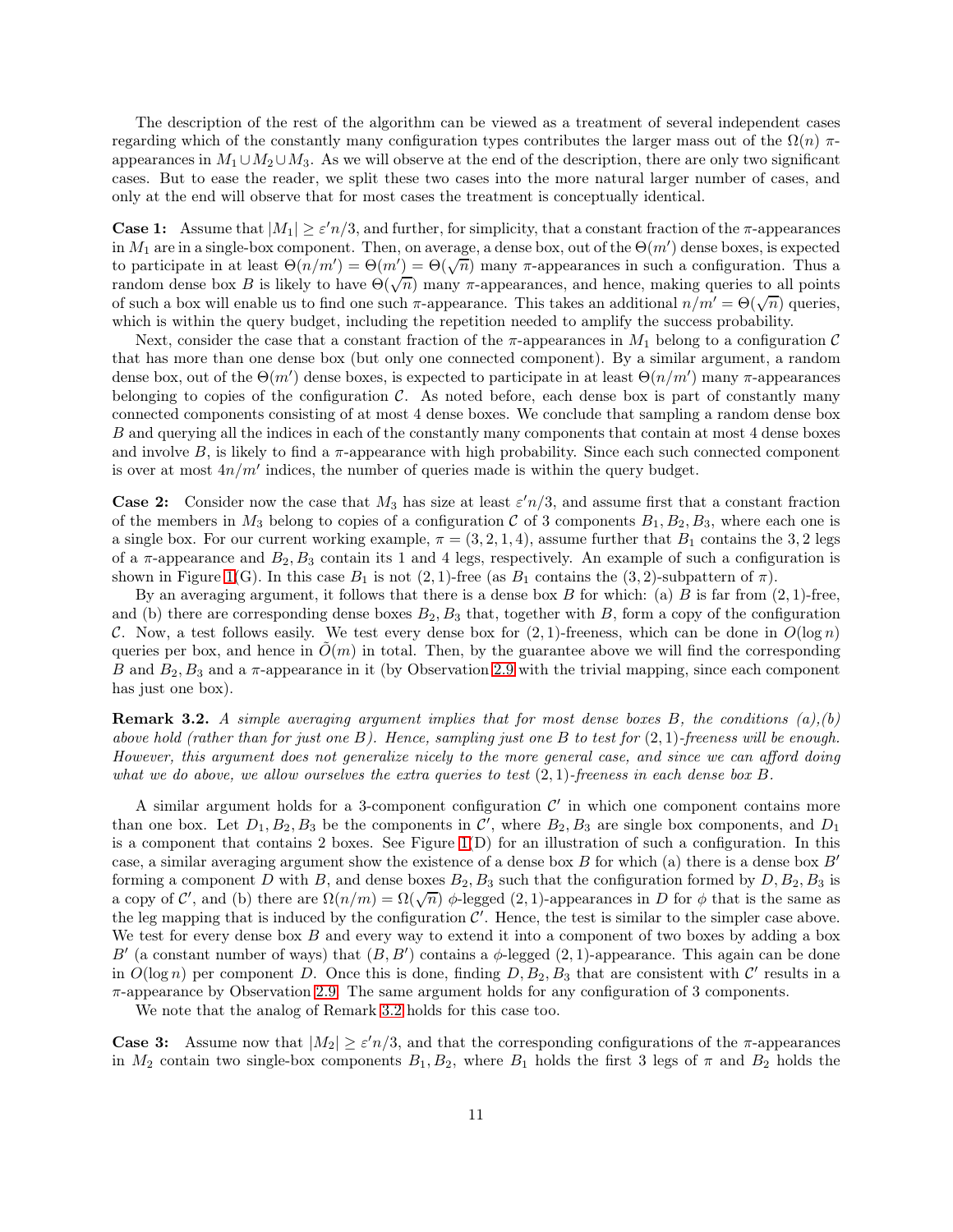4-th leg. E.g., For  $\pi = (3, 2, 1, 4)$ , the configuration C contains two boxes  $B_1, B_2$  where  $B_1$  contains the subpattern  $(3, 2, 1)$  and  $B_2$  is any nonempty box such that  $B_1 < B_2$ . See Figure [1\(](#page-7-0)H) for an illustration of such configuration. A similar averaging argument as made in Case 2 above shows that there is a dense box  $B_1$  for which (a)  $B_1$  is far from  $(3, 2, 1)$ -free, and (b) there is a corresponding dense box  $B_2$  that, together with  $B_1$ , forms a copy of the configuration C. This suggests a test that is conceptually similar to the test in Cases 1 and 2. We test each box for being  $(3, 2, 1)$ -free. This can be done in polylog *n* queries (e.g., using the algorithm of Ben-Eliezer et al. [\[BCLW19\]](#page-22-13)). Then once finding a  $(3, 2, 1)$  in  $B_1$  for which (a) and (b) hold,  $B_1 \cup B_2$  contains a  $\pi$ -appearance.

We note here that for the example above, we ended by testing for  $(3, 2, 1)$ -freeness which is relatively easy. For a different configuration we might end by testing  $B_1$  for a different  $\nu \in S_3$ . However, testing  $\nu$ -freeness for any  $\nu \in S_3$  can be done using  $O(poly \log n)$  queries by the algorithm of Newman et al. [\[NRRS19\]](#page-23-0). Hence the same argument and complexity guarantee hold for any 2-components configuration  $\mathcal{C}$ , each being a single box, and for which 3 legs of  $\pi$  are contained in one box. We also note that an analog of Remark [3.2](#page-10-0) holds for this case too.

**Case 4:** There is a more complicated situation that arises when  $|M_2| \ge \varepsilon' n/3$ , and the corresponding configurations of the  $\pi$ -appearances in  $M_2$  are formed of two components D, B, with D holding 3 legs of  $\pi$ in 2 or 3 boxes (rather than in one box as in Case 3). E.g., for  $\pi = (4, 2, 1, 3)$ , and the configuration C as illustrated in Figure [1\(](#page-7-0)E), where D is a 3-boxed component holding the  $(4, 2, 1)$  legs of  $\pi$ .

By a similar averaging argument to that made in Case 2, it follows that there is a dense box  $B_1$  for which (a) there are dense boxes  $B_2, B_3$  forming a copy D' of D with  $B_1$ , and a dense box B such that the configuration formed by D', B is a copy of C, and (b) there are  $\Omega(n/m) = \Omega(\sqrt{n})$   $\phi$ -legged (3, 2, 1)appearances in  $D'$ , where  $\phi$  is consistent with the leg mapping that is induced by the configuration  $\mathcal C$ . Hence the test is conceptually similar to the simpler Case 3 above - we test each of the  $O(m)$  components D for  $(3, 2, 1)$ -freeness, and then with the existence of the corresponding box B we find a  $\pi$ -appearance. However, this is not perfectly accurate: the algorithm for finding  $\nu = (3, 2, 1)$  in D', although efficient, might find a  $(3, 2, 1)$ -appearance where the 3 legs appear in  $B_1$  or in  $B_1 \cup B_2$ . But this does not extend with B to form a  $\pi$ -appearance, as the leg mapping is not consistent with the one that is induced by C. Namely, unlike before, we do not only need to find a  $\nu$ -appearance in D but rather a  $\phi$ -legged  $\nu$ -appearance with respect to a fixed mapping  $\phi$  (that in this case maps each leg to a different box in the component  $D'$ ).

There are several ways to cope with this extra restriction. For the current description of a basic  $\tilde{O}(\sqrt{n})$ algorithm, an analog to Remark [3.2](#page-10-0) holds here too - namely, it is enough to sample a constant number of copies of the component D and do the test for  $\phi$ -legged  $\nu$ -appearance in each. But, since each copy D' is of length  $O(\sqrt{n})$  we can afford to query all indices in the domain of D'. For the more general algorithm, we do test φ-legged v-freeness of each  $\nu \in S_3$  in all components D with at most 3 boxes using the procedure  $\mathsf{AlgTest}_{\pi}(\nu, \phi, D, m, \varepsilon)$  that will be described in Section [5.](#page-14-0) We note that the same argument holds for every  $\pi \in \mathcal{S}_4$  and when most  $\pi$ -appearances are in configurations where exactly 3 legs are in one component.

Case 5: The last case that we did not consider yet is when most of the  $\pi$ -appearances are in a configuration containing more than one component, with at least two components containing two (or more) legs each. For  $\pi \in S_4$  the only such case is when the configuration C contains exactly two components, each containing exactly two legs of  $\pi$ . Returning to our working example with  $\pi = (3, 2, 1, 4)$ , such examples are depicted e.g., in Figure [1\(](#page-7-0)B), Figure [1\(](#page-7-0)F) and Figure [1\(](#page-7-0)I). For the explanation below, we will discuss the case that the configuration C is as in Figure [1\(](#page-7-0)F). Namely, it contains components  $D_1$  that is above  $D_2$ , with two boxes each  $D_1 = \{B_1, B_4\}$  and  $D_2 = \{B_2, B_3\}$ , and so that every box contains exactly one leg of  $\pi$  (boxes are numbered by order from left to right in  $G_{m',m'}$ ). Our goal, as in the cases before, to find two copies  $D'_1, D'_2$  of the components  $D_1, D_2$  respectively, that form a copy of C, and to find a  $\phi_1$ -legged appearance of  $(1, 2)$  in  $D'_1$ , and a  $\phi_2$ -legged appearance of  $(2, 1)$  in  $D'_2$ , so that Observation [2.9](#page-8-0) will implies that these two appearances form together a  $\pi$  appearance (by taking the  $(2, 1)$ -legs in  $D'_1$ , and the  $(1, 2)$  legs in  $D'_2$  to be the  $(4, 3)$  and  $(1, 2)$  legs of  $\pi$  respectively).

Indeed, an averaging argument shows that there are  $D'_1, D'_2$  as above, with  $D'_i$  containing  $\Omega(n/m)$   $\phi_i$ . legged appearances of  $\nu_i$  for  $i = 1, 2$ . However, unlike in previous cases Remark [3.2](#page-10-0) is not known to hold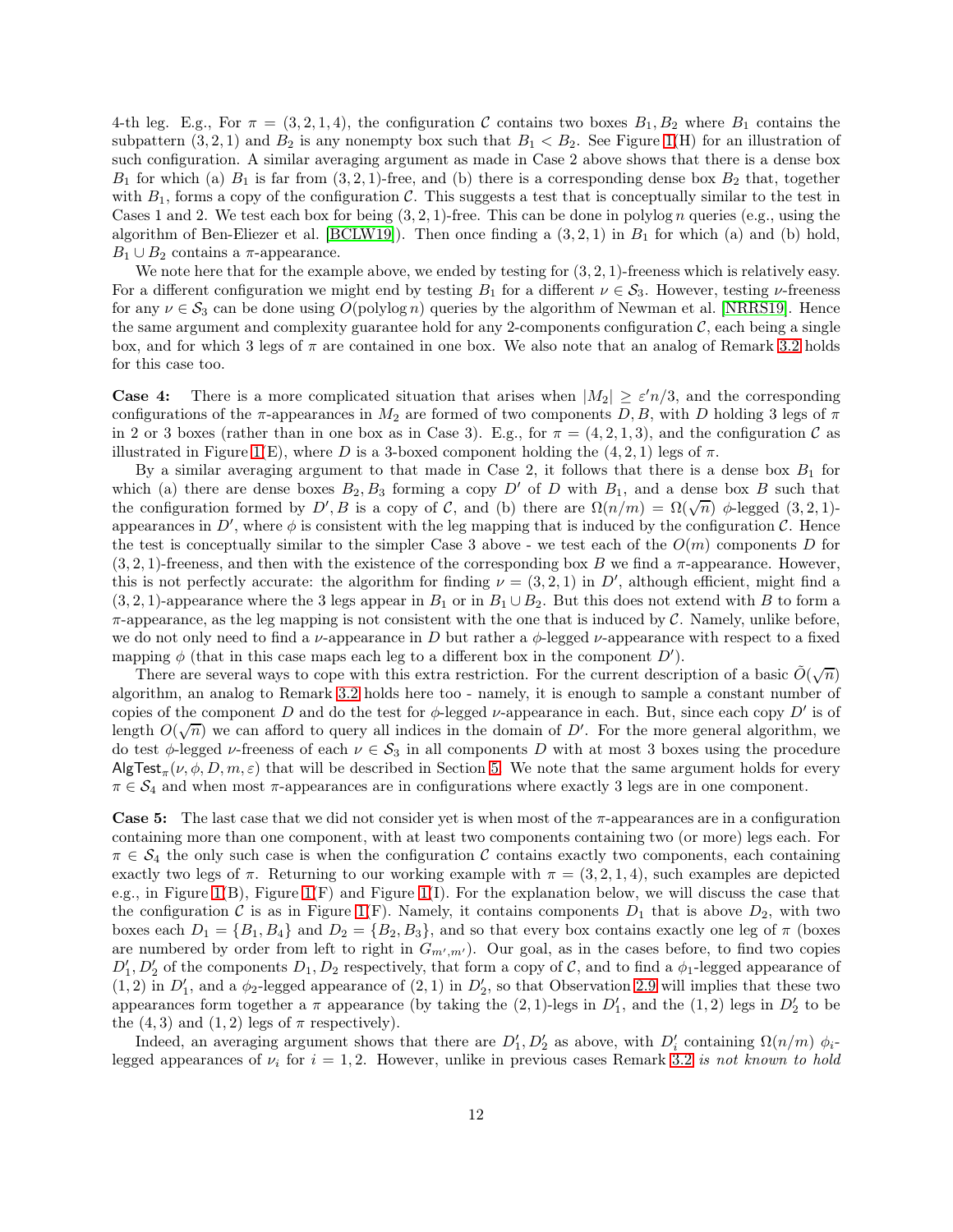in this case. Namely, we do not know that sampling a pair  $D'_1, D'_2$  in some way, will result in such a good pair. Rather, we are only assured of the existence only one such pair! Hence, in this case we need to test every component D', and for every  $\nu \in S_2$ , and for every leg mapping  $\phi$ , for a  $\phi$ -legged  $\nu$ -appearance in  $D'$  in order to find such an asserted pair of components. Such restricted  $\nu$ -appearances can be tested in  $O(\log n)$  queries per component. Therefore, this takes  $\tilde{O}(m)$  queries in total (including amplification to guarantee high success probability for all components). The same argument holds for any  $\pi \in S_4$ , and for every configuration that is consistent with Case 5.

#### Concluding remarks

• At some places in the algorithm above, we had to test for  $\nu$ -appearances (or restricted  $\nu$ -appearances) in 'dense' subgrids of  $G_n$ . For this, we need that all our algorithms are ER, which will be implicitly clear from the description.

• In Case 1, we have reduced the problem of finding a  $\pi$ -appearance in  $G_n$ , that is assumed to be  $\varepsilon$ -far from π-free, to the same problem on a subrange of the indices (formed by a small component) of size  $\Theta(n/m)$ (with a smaller but constant distance parameter  $\varepsilon' < \varepsilon$ ). For the setting of  $m = \sqrt{n}$ , solving the problem on the reduced domain was trivial – it was done by querying all indices in the subrange. In the general algorithm, where our goal is a query complexity of  $n^{o(1)}$ , we set  $m = n^{\delta}$  for an appropriate small  $\delta$ . Then we apply self-recursion in Case 1.

• In Case 5, we had to test for *ν*-freeness (or for restricted  $\pi$ -appearances) for  $\nu \in S_2$  for every small-sized component in  $G_{m',m'}$ . This entails a collection of  $O(m)$  tests, where we want to assign a large success probability to each one of them. We also need to guarantee a large success probability to correctly tagging each of the  $\Theta(m^2)$  boxes as part of the layering procedure. A similar need will arise also in the general algorithm. We amplify the success probability by multiplying our number of queries by  $\log^2 n$  which will imply less than  $1/n^{\Omega(\log n)}$  failure probability for each individual event in such collection. We will not comment more on this point, and assume implicitly that in all such places, all events occur w.h.p.

• In Cases 2, 3, 4 we end up testing  $\nu$ -freeness for  $\nu \in S_2 \cup S_3$  in dense boxes, or  $\phi$ -legged  $\nu$ -freeness of such  $\nu$  in components of multiple dense boxes. But, as Remark [3.2](#page-10-0) holds for these cases, this can simply be done by sampling one box or component, and making queries to all indices therein. This however, is true only for  $\pi \in S_4$ . Case 5 is different. Here Remark [3.2](#page-10-0) does not hold, and this is the reason that we need to test all components with at most 2 dense boxes, for every  $\phi$ -legged  $\nu$ -freeness for every  $\nu \in \mathcal{S}_2$  and leg mapping φ. Algorithm  $\text{AlgTest}_{\pi}(\nu, \phi, D, m, \varepsilon)$  can do this for any  $\nu \in S_2 \cup S_3$  in  $n^{\delta}$  queries for an arbitrary small constant  $\delta$ . Since we have to do it in Case 5, we may do the same in cases 2, 3, 4 as well! As a result, the algorithm above will contain only two cases: Case 1 where we reduce the problem to the same problem but on a smaller domain, and the new Case 2 where we test every small component for  $\phi$ -legged  $\nu$ -appearance for every  $\nu \in S_2 \cup S_3$  and every leg mapping  $\phi$  – namely a case in which we reduce the problem to testing (restricted appearances) for smaller patterns.

• In view of the comment above, the idea behind improving the complexity to  $n^{\delta}$  for arbitrary small constant  $0 < \delta < 1$  is obvious: Choosing  $m = n^{\delta/2}$  will result in an  $m \times m$  grid, where Layering can be done in  $\tilde{O}(n^{\delta/2})$  queries. Then, Case 2 will be done in an additional  $n^{\delta}$  queries by setting a query complexity for AlgTest<sub> $\pi(\nu,\phi,D,m,\varepsilon)$  to be  $n^{\delta/2}$  per component. The self-recursion in Case 1 will result in the same problem</sub> over a range of  $n/m$ . For the fixed  $m = n^{\delta/2}$ , this will result in a recursion depth of  $2/\delta$ , after which the domain size will drop down to  $m$  and allow making queries to all corresponding indices. This results in a total of  $\tilde{O}(n^{\delta})$  queries, including the amplification needed to account for the accumulation of errors and deterioration of the distance parameter at lower recursion levels.

• Generalized testing and testing beyond  $k = 4$ . Applying the same ideas to  $\pi \in \mathcal{S}_k$ ,  $k \geq 5$  works essentially the same way, provided we can test for  $\phi$ -legged  $\nu$ -freeness of  $\nu \in \mathcal{S}_r$  for  $r < k$ . We will provide here the main idea of how this is done. For  $r = 2$ , testing  $\phi$ -legged  $\nu$ -freeness of  $\nu \in S_2$  is simpler than testing monotonicity for nontrivial  $\phi$ , and is equivalent to testing monotonicity when testing is done in a one-boxed component. Hence, this can be done in  $O(\log n)$  queries. For  $r = 3$  one can develop a fairly complex algorithm making polylog n queries (based on the ideas of  $[NRRS19]$ ), but that does not generalize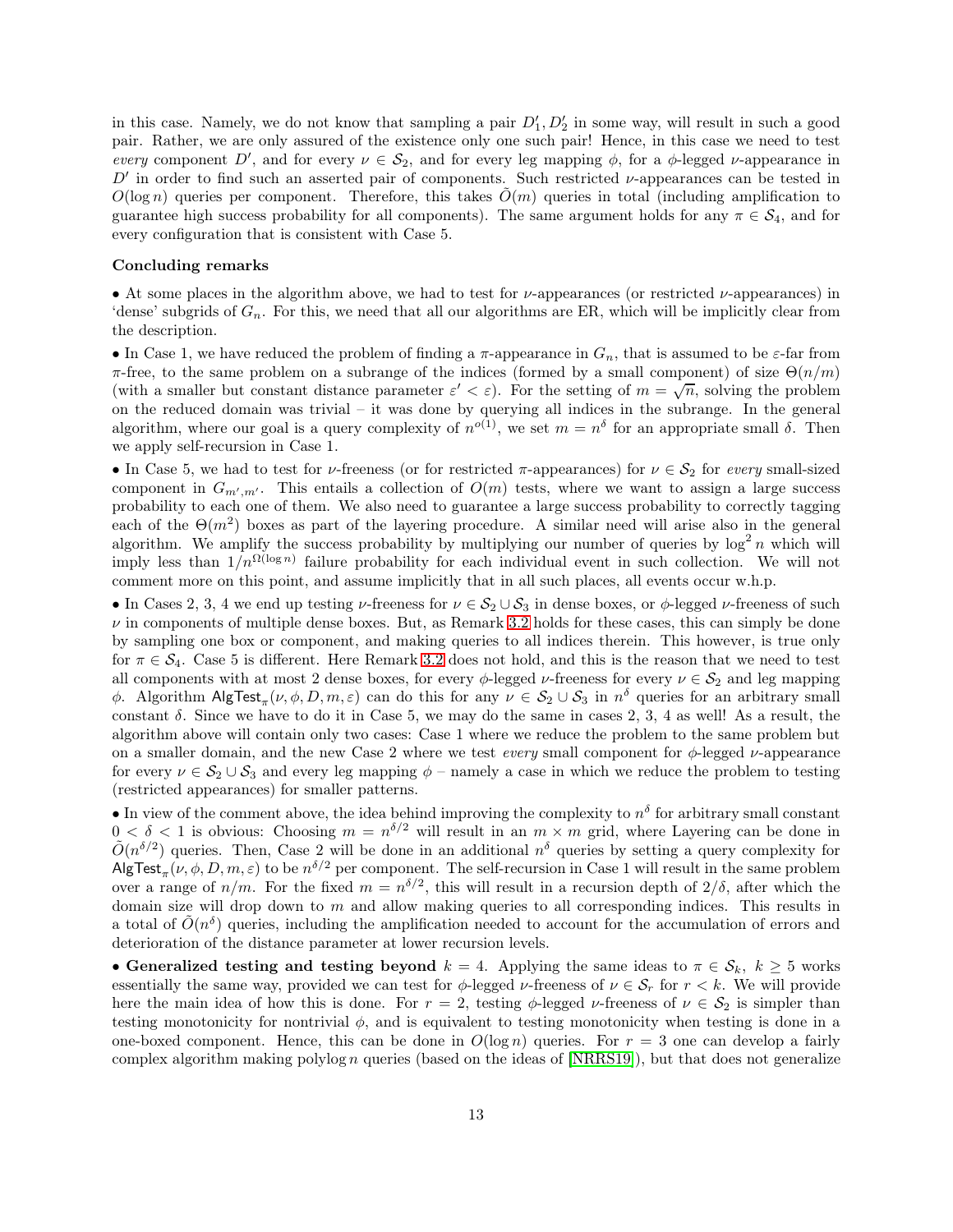to larger patterns.

For the general case, we do not know if testing  $\phi$ -legged  $\nu$ -freeness can be done in reasonably small sublinear time. But, we note that for our goal of testing  $\pi$ -freeness for  $\pi \in \mathcal{S}_k$ , we can relax the task of finding  $\phi$ -legged *ν*-freeness of  $\nu \in \mathcal{S}_r$ ,  $r \leq k$  to the following problem which we call "generalized-testing  $\nu$ w.r.t.  $\pi$ ", denoted Generalized Testing<sub> $\pi$ </sub>( $\nu$ ,  $D$ ,  $\phi$ ): The inputs are a permutation  $\nu \in S_r$ , a component D, and a leg mapping  $\phi$ . Our goal is to find either a  $\phi$ -legged *v*-appearance **OR** a  $\pi$ -appearance in D.

Now the way to solve the above relaxed problem is very similar to the way we solve the unrestricted problem; we decompose D into an  $m \times m$  grid of sub-boxes,  $D_{m,m}$ , by performing gridding of D. Then, we either find  $\pi$  in  $D_{m,m}$ , or, using Lemma [3.1,](#page-9-1) conclude that there are only linearly many dense sub-boxes in  $D_{m,m}$ . At that point, we find a  $\phi$ -legged *v*-appearance by reducing it to the same problem of a  $\phi'$ -legged  $\nu'$ -freeness of smaller  $\nu' \in S_{r'}$ ,  $r' < r$ , or, self-reducing the problem for finding  $\phi$ -legged  $\nu$ -appearance but in a sub-component  $D'$  whose length is a factor m smaller than that of the length of D. This is done in a similar way to what is described above in Case 1.

In summary, the procedure for GeneralizedTesting $_\pi(\nu)$  is very similar to the procedure for  $\pi$ -freeness, with the same two cases, where Case 2 becomes recursion to finding appearances of a smaller permutation, and where the base case is for permutations of length 2. As we show in Section [5,](#page-14-0) formally, GeneralizedTesting $_\pi(\nu)$ strictly generalizes testing  $\pi$ -freeness, and hence, the formal algorithm for testing  $\pi$ -freeness will be a special case of GeneralizedTesting $_{\pi}(\nu).$ 

# <span id="page-13-0"></span>4 Gridding

In this section, we describe a procedure that we call Gridding, which is a common component to all our algorithms. A similar procedure was used by Newman and Varma [\[NV21\]](#page-23-7) for LIS estimation. The output of this procedure, given a parameter  $m \leq n$ , is an  $m \times m$  grid of boxes that partitions either  $G_n$  or a region inside of it, with the property that the density of each box is well controlled.

**Definition 4.1** (Density of a box). Consider index and value subsets  $S \subseteq [n]$  and  $I \subseteq R(f)$ . The density of  $\textsf{box}(S, I)$ , denoted by den $(S, I)$ , is the number of points in  $\textsf{box}(S, I)$  normalized by its length  $|S|$ .

**Definition 4.2** (Nice partition of a box). For index and value sets  $S \subseteq [n]$  and  $I \subseteq R(f)$  and parameter  $m \leq n$ , we say that  $\mathcal{I} = \{I_1, I_2, \ldots, I_{m'}\}$  forms a nice m-partition of box(S, I) if:

- $\bullet$   $m' \leq 2m$ ,
- $I_1, \ldots, I_{m'}$  are pairwise disjoint, and  $\bigcup_{j \in [m']} I_j = I$ . In particular, the largest value in  $I_j$  is less than the smallest value in  $I_{j'}$  for  $j < j'$ .
- for  $j \in [m']$ , either  $I_j$  contains exactly one value and  $\text{den}(S, I_j) \geq \frac{1}{2m}$ , or  $\text{den}(S, I_j) < \frac{4}{m}$ . In the first case, we say that  $I_j$  is a single-value layer of  $\text{box}(S, I)$ , and in the second  $I_j$  is a multi-valued layer.

The main part of our gridding subroutine is a procedure Layering which is described in Appendix [A.](#page-24-0) The procedure Layering(S, I, m) works on a box  $\mathsf{box}(S, I)$ , and outputs, with probability at least  $1 - 1/n^{\Omega(\log n)}$ , a set of intervals I that is a nice m-partition of  $\text{box}(S, I)$ . It works by sampling  $O(m)$  points and estimates box densities for several subboxes. The estimated density for a subbox  $\mathsf{box}(S',I')$  is denoted  $\mathsf{den}(S',I')$ .

For a multi-valued layer box(S, I<sub>j</sub>), let  $E_j$  denote the event that  $\text{den}(S, I_j) < \frac{4}{m}$ . For a single-valued layer  $\mathsf{box}(S, I_j)$  such that  $\mathsf{den}(S, I_j) \geq \frac{1}{2m}$ , let  $E_j$  denote the event that  $\frac{\mathsf{den}(S, I_j)}{2} \leq \underbrace{\widetilde{\mathsf{den}}}(S, I_j) \leq \frac{3}{2}\mathsf{den}(S, I_j)$ . For a single-valued layer  $I_j$  such that  $\text{den}(S, I_j) < \frac{1}{2m}$ , let  $E_j$  be the event that  $\text{den}(S, I_j) \leq \frac{3}{2}\text{den}(S, I_j)$ . Let  $E = \bigcap_{j=1}^{m'} E_j$ . The following claim asserts that the layering above well-represents the structure of  $I \cap f(S)$ .

For the main part of this paper, we are always going to apply layering to boxes of constant or near constant densities (density that is  $\Omega(1/\log n)$ ). The proof of the following claim is deferred to Appendix [A.](#page-24-0)

<span id="page-13-1"></span>**Claim 4.3.** When Layering(S, I, m) is applied on  $box(S, I)$ , it makes a total of m  $log<sup>4</sup> n$  queries. Furthermore, if density  $\text{den}(S, I) = \Omega(1/\log n)$ , then with probability  $1 - 1/n^{\Omega(\log n)}$ , it returns a collection of intervals  $\mathcal{I} = \{I_j\}_{j=1}^{m'}$  such that the event E happens and  $\mathcal I$  is a nice m-partition of box(S, I).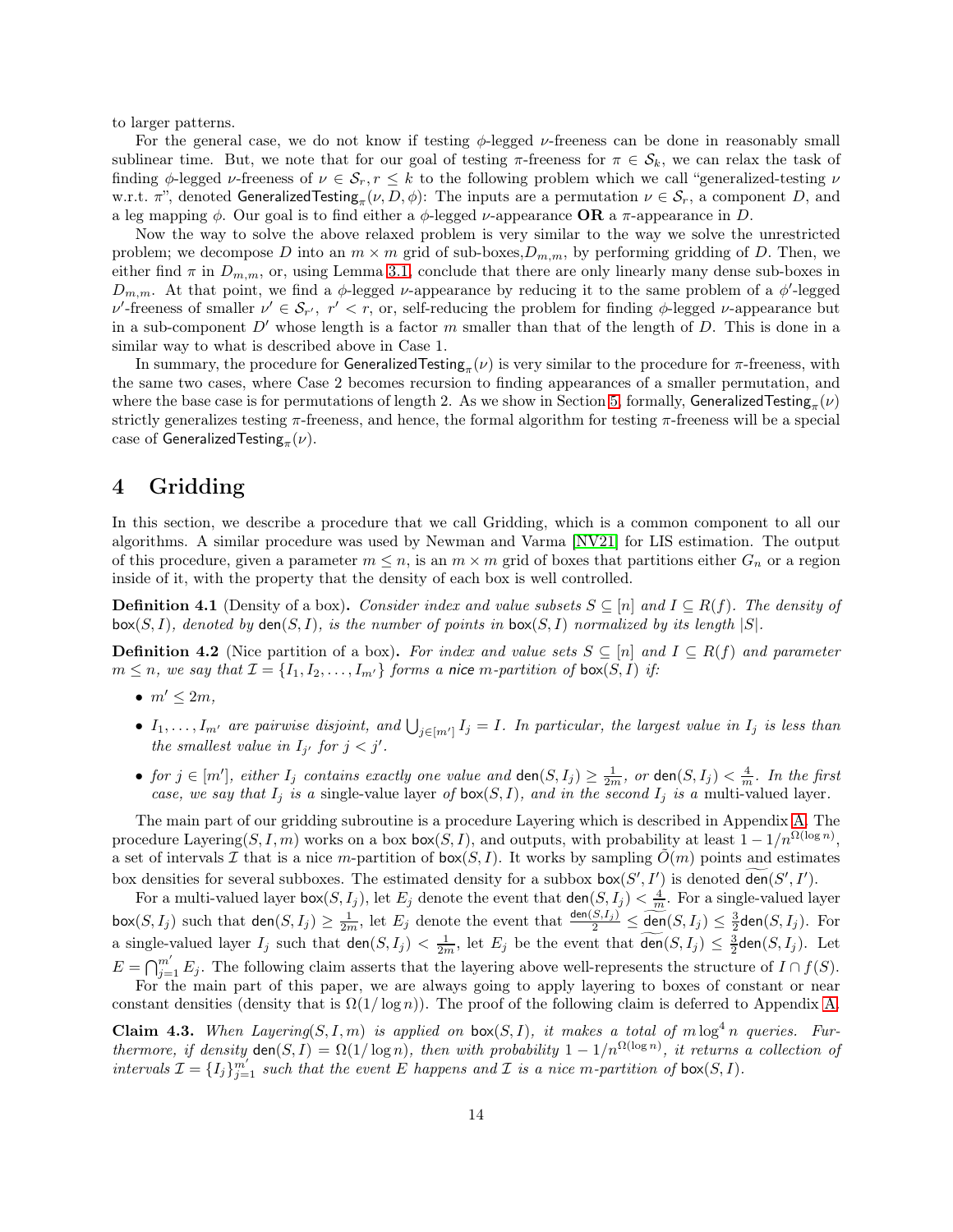### Algorithm Gridding $(S, I, m, \beta)$

- **Input:**  $S \subseteq [n]$  is a union of disjoint stripes,  $I \subseteq R(f)$  is a disjoint union of intervals of values in  $R(f)$ ,  $D = \text{box}(S, I)$  is the domain on which we do gridding, m is a parameter defining the 'coarse' grid size,  $\beta$  < 1 is a density threshold.
- **Output:** A grid of boxes  $G_{m',m'}$ ,  $m' \leq 2m$  in which there will be  $\tilde{O}(m')$  marked boxes.
- 1: Call the procedure Layering on inputs  $S, I, m$ . This defines a set of m' value intervals  $I = \bigcup_{j \in [m']} I_j$ , where  $m' \leq 2m$ , that forms a nice m-partition of  $\text{box}(S, I)$ .
- 2: Partition S into  $m'$  contiguous intervals  $S_1, \ldots S_{m'}$  each of length  $|S|/m'$ . This defines the grid of boxes  $D_{m',m'} = \{\text{box}(S_i, I_j) : (i, j) \in [m']^2\}$  inside the larger box  $D = \text{box}(S, I)$ .
- 3: Sample and query, independently at random,  $\frac{\log^4 n}{50\beta^2}$  points from each stripe  $S_i, i \in [m']$ . For each  $(i, j) \in$  $[m']^2$ , if  $\textsf{box}(S_i, I_j)$  contains a sampled point, then tag that box as marked. If  $\textsf{box}(S_i, I_j)$  contains at least  $3\beta/4$  fraction of the sampled points in the stripe  $S_i$ , tag that box as *dense*.

We note that initially, at the topmost recursion level of the algorithm for  $\pi$ -freeness, we call this procedure with  $S = [n]$ ,  $I = (-\infty, +\infty)$  and our preferred m which is typically  $m = n^{\delta}$ , for some small  $\delta < 1$ .

We prove in Claim [4.4](#page-14-1) that running Gridding(S, I, m) results in a partition of  $\text{box}(S, I)$  into a grid of boxes  $G_{m',m'}$  in which either the marked boxes contain a  $\pi$ -appearance, or the union of points in the marked boxes contain all but an  $\eta$  fraction of the points in  $G_n$ , for  $\eta \ll \varepsilon$ . Additionally, with high probability, all boxes that are tagged *dense* have density at least  $\frac{1}{8}$ -th of the threshold  $\beta$  for marking a box as dense.

<span id="page-14-1"></span>**Claim 4.4.** Procedure Gridding(S, I, m,  $\beta$ ) returns a grid of boxes  $D_{m',m'}$  that decomposes  $\text{box}(S, I)$ . It makes  $\tilde{O}(m/\beta^2)$  queries, and w.h.p.

- The layers of  $D_{m',m'}$  form a nice m-partition of I.
- For every  $i \in [m']$ , either the stripe box $(S_i, I)$  contains at least  $\frac{\log^2 n}{100\beta^2}$  marked boxes, or the number of points in the marked boxes in  $\textsf{box}(S_i, I)$  is at least  $(1 - \frac{1}{\log^2 n}) \cdot |S_i|$ .
- Every box that is tagged 'dense' has density at least  $\beta/8$ , and every box of density at least  $\beta$  is tagged as dense.

# <span id="page-14-0"></span>5 Generalized testing of forbidden patterns

In this section, we define formally the problem of testing (or deciding)  $\nu$  appearance with certain legmapping. We then provide the formal algorithm for the relaxation of this testing problem, which we call GeneralizedTesting $_\pi(\nu,\phi,D)$ . This will provide, in turn, the algorithm for testing  $\pi$ -freeness. We then provide a description of the same algorithm, and a proof sketch for the case  $\nu \in S_3$  and for a specific leg-mapping  $\phi$ . This is the first non-trivial case, and it exhibits the ideas of the general case, while it might be easier to follow. This is followed by a correctness proof for the most general case.

Let  $G_n$  be a  $n \times n$  grid that represents a function  $f : [n] \to \mathbb{R}$ . Let  $G_{\ell,\ell}$  be a partition of  $G_n$  into a grid of boxes for arbitrary  $\ell \geq 1$ , and D be a connected component in  $G_{\ell,\ell}$  containing t boxes  $B_1, \ldots, B_t$ . Let  $\nu \in S_r$ , and let  $\phi : [r] \mapsto [t]$  be an arbitrary mapping of the legs of  $\nu$  into the boxes of D, where  $t \leq r$ . We say that  $1 \leq i_1 \leq \ldots \leq i_r \leq n$  is a  $\phi$ -legged  $\nu$ -appearance if  $(i_1, \ldots, i_r)$  forms a  $\nu$ -appearance in  $G_n$  such that  $(i_j, f(i_j)) \in B_x$  for  $x = \phi(j), j = 1, \ldots, r$ . That is, the corresponding legs of the *v*-appearance are mapped into the boxes given by  $\phi$ . For example, consider Figure [1\(](#page-7-0)B),  $\nu = (3, 2, 1, 4)$ , and D the component formed by the two boxes in the same layer. The function  $\phi$  maps the 3 and 2-legs of the appearance to the left box and the 1 and 4-legs to the right box. Note that this defintion is consistent with Definition [2.8.](#page-8-1)

For  $\phi, \nu$  as above, the property of containing a  $\phi$ -legged  $\nu$ -appearance is a generalization of the problem of pattern-freeness; that is, by taking  $\ell = 1$ ,  $G_{\ell,\ell}$  is just  $G_n$  itself viewed as one single box D. Hence any *ν*-appearance in  $G_n$  is a  $\phi$ -legged *ν*-appearance for the constant function  $\phi \equiv D$ .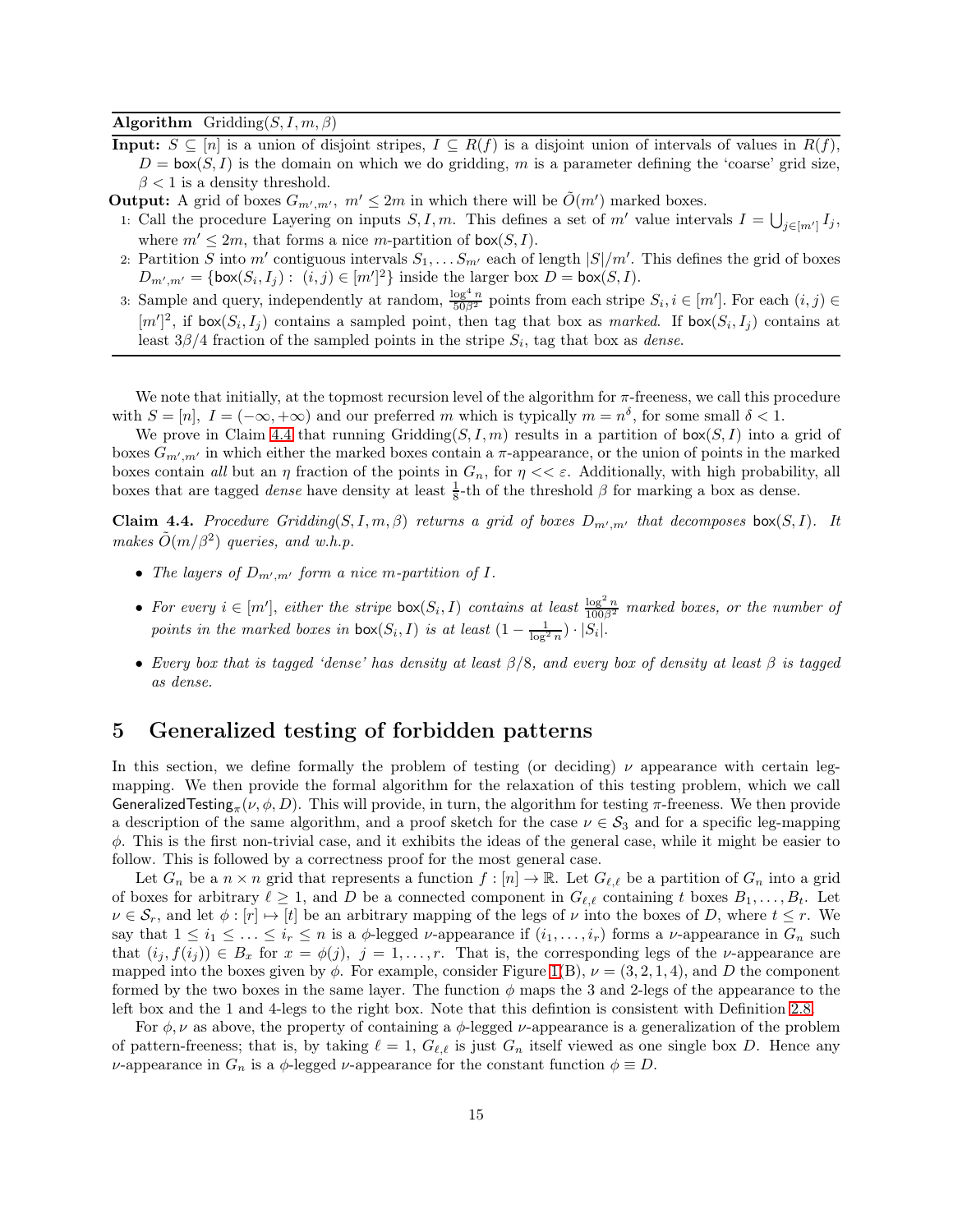The complexity of testing  $\phi$ -legged  $\nu$ -freeness is not clear and was not previously explicitly studied. For permutations of length 2 as well as for longer monotone permutations, its complexity is identical to unrestricted testing and can be done in polylog n queries. For length 3 non-monotone permutations it can be done in polylog n queries using similar ideas as in [\[NRRS19\]](#page-23-0). For larger  $k \geq 4$  the complexity is open.

While testing  $\phi$ -legged  $\nu$ -freeness is interesting in its own, we encounter it only as a sub-problem in the testing of standard  $\pi$ -freeness. This bring us to the following definition.

Let  $\pi \in \mathcal{S}_k$ ,  $G_n$  be fixed. Further let  $G_{\ell,\ell}$  be a decomposition of  $G_n$  into boxes and D be a t-boxed one component over boxes  $(B_1, \ldots, B_t)$ ,  $t \leq r$ , in  $G_{\ell,\ell}$ . For inputs  $\nu \in S_r$ , and  $\phi : [r] \mapsto \{B_1, \ldots, B_t\}$ , the problem GeneralizedTesting $_\pi(\nu,\phi,D),$  is to find a  $\phi$ -legged  $\nu$ -appearance in  $D$  OR to find any (unrestricted) π-appearance. The distance of D from being a  $\phi$ -legged v-free is defined naturally.

We present below a recursive algorithm for GeneralizedTesting<sub>π</sub> $(\nu, \phi, D)$  where  $\pi \in S_k$ ,  $G_n$  are fixed. The inputs are:  $\nu \in \mathcal{S}_r$ ,  $r \leq k$ , a component D in a decomposition  $G_{\ell,\ell}$  of  $G_n$  that contain boxes  $B_1,\ldots,B_t$ ,  $t \leq r$ and a function  $\phi : [r] \to \{B_1, \ldots B_t\}$ . The algorithm, if successful will either find a  $\pi$ -appearance or a  $\phi$ legged  $\nu$ -appearance in D. The algorithm, called  $\mathsf{AlgTest}_\pi(\nu,\phi,D,m,\varepsilon)$  has inputs  $\nu,\phi\,D$  as described above,  $\varepsilon$  which is the distance parameter, and an additional parameter m that that is set by the 'user', and is used to control the intended query complexity which will be  $\tilde{O}(m^r)$  for  $m \geq n^{\Omega(1/\log \log \log n)}$ .

The algorithm is recursive. The pattern  $\pi$  in the name of the algorithm (subscript) is considered to be fixed (hardwired). A recursion is done by reducing  $\nu$  to smaller length patterns, and/or self-reduction to the same  $\nu$  but on a smaller length box  $D'$ . The base cases are when the length of D is small enough to allow queries to all indices in D, or when  $\nu \in S_2$ , in which case the algorithm is reduced to testing monotonicity (or a simpler problem) and will not be explained here.

We note that the complexity of testing  $\phi$ -legged  $\nu$ -appearances may depend on  $\phi$  and  $\nu$ . In our algorithms for GeneralizedTesting $_{\pi}(\nu,\phi,D),$  we do not use any special structure of π. Furthermore, the only role of π in these algorithms is to ensure that after gridding  $D$ , the resulting grid  $D_{m,m}$  contains only a linear in m number of marked boxes (as otherwise, by Lemma [3.1](#page-9-1) a π-appearance is guaranteed). Hence, we do not use any special structural properties of  $\pi$  except for the number  $\kappa(k)$  that is guaranteed by Lemma [3.1.](#page-9-1)

Finally, and as we already pointed out, the algorithm for  $\sf GeneralizedTesting_\pi(\nu,\phi,D)$  will allow us to test for  $\pi$ -freeness in  $G_n$  by calling  $\mathsf{AlgTest}_{\pi}(\pi,\phi,G_n,m,\varepsilon)$ , where  $\phi$  is the constant function that maps each of the k legs to the single box  $G_n$ .

# <span id="page-15-1"></span>5.1 Algorithm for Generalized Testing $_{\pi}(\nu,\phi,D)$

In this section, we give a formal description of our algorithm  $\mathsf{AlgTest}_{\pi}(\nu,\phi,D,m,\varepsilon)$ . The permutation  $\pi \in \mathcal{S}_k$ is fixed and hardwired into the algorithm.  $G_n$  is assumed to fixed and not part of the recursion. The actual input is the t-boxed component D in a grid of boxes  $G_{\ell,\ell}$  over  $G_n$  (that is, a sub-function of the original function f). m is a parameter that is set by the 'user', and remains fixed during the recursion calls. It is used to control the intended query complexity which will be  $\tilde{O}(m^r)$ .  $\varepsilon \in (0,1)$  is the distance parameter of being free of  $\phi$ -legged  $\nu$ -appearance (regardless of the distance of being  $\pi$ -free).

<span id="page-15-0"></span>The following theorem asserts the correctness of the algorithm and the corresponding query complexity. We assume that  $\ell$  and a corresponding component D in the grid of boxes  $G_{\ell,\ell}$ , inside  $G_n$ , is given.

**Theorem 5.1.** Let  $\varepsilon \in (0,1)$  and  $\nu \in S_r$ ,  $r \leq k$ . Let  $D = \text{box}(S, I)$  be a connected component in  $G_{\ell,\ell}$ , composed of boxes  $B_1,\ldots,B_t$ ,  $t \leq r$  and  $\phi : [r] \to \{B_1,\ldots,B_t\}$ . If D is  $\varepsilon$ -far from being free of  $\phi$ -legged ν-appearances, then  $\mathsf{AlgTest}_\pi(\nu,\phi,D,m,\varepsilon)$  finds, either a φ-legged v-appearance or a  $\pi$ -appearance, with probability at least  $1 - o(1)$ . Its query complexity is  $\tilde{O}(n^{n\tau})$ , for  $\eta \in (0,1)$  and  $m = n^{\eta}$ .

We note that since  $\mathsf{AlgTest}_{\pi}(\nu,\phi,D,m,\varepsilon)$  either finds  $\pi$  or a  $\phi$ -legged  $\nu$ -appearance in D, then if D is free of  $\phi$ -legged  $\nu$ -appearance, the algorithm will never return such an appearance. As a result, the corollary below follows by calling  $\mathsf{AlgTest}_{\pi}(\pi,\phi,G_n,m,\varepsilon).$ 

**Corollary 5.2.** There is a 1-sided error test for  $\pi$ -freeness, for every  $\pi \in S_k$  of query-complexity  $\tilde{O}(n^{\delta k})$ for arbitrary  $\delta > 1/\log \log \log n$ .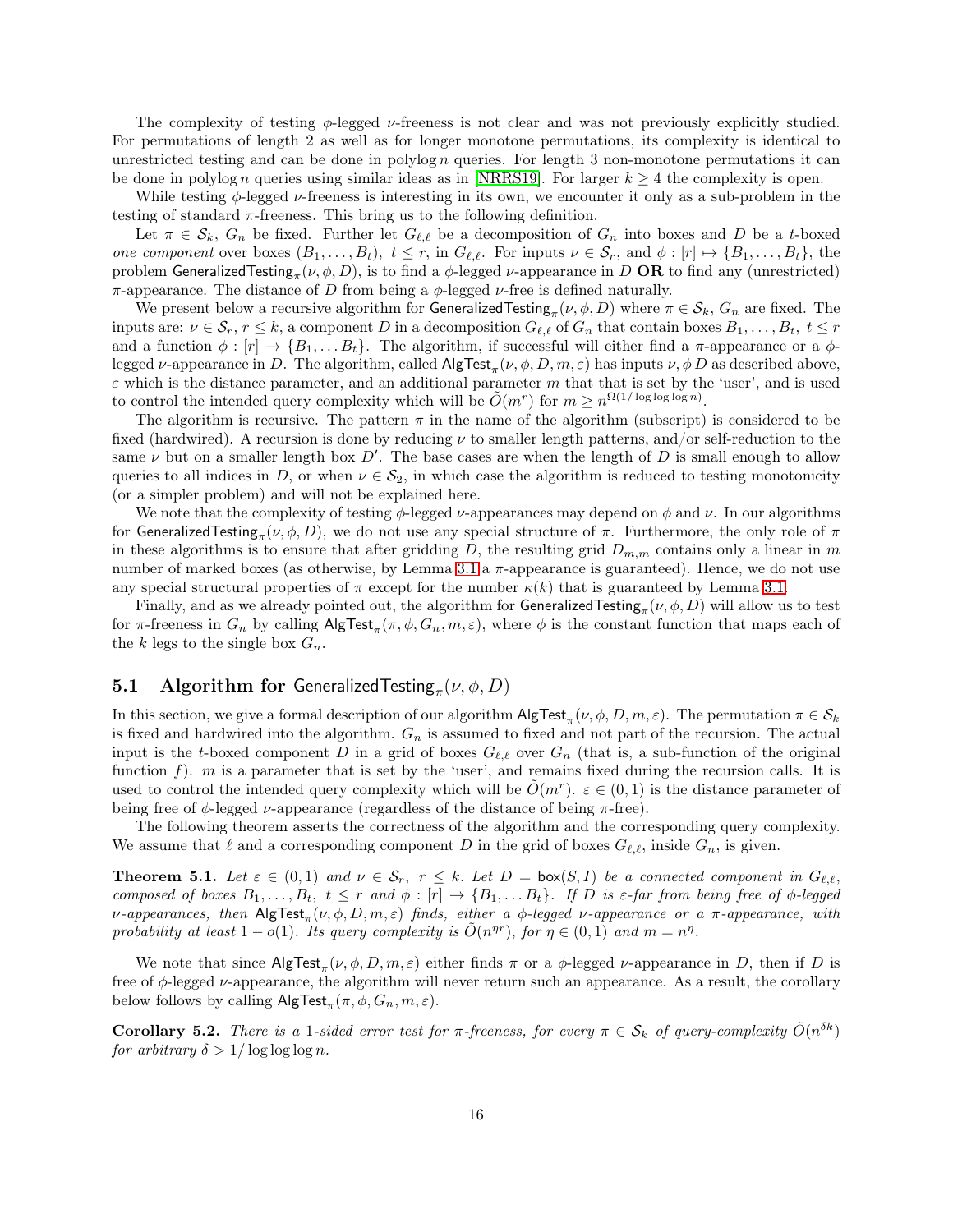### **Algorithm**  $\mathsf{AlgTest}_{\pi}(\nu, \phi, D, m, \varepsilon)$

**Input:** pattern  $\nu \in S_r$ ; D is a component in  $G_{\ell,\ell}$  containing boxes  $B_1, \ldots, B_t$  for  $1 \le t \le r$ ; the function  $\phi : [r] \mapsto \{B_1, \ldots, B_t\}$  is a leg-mapping of  $\nu$  into the boxes of D.

Goal: Find a  $\phi$ -legged *v*-appearance or an unrestricted  $\pi$ -appearance, in *D*.

- 1: Let  $S = \bigcup_{i \in [r]} \text{St}(B_{\phi(i)})$  and  $I = \bigcup_{i \in [r]} L(B_{\phi(i)})$  define box(S, I) in  $G_{\ell,\ell}$  that contains D (or the subcomponent of  $D$  where a  $\nu$ -appearance should be found).
- 2: Base cases:
	- 1. If  $|S| \le m$  query all indices in S. Output "π-appearance is found" or "φ-legged  $\nu$ -appearance is found" if one of these is found, otherwise **output** "not found".
	- 2. If  $r \leq 2$ , use the test for restricted appearance of 2-patterns. This is easy and will not be described in this manuscript. If  $r = 1$ , output " $\phi$ -legged  $\nu$ -appearance is found" if  $\phi(1)$  contains a point. If  $k = 1$ , output " $\pi$  is found" if D contains a point.
	- 3. If the sampled points in D already contains a  $\phi$ -legged  $\nu$ -appearance, or contains a  $\pi$ -appearance then **output**: "found  $\phi$ -legged *v*-appearance" or "found  $\pi$ -appearance" respectively.
- 3: Gridding D: We set  $\beta = \frac{\varepsilon}{200k\kappa(k)}$ . Call Gridding on box(S, I) with parameters:  $(S, I, m, \beta)$ . This is described in details in Section [4.](#page-13-0) As a result, we obtain a decomposition of  $\text{box}(S, I)$  (and D) into an  $m' \times m'$  grid of sub-boxes  $D_{m',m'}$ ,  $m \leq m' \leq 2m$ , where a subset of boxes are marked and a subset of the marked boxes are dense.
- 4: **Simple case:** If  $D_{m',m'}$  contains more than  $\kappa(k) \cdot m'$  marked sub-boxes then **output** "found  $\pi$ appearance".
- <span id="page-16-0"></span>5: **Sparsification:** Delete every stripe and layer in  $D_{m',m'}$  that contains more than  $d = (100k\kappa(k))/\varepsilon$ marked sub-boxes. Delete all non-dense sub-boxes.
- <span id="page-16-1"></span>6: Multi-component configurations: For every possible configuration  $\mathcal C$  of sub-boxes that is consistent with  $\phi$  such that C forms components  $C_1, \ldots, C_p$ ,  $p > 1$ , the pair  $(\nu, \phi)$  define sub-permutations of  $\nu: \nu_1, \ldots, \nu_p$  and subfunctions of  $\phi: \phi_1, \ldots, \phi_p$  on  $\mathcal{C}_1, \ldots \mathcal{C}_p$  respectively.

Let  $c$  denote the number of distinct configurations with at most  $r$  components.

Recursively call  $\mathsf{AlgTest}_{\pi}(\nu_i, \phi_i, D_i, m, \varepsilon')$  with distance parameter  $\varepsilon' = \frac{9\varepsilon}{10kcr^2 \cdot r! \cdot (2d)^r}$  for every component  $D_i$ , where  $D_i$  is a copy of  $C_i$  in  $D_{m',m'}$ , and is contained in D. Note that the recursive call is done for smaller length patterns  $\nu_i$ s.

**Output** "found  $\phi$ -legged  $\nu$ -appearance" if for a copy  $(D_1, \ldots, D_p)$  of  $(C_1, \ldots, C_p)$ , the region  $D_i$ contains a  $\phi_i$ -legged  $\nu_i$ -appearance for each  $i = 1, \ldots, p$ . Or **output** "found  $\pi$ -appearance" if a  $\pi$ appearance is found among the sampled points.

- 7: **One component configurations:** Let A be the set of all possible copies of configurations C in  $D_{m',m'}$ for which C forms one component, and that are contained in D. Note that A contains  $O(m)$  such copies. 8: loop  $\frac{\log^3 n}{\varepsilon^r}$  times:
- <span id="page-16-2"></span>9: Sample a member  $D'$  from A. For each  $\phi$ -consistent mapping  $\phi'$ , recursively call  $\mathsf{AlgTest}_\pi(\nu, \phi', D', m, \varepsilon'') \text{ with } \varepsilon'' = \frac{9\varepsilon}{20k \cdot (2d)^r \cdot (r-1)! \cdot r^r}.$

⊳ A mapping  $\phi'$  from the legs of a  $\nu$ -appearance to the sub-boxes in  $D_{m',m'} ,$  is  $\phi$ -consistent if for each *i*-leg,  $i = 1, \ldots, r$ , the sub-box  $\phi'(i)$  is contained in the box  $\phi(i)$ .

10: end loop

11: If no output is declared in any of the previous steps, output "not-found".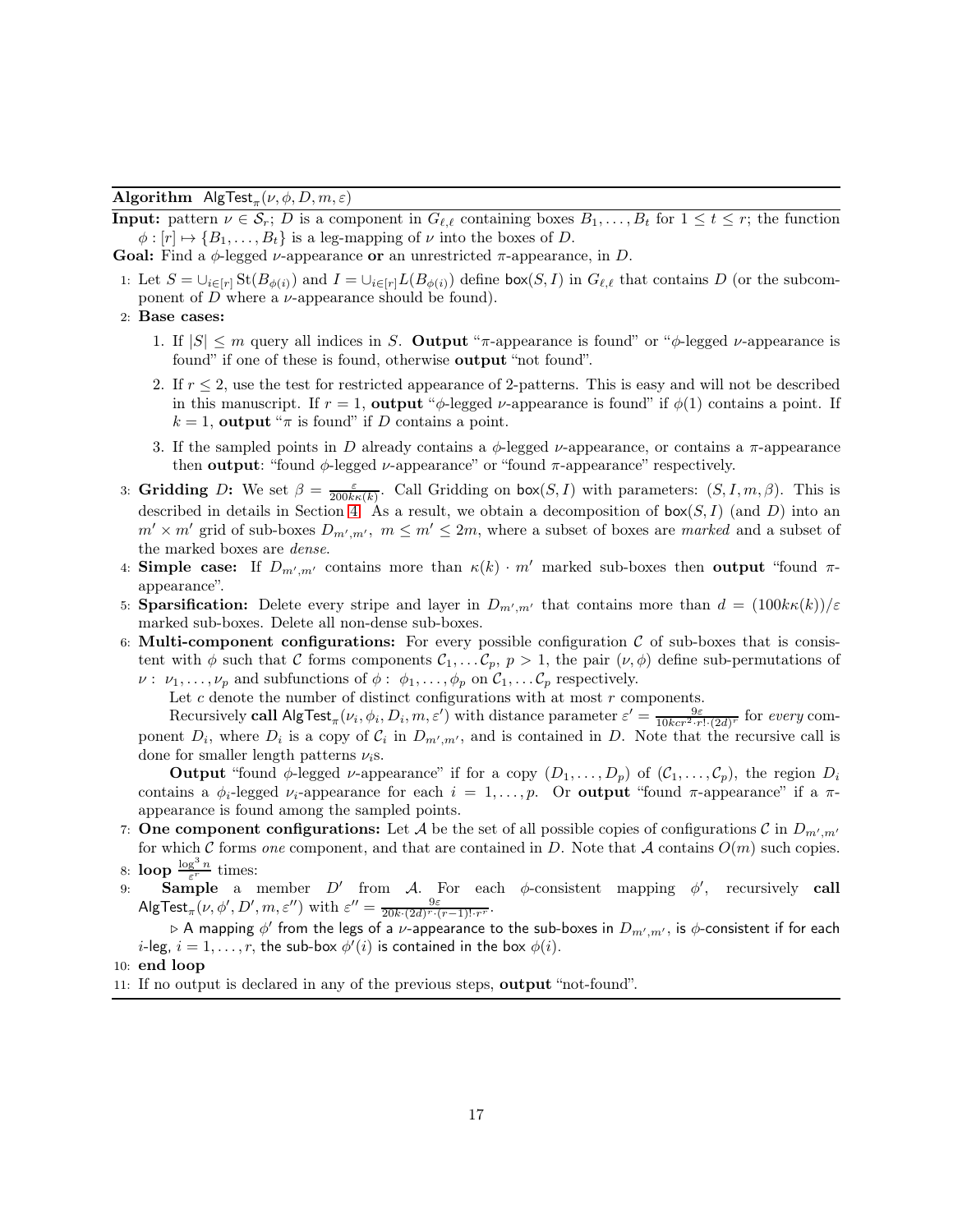### <span id="page-17-0"></span>5.2 Proof of Correctness

We start in Section [5.2.1](#page-17-1) with a description of the algorithm and the proof sketch for the first non-base case of  $r = 3$ , and any  $\pi \in \mathcal{S}_k$  for some fixed  $k \geq 4$ . In Section [5.2.2,](#page-18-0) we present the proof sketch of Theorem [5.1.](#page-15-0)

#### <span id="page-17-1"></span>5.2.1 An example for  $\nu \in S_3$

For this exposition, we fix  $\nu = (1, 3, 2)$ , and D being composed of 2 boxes  $B_1 B_2$ , in the same layer, where  $B_1$ is to the left of  $B_2$ , and  $\phi$  maps the 1,3 legs of  $\nu$  to  $B_1$ , and the 2-leg to  $B_2$ . See Figure [2\(](#page-17-2)D) for illustration of one such case. In the figure, the green boxes represent  $B_1$  and  $B_2$ . The orange boxes indicate the subboxes in the finer grid formed when gridding is called on the green boxes.

We note that Fig. [2\(](#page-17-2)D) illustrates the hardest case for  $\nu \in S_3$ . There are additional one-component configurations in which the boxes are in the same stripe or layer, but these turn out to be much easier. We will set  $m = m(n)$  to be defined later and express the complexity as a function of m. We do not specify  $\pi$ since, as explained above,  $\pi$  is only needed at Step [4](#page-24-1) when the number of marked boxes is superlinear in m' in some recursive call. The same argument holds for any  $\pi \in \mathcal{S}_k$ ,  $k \geq 4$ .

Algorithm for  $\nu = (1, 3, 2)$  and  $B_1, B_2$  as above:

1. We assume that  $B_1, B_2$  have at most  $s \leq n$  indices each, and that the distance of  $B_1 \cup B_2$  from being free from  $\phi$ -legged  $\nu$ -appearance is at least  $\varepsilon = \Omega(1)$ . In particular  $B_1, B_2$  are dense.

We start in Step [3](#page-24-2) of the algorithm where we do gridding of the union of  $B_1$  and  $B_2$  into a  $m' \times m'$  grid,  $D_{m',m'}$ , of sub-boxes (each having roughly at most  $s/m'$  indices), where  $m \le m' \le 2m$ . We either find a  $\pi$ -appearance among the sampled points or we may assume, after Steps [4,](#page-24-1) [5](#page-16-0) that there are  $O(m')$ dense sub-boxes in  $B_1 \cup B_2$  and that every layer and every stripe contains  $O(1)$  dense boxes. This is obtained by an averaging argument and is described in the formal proof in Section [5.2.2.](#page-18-0) It shows that if  $B_1 \cup B_2$  contains a large matching of  $\phi$ -legged  $\nu$ -appearances, then so does the restricted domain after deleting points from non-dense boxes, and deleting row and stripes that contain too many dense boxes. This steps takes  $O(m)$  queries (the complexity of gridding).

2. A φ-legged v-appearance in  $B_1 \cup B_2$  can be in 8 possible configurations in the grid  $D_{m',m'}$ , as depicted in Figure [2.](#page-17-2) Consider first  $C_1, \ldots, C_4$  as in Figure [2\(](#page-17-2)A)-(D), that form 2 or 3 components each. For these, a  $\phi$ -legged  $\nu$ -appearance in  $B_1 \cup B_2$  decomposes into two or three subpatterns, and for which any restricted appearances in the corresponding components results in a  $\phi$ -legged  $\nu$ -appearance. E.g., in Figure [2\(](#page-17-2)B) the configuration  $\mathcal{C}_2$  contains one component  $D_1 = (B_{1,3}, B_{2,2})$ , where  $B_{1,3} \in B_1, B_{2,2} \in$  $B_2$ , and another single boxed component  $B_{1,1} \in B_1$ , where  $B_{i,j}$  is the orange subbox contained within the green box  $B_i$  and such that the j-th leg belongs to  $B_{i,j}$  for  $i \in [2], j \in [3]$ .



<span id="page-17-2"></span>Figure 2: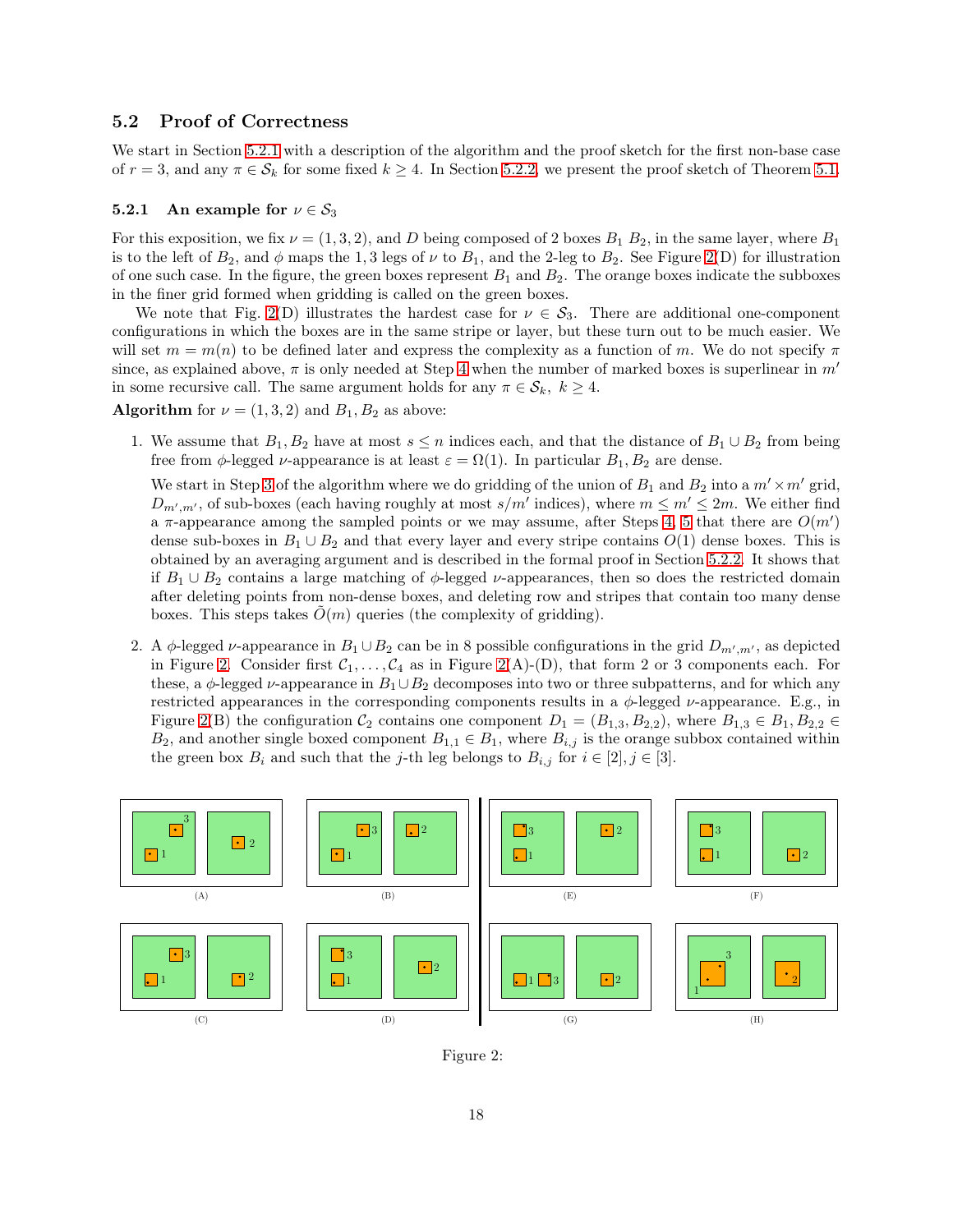In Step [6,](#page-16-1) we test each of the  $O(m)$  many copies of  $D_1$  for a  $\phi'$ -legged  $(2,1)$ -appearance for which  $\phi'(2) = B_{1,3}$  and  $\phi'(1) = B_{2,2}$ . Then for any such  $D_1$ -copy in which a such  $\phi'$ -legged  $(2,1)$ -appearance is found, any nonempty dense box  $B_{1,1}$  forming with  $D_1$  a copy of  $C_2$  results in a  $\phi$ -legged  $\nu$ -appearance.

Since this is a reduction to generalized 2-pattern appearance, the recursion stops here with  $O(\log n)$ complexity per copy of  $D_1$ . Hence, altogether this will contribute a total of  $\tilde{O}(m)$  queries. The same argument holds for any of  $C_i$ ,  $i = 1, 2, 3, 4$ .

If a desired appearance is found, then clearly a correct output is produced.

Finally, if indeed  $(B_1, B_2)$  contains  $\Omega(s)$  (that is, linear in the length of  $B_1 \cup B_2$ ) many  $\phi$ -legged  $\nu$ appearances that are consistent with one of the configurations  $C_i$ ,  $i = 1, 2, 3, 4$ , then there will be such a  $D_1$  and corresponding  $B_{1,1}$  that together contribute  $\Omega(s/m)$  (that is – linear in the domain size of  $D_1$ ) such sub-pattern appearances by an averaging argument shown in Claim [5.3.](#page-18-1)

We note that for the more general case of  $k > 3$ , the reduction will be done in higher complexity per component (that is dependent on m rather than just  $O(\log n)$ ).

3. Consider now  $C_i$ ,  $i = 5, 6, 7, 8$  that form 1-component each (with 2 or 3 orange subboxes). In these cases, if such appearances contribute  $\varepsilon'$  to the total distance, then a simple averaging argument shows that for a uniformly sampled component, its distance will be linear from being free from  $\phi$ -legged  $\nu$ -appearances. Hence in Step [9,](#page-16-2) sampling such a component will enable us to recursively find a  $\phi$ legged  $\nu$ -appearance with high probability. Since the length of a component on which the recursive call is made is  $\Theta(s/m)$ , the complexity of this step is  $O(q(s/m))$ , where  $q(*)$  is the complexity of the algorithm, for the case of  $\nu \in S_3$ , in terms of the length of D.

The correctness of the algorithm follows from the fact that if D is indeed far from being  $\phi$ -legged  $\nu$ -free, then it must be that there are linearly many  $\phi$ -legged  $\nu$ -appearances in at least one of the 8 configurations discussed above, and for each case, either a  $\pi$ -appearance or a  $\phi$ -legged  $\nu$ -appearance is found, by induction.

The base case is for  $m = n$  for which the trivial algorithm that queries all indices is obviously correct, and has complexity n.

To understand the query complexity for general m, let a be the smallest integer for which  $m^a \geq n$ . We express the query complexity for functions over a domain of length n, and parameter m as  $q(m, a)$  for a as defined above. We get that, omitting polylogarithmic factors,  $q(m, 1) = m = s$  (that is the base case above), and  $q(m, a) = m + m + q(m, a - 1)$  where the first summand is the number of queries made by the gridding, the second is the number of queries made by Step 2 above (corresponding to Step [6](#page-16-1) in AlgTest), and the last is the query complexity of the recursive call on subbox of length  $s/m$  with the same m, for which the corresponding  $a' = a - 1$ .

The recursion equation implies that  $q(a,m) = \tilde{O}(am)$ , which implies a query complexity  $n^{\delta}$  by choosing  $m = n<sup>\delta</sup>$ . We note that this is true as long as m (and hence  $\delta$ ) is large enough, as the recursion depth is a and there is an exponential deterioration of the distance parameter at each recursive call in Steps 2 and 3 above (corresponding to Steps [6](#page-16-1) and [9](#page-16-2) in AlgTest). However, for arbitrary constant  $\delta < 1$  we can achieve complexity  $n^{\delta}$  and this is true even for  $\delta = 1/\log \log \log n$  for which the complexity becomes  $n^{o(1)}$ .

A final note that is due here, is that for  $\nu \in S_r$  with  $r \geq 4$ , the complexity of Step 2 above is not  $O(\log n)$ , and thus the complexity dependence on  $m$  becomes important. This will be explained in Section [5.2.2.](#page-18-0)

#### <span id="page-18-0"></span>5.2.2 Proof of Theorem [5.1](#page-15-0)

We need the following definitions and claims. Let H be a collection of weighted ordered k-tuples  $H \subseteq [\ell]^k$ . Each k-tuple  $\mathbf{a} \in H$  is associated with a weight  $w(\mathbf{a})$ . We use  $w_H$  to denote  $\sum_{\mathbf{a} \in H} w(\mathbf{a})$ , i.e., the sum of weights of all elements in H. Let  $a_i$  denote the *i*-th coordinate in a. For  $x \in [\ell]$  and  $i \in [k]$ , let  $w_i(x) = \sum_{\mathbf{a} \in H: \mathbf{a}_i = x} w(\mathbf{a})$ . Namely,  $w_i(x)$  is the sum of weights of elements in H that have the value x in their

<span id="page-18-1"></span>ith coordinate. For H such that  $w_H \geq p\ell$ , we say that  $x \in [\ell]$  is  $(i, \beta)$ -heavy if  $w_i(x) \geq \beta p$ .

**Claim 5.3.** Let  $H \subseteq [\ell]^k$  be such that  $w_H \geq p\ell$ . Then for every  $a \geq \sqrt{k}$ , there exists  $a \in H$  such that for every  $i \in [k]$ ,  $\mathbf{a}_i$  is  $(i, \frac{1}{a^2})$ -heavy.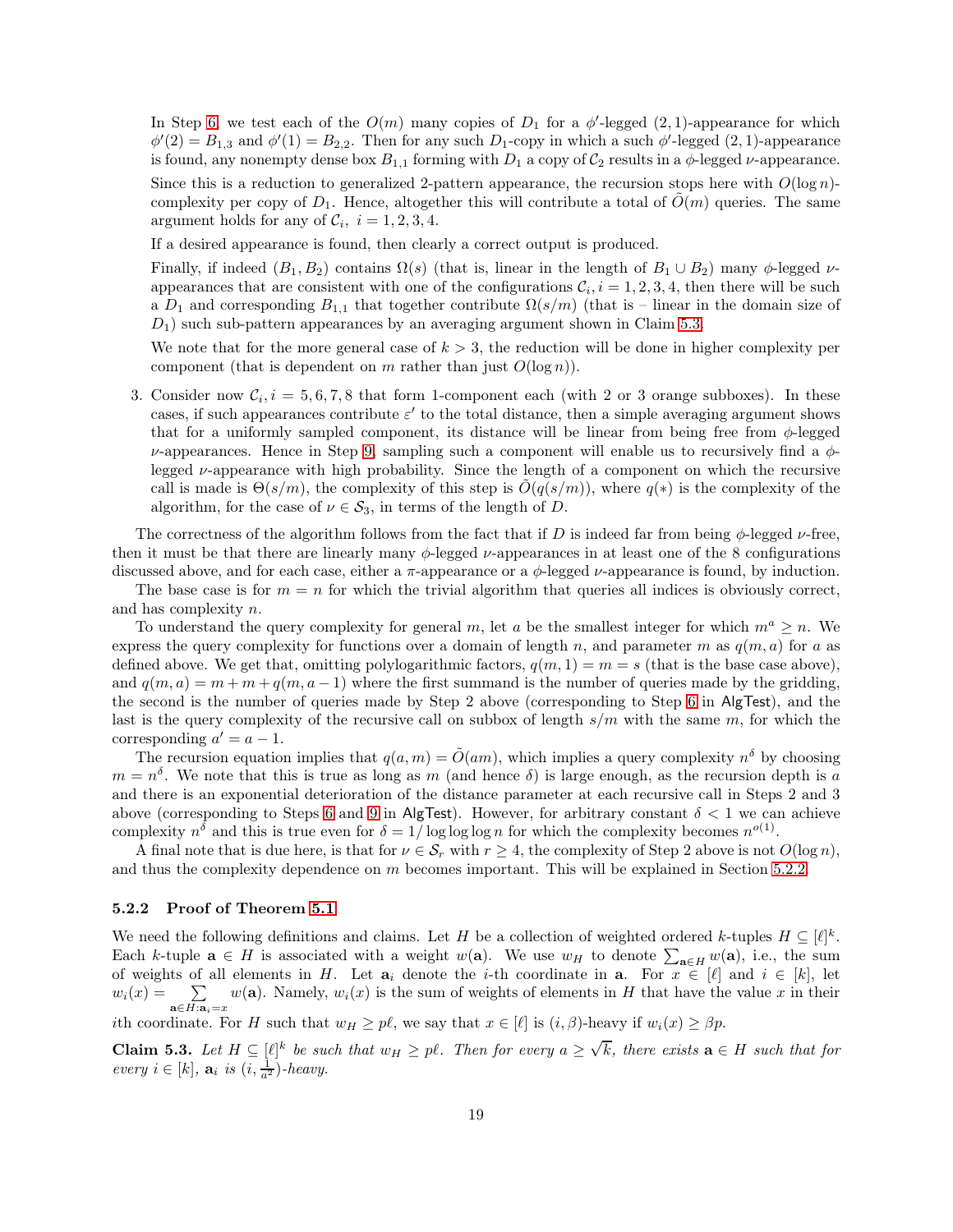*Proof.* For any fixed  $i \in [k]$ ,  $\sum_x w_i(x) = w_H \geq p\ell$ . Hence, the total weight of values  $x \in [\ell]$ , each that is not  $(i, 1/a^2)$ -heavy is less than  $\ell \cdot p/a^2$  by definition. Therefore, the set of all  $a \in H$  in which for some  $i \in [k]$ ,  $a_i$ is not  $(i, 1/a^2)$ -heavy has a total weight less than  $\frac{kp\ell}{a^2} \leq p\ell$ , since  $a \geq \sqrt{k}$ . Hence, removing all such tuples from H leaves at least one tuple  $\mathbf{a} \in H$ . By definition, for every  $i \in [k]$ ,  $\mathbf{a}$  is  $(i, 1/a^2)$ -heavy.

In what follows, we refer to the steps and lines as in the description of  $\mathsf{AlgTest}_{\pi}(\nu,\phi,D,m,\varepsilon)$  in Section [5.1.](#page-15-1) Let S, I be as defined in the algorithm (based on the component that D contains).

**Query complexity:** For the query complexity, as in the example in Section [5.2.1,](#page-17-1) we fix  $m = m(n)$  and write the complexity in terms of m. For a fixed  $m$  (that is not going to be changed during recursive calls), let a be the smallest integer for which  $m^a \geq n$ , and write the query complexity as  $q(m, a, r)$  for a as defined above and where r is the length of the pattern  $\nu$ . We do not write here the dependence w.r.t.  $\varepsilon$ , since we assume that  $0 < \varepsilon < 1$  is constant for the topmost recursion level, and as we will show, it will remain constant as long as the recursion depth remains constant. We get that, omitting polylogarithmic factors,  $q(m, 1, r) = m = n$  (that is, for the base case where  $|S| \le m$ ), and  $q(m, a, 2) = O(1)$  (that is for the base case of  $\nu \in \mathcal{S}_2$  where the complexity is  $O(\log n)$ .

For the general case  $q(m, a, r) = m + mq(m, a - 1, r - 1) + q(m, a - 1, r)$  where the first item comes from the gridding of D. The second item comes from recursively calling the procedure for each one of the possible  $m$  components in  $D$  for the constantly many smaller patterns and constantly many consistent leg-mappings (Step [6\)](#page-16-1), and the third item from the self recursion in Step [9.](#page-16-2) This implies that  $q(m, a, r) \leq a^{r-2} \cdot m^r$ , which is true as long as  $a \le \log \log \log n$  so that the recursion depth is at most a and so that the distance parameter does not deteriorate too much (since it deteriorates exponentially in each recursive call). In particular, choosing  $a = 1/\eta$ , that is,  $m = n^{\eta}$  for small enough constant  $\eta < 1$  implies that the complexity is  $\tilde{O}(n^{\eta r})$ , which for  $\eta \ll r$  can be made arbitrary small polynomial.

**Correctness:** We prove the correctness by induction on a, where a is the smallest integer for which  $m^a \geq n$ , and for the case a is constant (that is, we choose  $m = n^{1/a}$ ). The base cases are obvious and are not discussed.

For  $a \geq 2$  we note that the recursion depth is at most a. Let  $\pi \in \mathcal{S}_k$  be fixed and let  $\nu \in \mathcal{S}_r$ , where  $r \leq k$ . Assume that we call the algorithm  $\mathsf{AlgTest}_{\pi}(\nu, \phi, D, m, \varepsilon)$ , where D is a single component (in some grid of boxes  $G_{\ell,\ell}$ ) containing the boxes  $B_1, B_2, \ldots, B_t, t \leq r$ . Let  $S = \bigcup_{j \in [t]} St(B_j)$  and  $I = \bigcup_{j \in [t]} L(B_j)$ .

In what follows, we show that assuming that the distance of D from being  $\phi$ -legged  $\nu$ -appearance free is at least  $\varepsilon \cdot |S|$ , the call to  $\mathsf{AlgTest}_{\pi}(\nu, \phi, D, m, \varepsilon)$  finds a  $\phi$ -legged  $\nu$ -appearance or a  $\pi$ -appearance w.h.p. This will complete the proof of correctness.

We assume in what follows that  $m^a \geq n$  for  $a \geq 2$ . The first step that is taken is Step [3,](#page-24-2) which is a call to Gridding on  $(S, I, m, \beta)$ . As a result, we assume that we obtain w.h.p. a decomposition of box(S, I) (and D) into an  $m' \times m'$  grid of subboxes  $D_{m',m'}$ ,  $m \leq m' \leq 2m$ , where a subset of boxes are marked and a subset of these marked boxes are dense w.r.t. the threshold  $\beta = \varepsilon/(200k\kappa)$ . Claim [4.4](#page-14-1) asserts that this indeed happens w.h.p. In addition, we assume here, for simplicity, that f is one-to-one (see comment on this at the end of this section for handling the case when  $f$  is not) which implies that there are no single-valued layers. Hence, the event E that occurs w.h.p. implies that for each  $j \in [m']$ , the layer  $I_j$  has density  $\text{den}(S, I_j) \leq 4/m$ .

In the next stage (Step [4](#page-24-1) of AlgTest), the algorithm checks whether  $D_{m',m'}$  has a  $\pi$ -appearance in  $b\alpha(S, I)$ . Such an appearance corresponds to an actual appearance in f by Observation [2.5.](#page-6-0) Hence, we either find a  $\pi$ -appearance, or we conclude by Lemma [3.1](#page-9-1) that  $D_{m',m'}$  has at most  $\kappa m'$  marked boxes.

Then, in Step [5](#page-16-0) of AlgTest we unmark each layer and each stripe that contains more than d marked boxes. This step makes no new queries, but results in a new grid where we delete all points in unmarked boxes (these points are also deleted from f correspondingly).

By the assumption that  $D_{m',m'}$  contains at most  $\kappa m'$  marked boxes, it follows that at most  $\kappa/d = \frac{\varepsilon}{100k}$ fraction of the layers have more than d marked boxes. Hence, using the bound on the density of each layer (due to the nice m-partition of  $I$ ) from Claim [4.4,](#page-14-1) deleting the points in these marked boxes deletes at most  $\frac{\varepsilon}{100k}m' \cdot \frac{4}{m} \cdot |S| \leq \frac{8\varepsilon|S|}{100k}$  points from D. By a similar argument, the number of points that get deleted by removing stripes with more than d marked boxes is at most  $\frac{\varepsilon|S|}{100k}$ . Moreover, by the second item of Claim [4.4,](#page-14-1)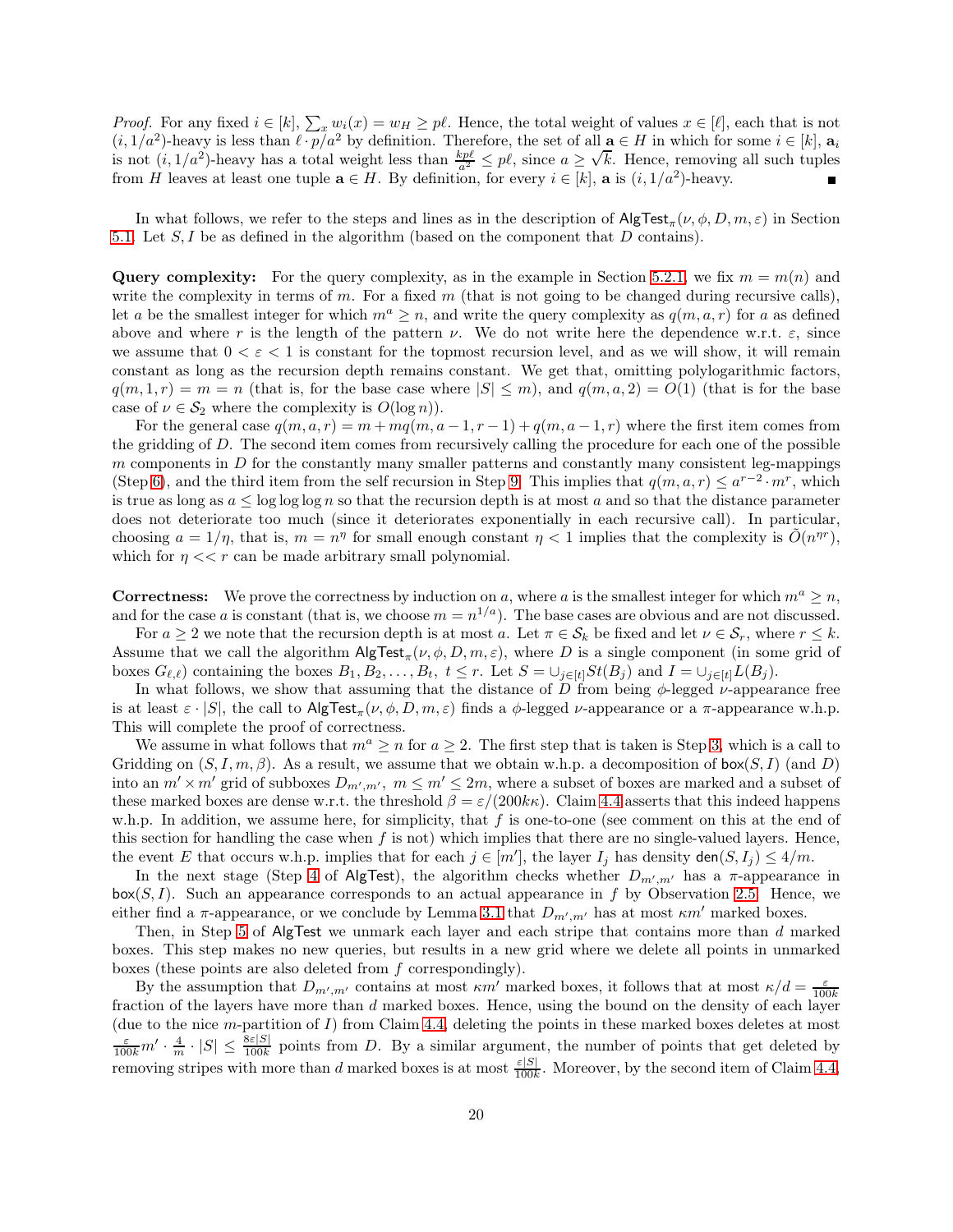we know that the total number of points that belong to marked boxes that are not tagged dense by AlgTest is at most  $\beta \frac{|S|}{m'} \cdot \kappa m' \leq \frac{\varepsilon |S|}{200k}$  $\frac{\varepsilon|S|}{200k}$ , where the inequality follows by our setting of  $\beta$ . Finally, combining the second item in Claim [4.4](#page-14-1) with the fact that we delete each stripe containing more than  $d = \frac{100k\kappa}{\varepsilon}$  marked boxes, for each stripe that is left, the marked boxes contain at least  $1-1/(\log^2 n)$  fraction of the points in it. Hence, the total number of points in unmarked boxes after Step [5](#page-16-0) of AlgTest is at most  $\frac{8\varepsilon|S|}{100k} + \frac{\varepsilon|S|}{100k} + \frac{\varepsilon|S|}{200k} + \frac{|S|}{\log^2 n} \le \frac{\varepsilon|S|}{10k}$  $10k$ .

Recall that we assume that D is  $\varepsilon$ -far from being  $\phi$ -legged  $\nu$ -free. This implies that it contains a matching of  $\phi$ -legged  $\nu$ -appearances of size at least  $\varepsilon|S|/k$ . For the rest of proof, we fix such a matching M. Recall also that we assumed, for simplicity that the function f is one-to-one, and hence there are no single-valued layers in  $D_{m',m'}$ . Consider the matching M restricted only to points in marked boxes in  $D_{m',m'}$ . Since each 'deleted' point deletes at most 1 member from M, the remaining matching M' has size at least  $\frac{\varepsilon|S|}{k} - \frac{\varepsilon|S|}{10k} \ge \frac{9\varepsilon|S|}{10k}$  $\frac{\sqrt{\varepsilon}|\mathcal{S}|}{10k}$ .

We can partition M' into a collection of disjoint matchings  $M' = \bigcup_{i \in [r]} M_i$ , where  $M_i$  contains the  $\phi$ legged  $\nu$ -appearances in M' belonging to configurations that have i components. We would like to stress the fact that the legs of an arbitrary  $\phi$ -legged  $\nu$ -appearance in M' belong to a single component made of the boxes  $B_1, \ldots, B_t$  based on which the region D is defined. However, with respect to the grid  $D_{m',m'}$ , each such  $\nu$ -appearance has a corresponding leg mapping that maps the legs of the appearance to boxes in  $D_{m',m'}$ , which are actually sub-boxes of  $B_1$  through  $B_t$ . Now, some of the leg mappings of  $\nu$ -appearances to sub-boxes might result in configurations with multiple components in the finer grid  $D_{m',m'}$ . It follows that either  $M_1$  or  $\cup_{i\in[r-1]}M_{i+1}$  has cardinality at least  $\frac{9\varepsilon|S|}{20k}$ .

Let  $\varepsilon_1 = 9\varepsilon/(20k)$ . Assume first that  $M_1$  is of size at least  $\varepsilon_1|S|$ . The number of distinct copies of 1component configurations involving at most r sub-boxes in the grid  $D_{m',m'}$  is at most  $dm' \cdot (r-1)! \cdot (2d)^{r-1}$ . This is because the number of 1-component configurations involving at most  $r$  sub-boxes that all contain the same dense sub-box is at most  $(r-1)! \cdot (2d)^{r-1}$ , and the total number of dense sub-boxes is at most dm'. Therefore, in expectation, a uniformly random component contains at least  $\frac{\varepsilon_1|S|}{d(r-1)!(2d)^{r-1}m'}$  many  $\nu$ appearances from  $M_1$ . These  $\nu$ -appearances each could have different leg mappings which are each consistent with  $\phi$ . The total number of  $\phi$ -consistent leg mappings  $\phi'$  of r legs of  $\nu$  into at most r sub-boxes involved in a single component is at most  $r^r$ . Thus, again, in expectation, a uniformly random component  $C$  and a uniformly random mapping  $\phi'$  of the legs into the sub-boxes of C contains at least  $\frac{\varepsilon_1|S|}{d(r-1)!(2d)^{r-1}m'\cdot r^r}$  many  $\phi'$ -legged *ν*-appearances from  $M_1$ , where  $\phi'$  is a  $\phi$ -consistent *ν*-appearance.

By the reverse Markov's inequality<sup>[4](#page-20-0)</sup>, with probability at least  $\frac{\varepsilon_1}{(2d)^r \cdot (r-1)!r^r}$ , the number of  $\phi'$ -legged vappearances in a uniformly random one-component configuration copy for a uniformly random  $\phi$ -consistent leg mapping  $\phi'$  is at least  $\frac{\varepsilon_1|S|}{m'(2d)^r \cdot (r-1)!r^r}$ . Therefore w.h.p., at least one of the  $\frac{\log^3 n}{\varepsilon^{r+1}}$  sampled one-component configuration C and its associated  $\phi$ -consistent leg-mapping  $\phi'$  contains at least  $\frac{\varepsilon_1|S|}{m'(2d)^r \cdot (r-1)!r^r}$  many  $\phi'$ legged v-appearances. Assuming this happens, the sub-grid restricted to this component is at least  $\frac{\varepsilon_1}{(2d)^r \cdot (r-1)!r^r}$ far from  $\pi$ -free. By the induction hypothesis, we will detect one such  $\phi'$ -legged  $\nu$ -appearance w.h.p.

Next, we consider the case that  $M_h$  has cardinality at least  $\varepsilon_1|S|/r$  for some  $2 \leq h \leq r$ . Let C be a configuration containing h components and let  $\phi'$  be a  $\phi$ -consistent leg mapping of the legs of a  $\nu$ -appearance into the boxes of C. Let V be the set of all 1-component configuration copies in  $D_{m',m'}$  with at most r dense sub-boxes. Let  $H \subseteq V^h$  be the (hyper)graph over the vertex set V, where  $(C_1, C_2 \dots C_h) \in H$  if it is a copy of C. Its weight, denoted  $w(C_1, C_2 \ldots C_h)$ , is the number of  $\phi'$ -legged  $\nu$ -appearances in it. Let c denote the number of configurations with  $\leq r$  components. By our assumption, it can be seen that,  $w_H \geq \varepsilon_1 |S|/(cr)$ , as each member in  $M_h$  that is a  $\phi'$ -legged  $\nu$ -appearance forming the configuration C contributes to  $w_H$ . This corresponds to the setting of Claim [5.3](#page-18-1) with  $k = h$  and  $\ell = |V|$ . In addition, since  $\ell = |V| \leq dm' \cdot (2d)^{r-1} \cdot (r-1)!$ , it follows that  $w_H = \ell \cdot \frac{w_H}{\ell} \geq \ell \cdot \frac{\varepsilon_1}{c2^{r-1}drr!} \cdot \frac{|S|}{m}$  which corresponds to  $p = \frac{\varepsilon_1}{c2^{r-1}d^r r!} \cdot \frac{|S|}{m}$ . Finally, for  $\tilde{C} \in V$  and  $i \in [h]$ , the quantity  $w_i(\tilde{C})$  is the number of such  $\phi'$ -legged v-appearances where the corresponding legs of  $\nu_i$  are  $\phi_i$ -mapped to  $\tilde{C}$ .

Let  $a = \sqrt{r} \ge \sqrt{h} = \sqrt{k}$  for the application of Claim [5.3.](#page-18-1) As a result, Claim [5.3](#page-18-1) guarantees that there is an h-tuple  $(C_1, C_2, \ldots, C_h)$  that contains a  $\phi'$ -legged  $\nu$ -appearance that is consistent with a copy of  $\mathcal{C}$ , and

<span id="page-20-0"></span><sup>&</sup>lt;sup>4</sup>Let X be a random variable such that  $Pr[X \le a] = 1$  for some constant a. Then, for  $d < E[X]$ , we have  $Pr[X > d] \ge \frac{E[X] - d}{a - d}$ .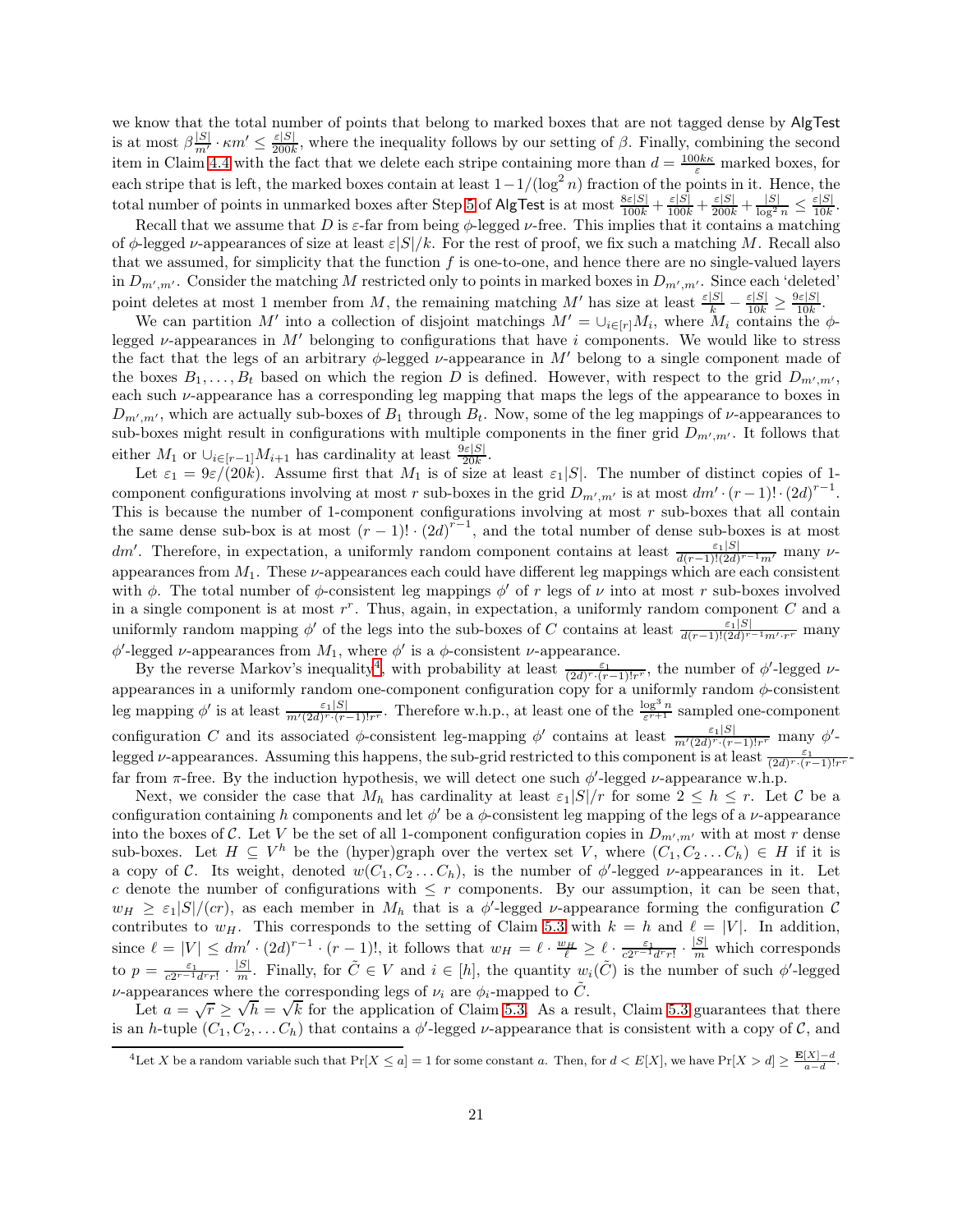for which each of  $C_1, C_2 \ldots C_h$  are  $\frac{1}{a^2}$ -heavy. In turn, this means that for each  $i \in [h]$ , the component  $C_i$ is  $\varepsilon_2$ -far from being  $\phi_i$ -legged  $\nu_i$ -free, where  $\varepsilon_2 = \frac{p/a^2}{r|S|/m} = \frac{\varepsilon_1}{cr^2 \cdot r! \cdot 2^{r-1} \cdot d^r}$ . This additionally implies that the overall density of the marked boxes involved in each  $C_i, i \in [h]$  is also at least  $\varepsilon_2$ .

This, in turn, implies that each test for  $\phi_i$ -legged  $\nu_i$ -freeness in  $C_h$ , that is done in Step [6,](#page-16-1) is going to succeed with very high probability by the induction hypothesis.

A note on single-valued layers: In case the function is not one-to-one, the procedure Layering may discover single-valued layers if there are values of large enough density. The first place where this might have an impact is at Step [5](#page-16-0) of AlgTest, where we delete all layers that contain more than a constant number of marked boxes. The modification is that we apply this step only on multi-valued layers. Hence, single-valued layers will possibly remain with more than d marked boxes. However, Claim [4.4](#page-14-1) remains unchanged.

We used the fact that every layer has at most  $d$  marked boxes to conclude that every marked box that may be involved in a v-appearance is contained in at most  $(r-1)!(2d)^r$  components of at most r boxes. This claim is still true since a  $\nu$ -appearance cannot have two or more legs in a single valued layer. Hence, each connected component that contains a ν-appearance, can contain at most one box from each singlevalued layer. It follows that all our estimates remain the same. The only difference is that we also consider components containing at most one marked box per single-valued layer.

### Acknowledgments

We thank anonymous referees for pointing out a mistake in an earlier version of this article and also for comments that helped us significantly improve the presentation.

# References

- <span id="page-21-3"></span>[AAAH01] Michael H. Albert, Robert E. L. Aldred, Mike D. Atkinson, and Derek A. Holton. Algorithms for pattern involvement in permutations. In Peter Eades and Tadao Takaoka, editors, Algorithms and Computation, 12th International Symposium, ISAAC 2001, Christchurch, New Zealand, December 19-21, 2001, Proceedings, volume 2223 of Lecture Notes in Computer Science, pages 355–366. Springer, 2001.
- <span id="page-21-2"></span>[AF00] Noga Alon and Ehud Friedgut. On the number of permutations avoiding a given pattern. J. Comb. Theory, Ser. A, 89(1):133–140, 2000.
- <span id="page-21-5"></span>[AKNS00] Noga Alon, Michael Krivelevich, Ilan Newman, and Mario Szegedy. Regular languages are testable with a constant number of queries.  $SIAM J. Comput.$ ,  $30(6):1842-1862$ ,  $2000$ .
- <span id="page-21-4"></span>[AR08] Shlomo Ahal and Yuri Rabinovich. On complexity of the subpattern problem. SIAM J. Discret. Math., 22(2):629–649, 2008.
- <span id="page-21-1"></span>[Arr99] Richard Arratia. On the Stanley-Wilf conjecture for the number of permutations avoiding a given pattern. The Electronic Journal of Combinatorics, 6:1–4, 1999.
- [BC94] Donald J. Berndt and James Clifford. Using dynamic time warping to find patterns in time series. In Usama M. Fayyad and Ramasamy Uthurusamy, editors, Knowledge Discovery in Databases: Papers from the 1994 AAAI Workshop, Seattle, Washington, USA, July 1994. Technical Report WS-94-03, pages 359–370. AAAI Press, 1994.
- <span id="page-21-0"></span>[BC18] Omri Ben-Eliezer and Clément L. Canonne. Improved bounds for testing forbidden order patterns. In Artur Czumaj, editor, Proceedings of the Twenty-Ninth Annual ACM-SIAM Symposium on Discrete Algorithms, SODA 2018, New Orleans, LA, USA, January 7-10, 2018, pages 2093– 2112. SIAM, 2018.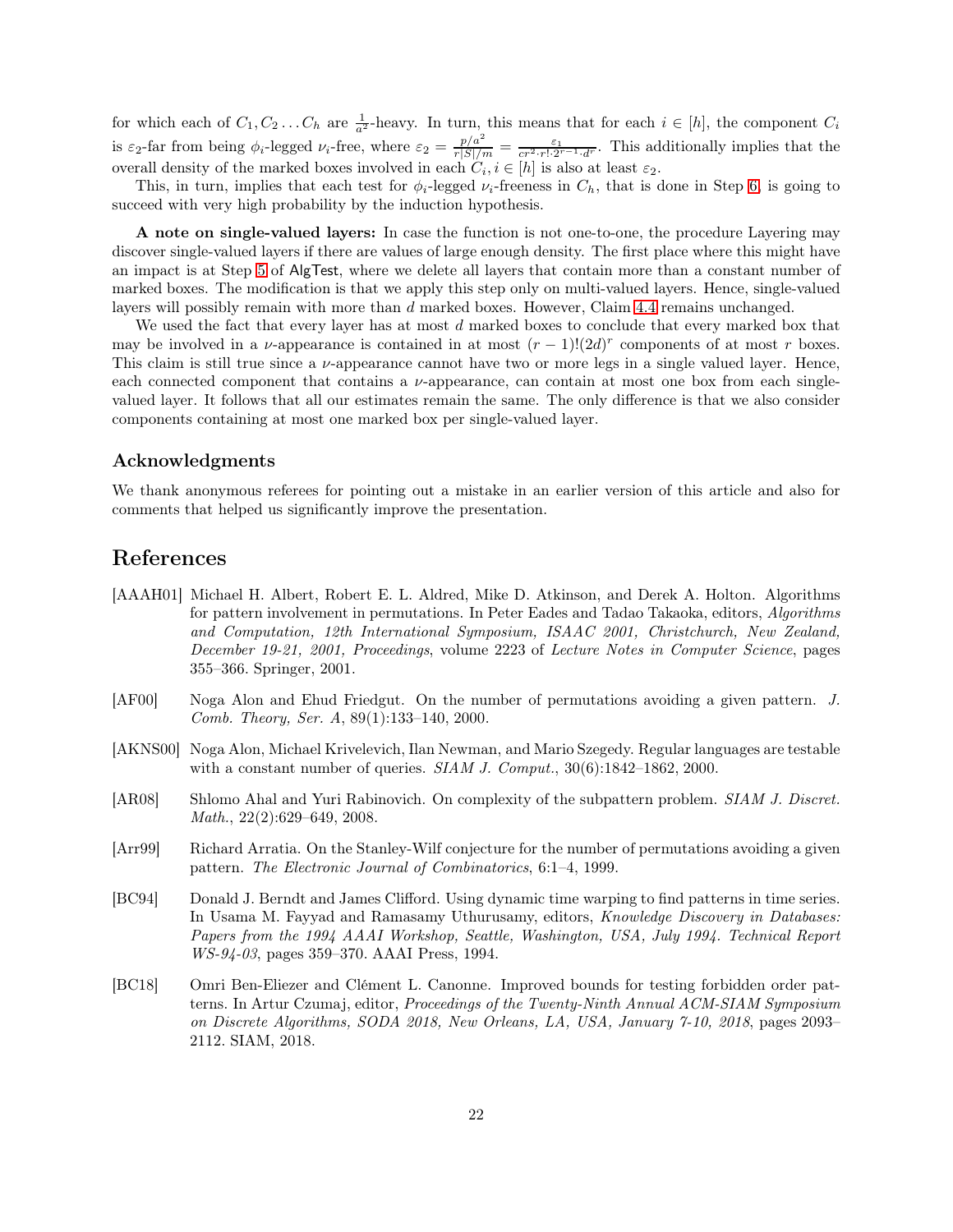- <span id="page-22-13"></span>[BCLW19] Omri Ben-Eliezer, Clément L. Canonne, Shoham Letzter, and Erik Waingarten. Finding monotone patterns in sublinear time. In David Zuckerman, editor, 60th IEEE Annual Symposium on Foundations of Computer Science, FOCS 2019, Baltimore, Maryland, USA, November 9-12, 2019, pages 1469–1494. IEEE Computer Society, 2019.
- <span id="page-22-10"></span>[Bel18] Aleksandrs Belovs. Adaptive lower bound for testing monotonicity on the line. In Approximation, Randomization, and Combinatorial Optimization. Algorithms and Techniques, AP-PROX/RANDOM 2018, pages 31:1–31:10, 2018.
- <span id="page-22-8"></span>[BGJ+12] Arnab Bhattacharyya, Elena Grigorescu, Kyomin Jung, Sofya Raskhodnikova, and David P. Woodruff. Transitive-closure spanners. SIAM Journal on Computing, 41(6):1380–1425, 2012.
- <span id="page-22-3"></span>[BKM21] Benjamin Aram Berendsohn, László Kozma, and Dániel Marx. Finding and counting permutations via CSPs. Algorithmica, pages 1–26, 2021.
- <span id="page-22-14"></span>[BLW19] Omri Ben-Eliezer, Shoham Letzter, and Erik Waingarten. Optimal adaptive detection of monotone patterns. CoRR, abs/1911.01169, 2019.
- <span id="page-22-0"></span>[Bón97] Miklós Bóna. Exact and asymptotic enumeration of permutations with subsequence conditions. PhD thesis, Massachusetts Institute of Technology, 1997.
- <span id="page-22-1"></span>[Bón99] Miklós Bóna. The solution of a conjecture of Stanley and Wilf for all layered patterns. J. Comb. Theory, Ser. A, 85(1):96–104, 1999.
- <span id="page-22-9"></span>[CS13] Deeparnab Chakrabarty and C. Seshadhri. Optimal bounds for monotonicity and Lipschitz testing over hypercubes and hypergrids. In Proceedings of the ACM Symposium on Theory of Computing (STOC) 2013, pages 419–428, 2013.
- <span id="page-22-6"></span>[DGL+99] Yevgeniy Dodis, Oded Goldreich, Eric Lehman, Sofya Raskhodnikova, Dana Ron, and Alex Samorodnitsky. Improved testing algorithms for monotonicity. In Third International Workshop on Randomization and Approximation Techniques in Computer Science, and Second International Workshop on Approximation Algorithms for Combinatorial Optimization Problems RANDOM-APPROX'99, 1999, Proceedings, pages 97–108, 1999.
- <span id="page-22-11"></span>[DRTV18] Kashyap Dixit, Sofya Raskhodnikova, Abhradeep Thakurta, and Nithin Varma. Erasure-resilient property testing. SIAM J. Comput., 47(2):295–329, 2018.
- <span id="page-22-7"></span>[EKK+00] Funda Ergün, Sampath Kannan, Ravi Kumar, Ronitt Rubinfeld, and Mahesh Viswanathan. Spot-checkers. Journal of Computer and System Sciences, 60(3):717–751, 2000.
- <span id="page-22-15"></span>[Fis04] Eldar Fischer. On the strength of comparisons in property testing. Inf. Comput., 189(1):107–116, 2004.
- <span id="page-22-5"></span>[Fox13] Jacob Fox. Stanley-Wilf limits are typically exponential. CoRR, abs/1310.8378, 2013.
- <span id="page-22-16"></span>[FW18] Jacob Fox and Fan Wei. Fast property testing and metrics for permutations. Comb. Probab. Comput., 27(4):539–579, 2018.
- <span id="page-22-12"></span>[GGR98] Oded Goldreich, Shafi Goldwasser, and Dana Ron. Property testing and its connection to learning and approximation. J. ACM, 45(4):653–750, 1998.
- <span id="page-22-4"></span>[GM14] Sylvain Guillemot and Dániel Marx. Finding small patterns in permutations in linear time. In Chandra Chekuri, editor, Proceedings of the Twenty-Fifth Annual ACM-SIAM Symposium on Discrete Algorithms, SODA 2014, Portland, Oregon, USA, January 5-7, 2014, pages 82–101. SIAM, 2014.
- <span id="page-22-2"></span>[Kla00] Martin Klazar. The Füredi-Hajnal conjecture implies the Stanley-Wilf conjecture. In Formal power series and algebraic combinatorics, pages 250–255. Springer, 2000.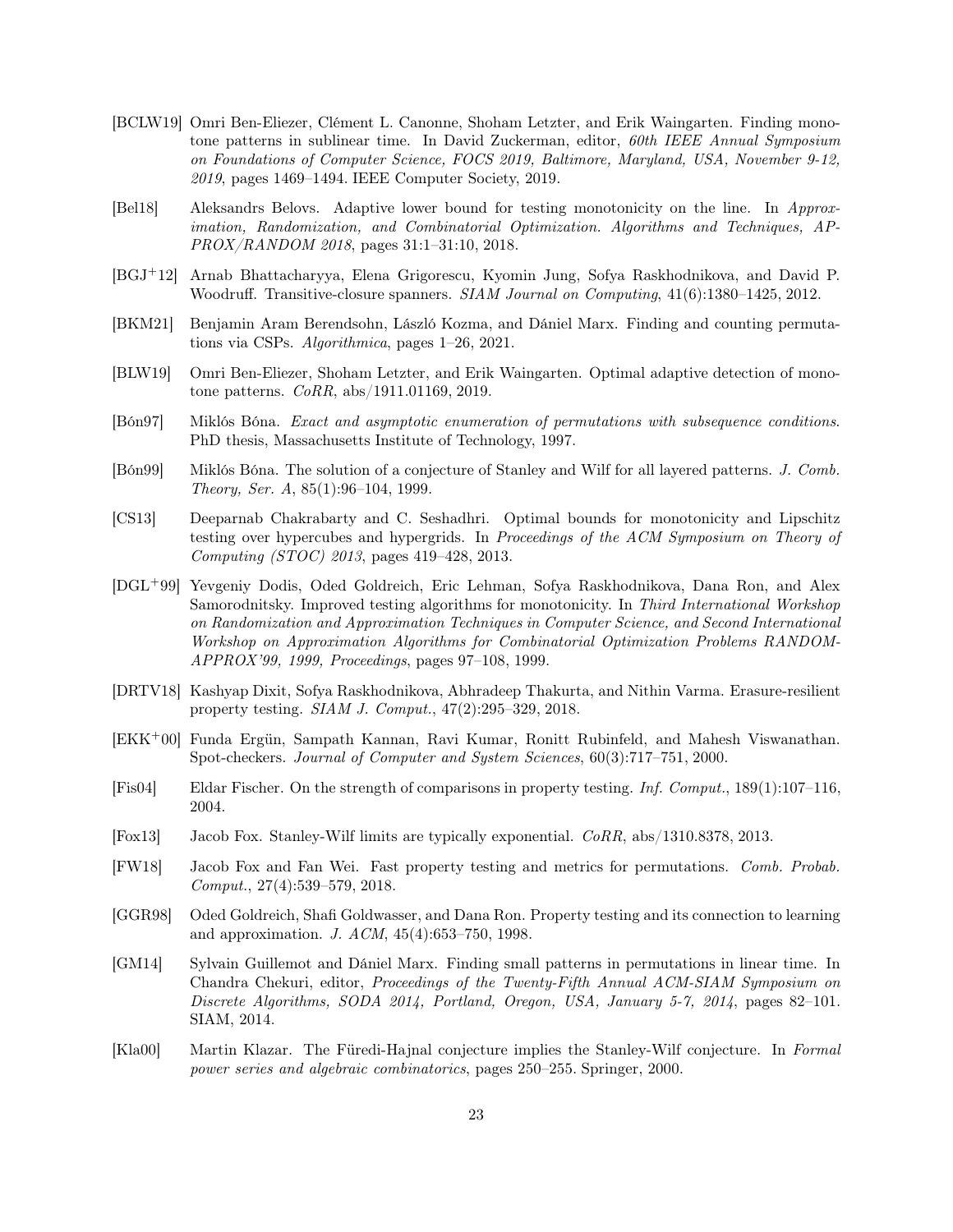- [KLC02] Eamonn J. Keogh, Stefano Lonardi, and Bill Yuan-chi Chiu. Finding surprising patterns in a time series database in linear time and space. In *Proceedings of the Eighth ACM SIGKDD International* Conference on Knowledge Discovery and Data Mining, July 23-26, 2002, Edmonton, Alberta, Canada, pages 550–556. ACM, 2002.
- <span id="page-23-6"></span>[MS21] Michael Mitzenmacher and Saeed Seddighin. Improved sublinear time algorithm for longest increasing subsequence. In Dániel Marx, editor, Proceedings of the 2021 ACM-SIAM Symposium on Discrete Algorithms, SODA 2021, Virtual Conference, January 10 - 13, 2021, pages 1934– 1947. SIAM, 2021.
- <span id="page-23-1"></span>[MT04] Adam Marcus and Gábor Tardos. Excluded permutation matrices and the Stanley-Wilf conjecture. J. Comb. Theory, Ser. A, 107(1):153–160, 2004.
- <span id="page-23-0"></span>[NRRS19] Ilan Newman, Yuri Rabinovich, Deepak Rajendraprasad, and Christian Sohler. Testing for forbidden order patterns in an array. Random Struct. Algorithms, 55(2):402–426, 2019.
- <span id="page-23-7"></span>[NV21] Ilan Newman and Nithin Varma. New algorithms and lower bounds for LIS estimation. Accepted to ICALP 2021, 2021.
- [PKLL02] Pranav Patel, Eamonn J. Keogh, Jessica Lin, and Stefano Lonardi. Mining motifs in massive time series databases. In Proceedings of the 2002 IEEE International Conference on Data Mining (ICDM 2002), 9-12 December 2002, Maebashi City, Japan, pages 370–377. IEEE Computer Society, 2002.
- <span id="page-23-2"></span>[PRV18] Ramesh Krishnan S. Pallavoor, Sofya Raskhodnikova, and Nithin Varma. Parameterized property testing of functions. ACM Trans. Comput. Theory, 9(4):17:1–17:19, 2018.
- <span id="page-23-3"></span>[RS96] Ronitt Rubinfeld and Madhu Sudan. Robust characterizations of polynomials with applications to program testing. *SIAM J. Comput.*,  $25(2):252-271$ , 1996.
- <span id="page-23-5"></span>[RSSS19] Aviad Rubinstein, Saeed Seddighin, Zhao Song, and Xiaorui Sun. Approximation algorithms for LCS and LIS with truly improved running times. In 60th IEEE Annual Symposium on Foundations of Computer Science, FOCS 2019, pages 1121–1145, 2019.
- <span id="page-23-4"></span>[SS17] Michael E. Saks and C. Seshadhri. Estimating the longest increasing sequence in polylogarithmic time. SIAM Journal on Computing, 46(2):774–823, 2017.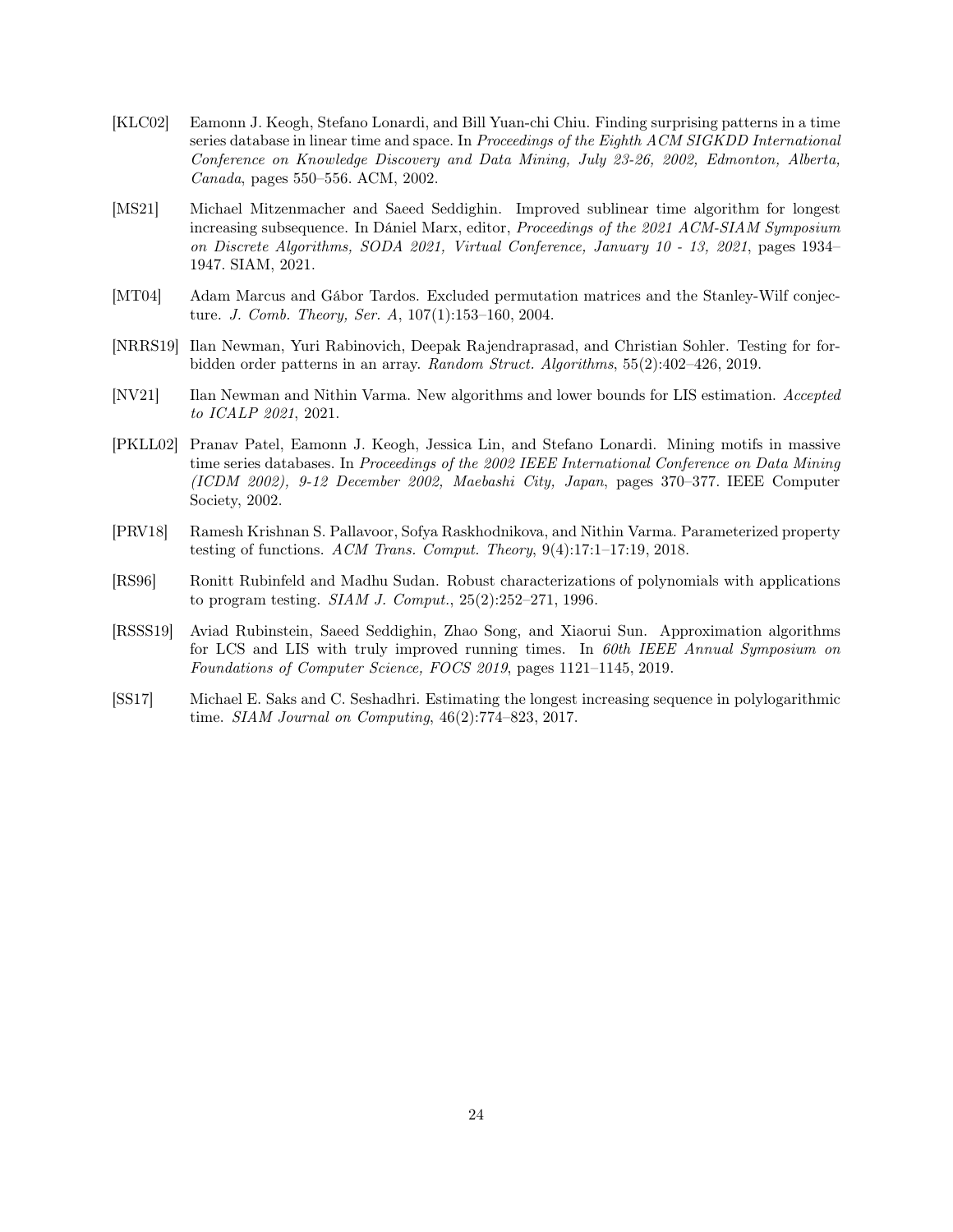## <span id="page-24-0"></span>A Layering

In this section, we give the detailed description of our procedure Layering, which is a common component to all our algorithms. The procedure Layering( $S, I, m$ ) is such that, given box( $S, I$ ), and parameters m, outputs, with probability at least  $1 - 1/n^{\Omega(\log n)}$ , a set of intervals  $\mathcal I$  that is a nice m-partition of box( $S, I$ ). Note that both the sets  $S$  and  $I$  are either contiguous index/value intervals themselves or a disjoint union of at most k such contiguous intervals.

### Algorithm Layering $(S, I, m)$

1: Sample a set of at most  $m \log^4 n$  indices from S uniformly at random and independently, so as to get a set U of size  $|U| = u \ge m \log^2 n$  uniformly sampled points in  $\text{box}(S, I)$ .

 $\triangleright$  We apply the procedure for a general sub-box box(S, I) of the grid  $G_n$ , that will normally have density larger than  $1/\log n$ . Thus, in order to sample points from  $b\alpha(S, I)$ , we sample an index uniformly from S. If the corresponding point falls in  $box(S, I)$ , this contributes a point to our sample. However, this will occur only with probability den(S, I). Thus, we expect to sample  $u/\text{den}(S, I)$  points in order to have a sample size u in box $(S, I)$ .

 $\triangleright$  Note also that a value v is expected to appear in proportion to its density in box(S, I). Hence the collection of values obtained is a multiset of size  $u$ .

2: We sort the multiset of values  $V = \{f(p) : p \in U\}$  to form a strictly increasing sequence  $\text{seq} = (v_1' < v_2')$  $\dots < v'_q$ , where, with each  $i \in [q]$ , we associate a weight  $w_i$  that equals the multiplicity of  $v'_i$  in the multiset V of values.

▷ Note that  $\sum_{i \in [q]} w_i = u$ .

<span id="page-24-2"></span>3: We now partition the sequence  $W = (w_1, \ldots, w_q)$  into maximal disjoint contiguous subsequences  $W_1, \ldots, W_{m'}$  such that for each  $j \in [m']$ , either  $\sum_{w \in W_j}^{q} w < 2u/m$ , or  $W_j$  contains only one member w for which  $w > u/m$ .

 $\triangleright$  This can be done greedily as follows. If  $w_1 > u/m$  then  $W_1$  will contain only  $w_1$ , otherwise  $W_1$  will contain the maximal subsequence  $(w_1, \ldots, w_i)$  whose sum is at most  $2u/m$ . We then delete the members of  $W_1$  from  $W$  and repeat the process. For  $i \in [m'],$  let  $w(W_i)$  denote the total weight in  $W_i$ .

Correspondingly, we obtain a partition of the sequence seq of sampled values into at most  $m'$ subsequences  $\{\mathsf{seq}_j\}_{j\in[m']}$ . Some subsequences contain only one value of weight at least  $u/m$  and are called single-valued. The remaining subsequences are called multi-valued.

For a subsequence  $\mathsf{seq}_j$ , let  $\alpha_j = \min(\mathsf{seq}_j)$  and  $\beta_j = \max(\mathsf{seq}_j)$ . Let  $\beta_0 = \inf(I)$ . Note that  $\alpha_j \leq \beta_j$ and  $\beta_{j-1} < \alpha_j$  for all  $j \in [m']$ .

<span id="page-24-1"></span>4: For  $j \in [m']$ , we associate with the subsequence  $\text{seq}_j$ , an interval (layer)  $I_j \subseteq \mathbb{R}$ , where  $I_j = (\beta_{j-1}, \beta_j] \cap I$ , and an approximate density  $\text{den}(S, I_i) = w(W_i)/u$ .

**Note:** It may be the case that  $I_j$  happens to be the disjoint union of two contiguous intervals  $I_j^{(1)}$ and  $I_i^{(2)}$  $j^{(2)}$ , since I is the disjoint union of several contiguous intervals and  $I_j$  happens to contain points from two such consecutive and contiguous subintervals of I. In this case, by definition,  $I_j$  is a multi-valued layer. We drop such layer  $I_j$  from the list of layers.

For a multi-valued layer box(S, I<sub>j</sub>), let  $E_j$  denote the event that  $\textsf{den}(S, I_j) < \frac{4}{m}$ . For a single-valued layer  $\mathsf{box}(S, I_j)$  such that  $\mathsf{den}(S, I_j) \geq \frac{1}{2m}$ , let  $E_j$  denote the event that  $\frac{\mathsf{den}(S, I_j)}{2} \leq \underbrace{\widetilde{\mathsf{den}}}(S, I_j) \leq \frac{3}{2}\mathsf{den}(S, I_j)$ . For a single-valued layer  $I_j$  such that  $\text{den}(S, I_j) < \frac{1}{2m}$ , let  $E_j$  be the event that  $\text{den}(S, I_j) \leq \frac{3}{2}\text{den}(S, I_j)$ . Let  $E = \bigcap_{j=1}^{m'} E_j$ . The following claim asserts that the layering above well-represents the structure of  $I \cap f(S)$ .

Claim A.1. When Layering(S, I, m) is applied on box(S, I) of density den(S, I) =  $\Omega(1/\log n)$ , then with probability  $1-1/n^{\Omega(\log n)}$ , it returns a collection of intervals  $\mathcal{I} = \{I_j\}_{j=1}^{m'}$  such that the event E happens and *I* is a nice m-partition of  $\text{box}(S, I)$ . Moreover, the procedure makes at most m  $\log^4 n$  queries.

Proof. The claim about the query complexity is clear from the description of the procedure.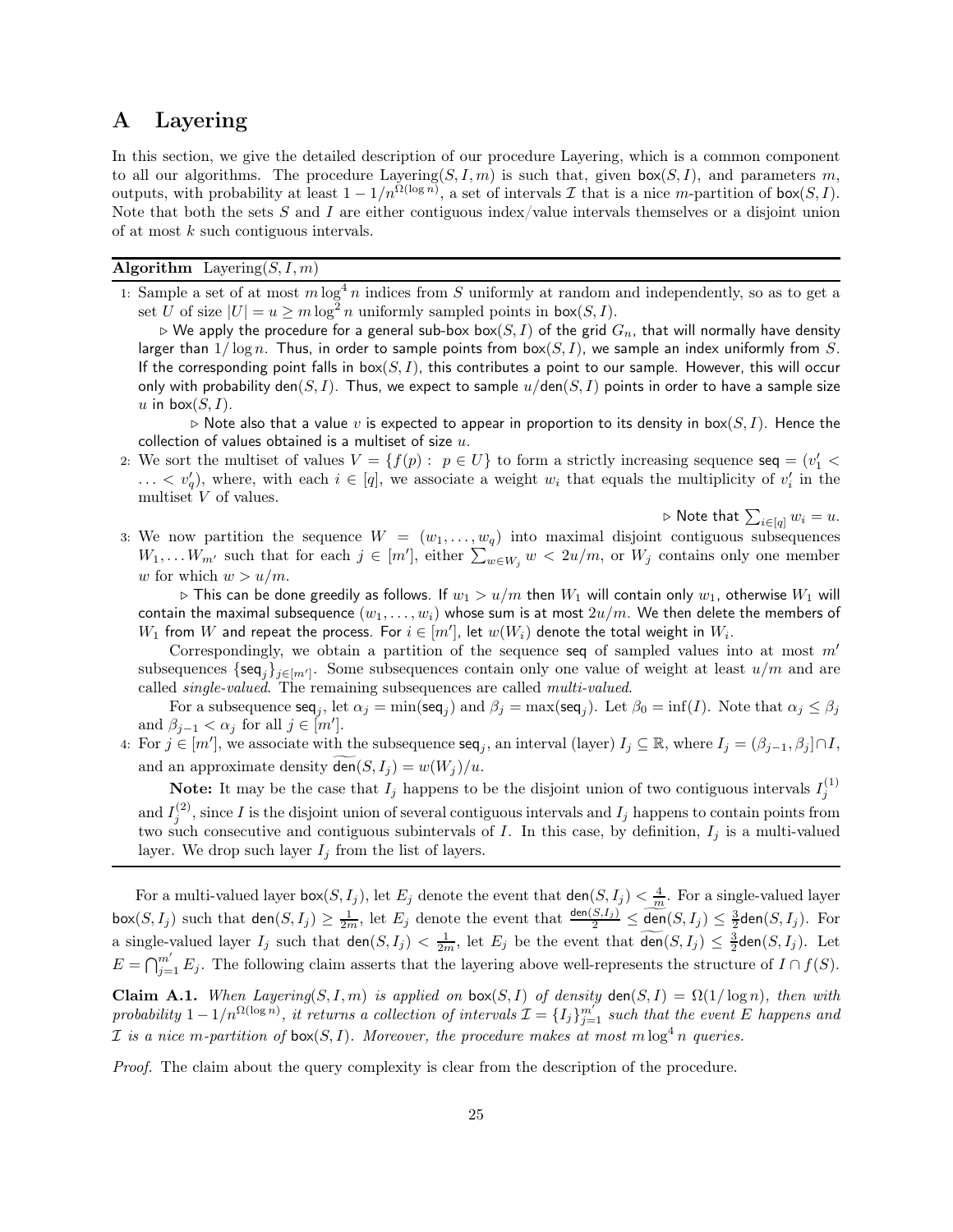To prove that  $m' \leq 2m$ , it is enough to bound the total number of layers formed before some multi-valued layers are dropped at the last step. The total number of single-valued and multi-valued layers of weight at least  $u/m$  is at most m since the total weight is u. Other layers are multi-valued of weight less than  $u/m$ and for each such layer  $I_j$ , it must be the case that  $I_{j-1}$  and  $I_{j+1}$  are of weight at least  $u/m$ . It follows that altogether there are at most 2m layers.

Assuming that den(S, I) > 1/ log n, by a Chernoff bound, with probability at least  $1-\exp(-(m \log^3 n)/8)$ , at least  $m \log^2 n$  of the sampled points fall in  $\mathsf{box}(S, I)$ . Conditioning on this event and using the Chernoff bound again, one can see that for an arbitrary  $j \in [m']$ , we have  $\Pr[\bar{E}_j] \leq 2 \exp(-\Omega(\log^2 n))$  which is at most  $1/n^{\Omega(\log n)}$ . Hence, a union bound over  $j \in [m']$  implies the lower bound on  $Pr(E)$ .

Finally, the number of layers that get dropped is at most  $k$ , and hence, conditioning on  $E$ , the density of points 'lost' is at most  $\frac{k}{2m} = o(1)$ . Putting all of this together, we can see that the layers form a nice m-partition of  $\textsf{box}(S, I)$ .  $\blacksquare$ 

We now restate Claim [4.4](#page-14-1) about the Gridding procedure and describe its proof.

**Claim A.2.** Procedure Gridding(S, I, m,  $\beta$ ) applied to box(S, I) returns a grid of boxes  $D_{m',m'}$  that decomposes box(S, I). It makes  $\tilde{O}(m/\beta^2)$  queries, and w.h.p.

- The layers of  $D_{m',m'}$  form a nice m-partition of I.
- for every  $i \in [m']$ , either the stripe  $\text{box}(S_i, I)$  contains at least  $\frac{\log^2 n}{100\beta^2}$  marked boxes, or the number of points in the marked boxes in  $\text{box}(S_i, I)$  is at least  $(1 - \frac{1}{\log^2 n}) \cdot |S_i|$ .
- every box that is tagged 'dense' has density at least  $\beta/8$ , and every box of density at least  $\beta$  is tagged as dense.

Proof. The bound on query complexity as well as the first item follows directly from Claim [4.3,](#page-13-1) and the third item follows by a simple application of the Chernoff bound followed by a union bound.

For the second item, fix a stripe  $S_i$  of  $D_{m',m'}$ . Let  $T \subseteq [m']$  contain each j corresponding to  $\mathsf{box}(S_i, I_j)$ within the stripe that gets marked during Step 3 in Gridding. If  $\sum_{j\in T}$  den $(S_i, I_j) \geq 1 - 1/(\log^2 n)$  then we are done. Otherwise, each query independently hits a box that is not marked by any of the previous queries with probability at least  $1/(\log^2 n)$ . Thus, the expected number of boxes marked is at least  $\log^2 n/(50\beta^2)$ . Chernoff bound implies that, with probability at least  $1 - n^{-\Omega(\log n)}$ , at least  $\frac{\log^2 n}{100\beta^2}$  boxes are marked. The union bound over all the stripes implies the second item.